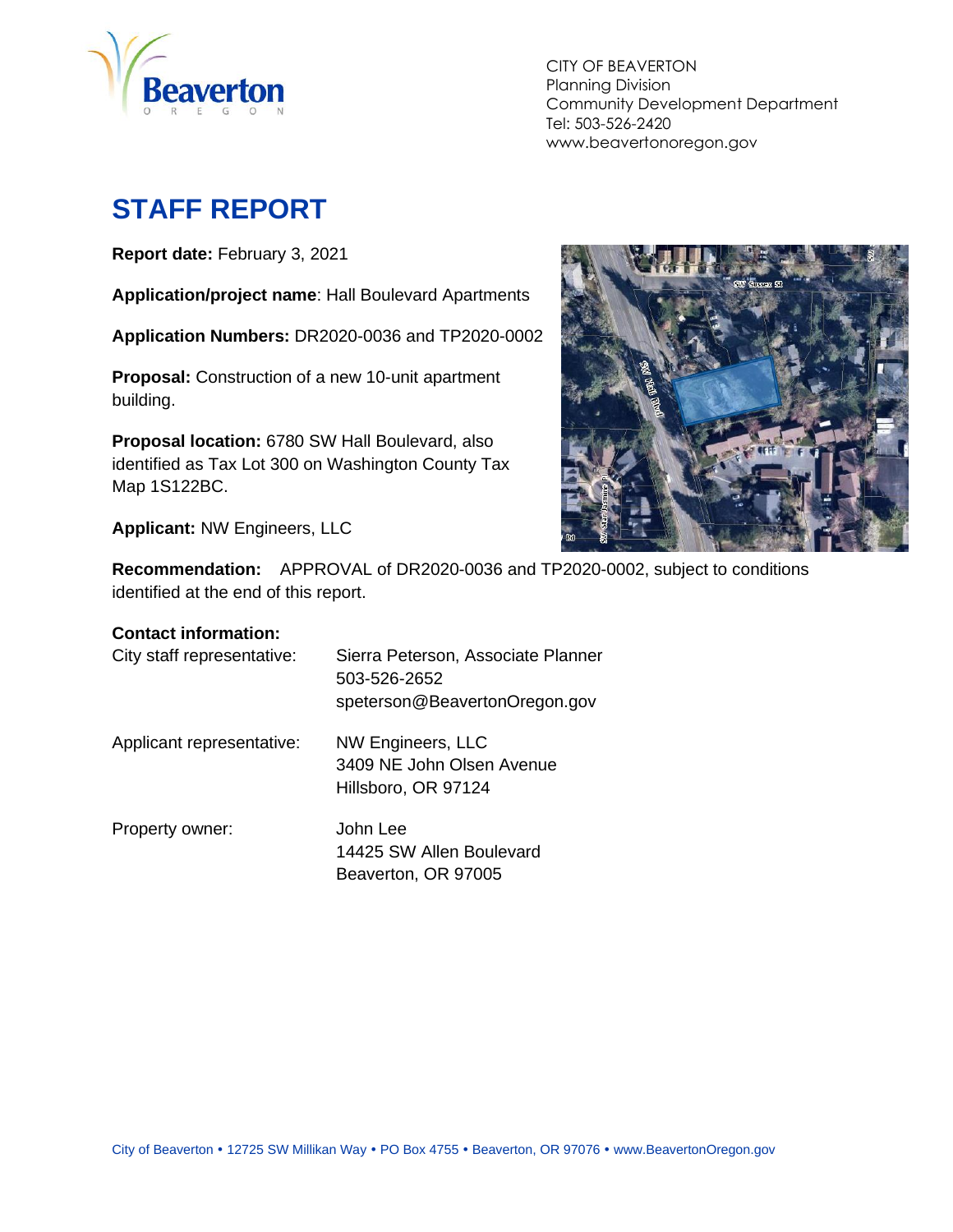## **Existing conditions**

**Zoning:** Urban Medium Density (R2)

Site conditions: The site is vacant and a single-family dwelling was previously demolished.

#### **Site Size:** 0.47 acres

Location: East side of SW Hall Boulevard, between SW Denney Road and SW Sussex Street.

Neighborhood Association Committee: Vose NAC

#### **Table 1: Surrounding uses**

| <b>Direction</b> | <b>Zoning</b>                                                           | Uses                              |
|------------------|-------------------------------------------------------------------------|-----------------------------------|
| <b>North</b>     | <b>Medium Density</b><br>Residential – R2                               | Single-Family Dwelling            |
| South            | <b>Medium Density</b><br>Residential - R2                               | <b>Multiple Family Apartments</b> |
| East:            | <b>Medium Density</b><br>Residential - R2                               | Single-Family Dwelling            |
| West:            | <b>Urban Standard</b><br>Density – R7 and<br>Urban Medium<br>Density R4 | Single-Family Dwelling            |

### **Application information**

#### **Table 2: Application summaries**

| <b>Application</b> | <b>Application type</b> | <b>Proposal summary</b>                                                        | Approval criteria<br><b>location</b>   |
|--------------------|-------------------------|--------------------------------------------------------------------------------|----------------------------------------|
| DR2020-0036        | Design Review<br>Two    | Construction of a new 10-<br>unit apartment building<br>and site improvements. | Development Code<br>Section 40.20.15.2 |
| TP2020-0002        | Tree Plan Two           | Removal of nine trees.                                                         | Development Code<br>Section 40.90.15.2 |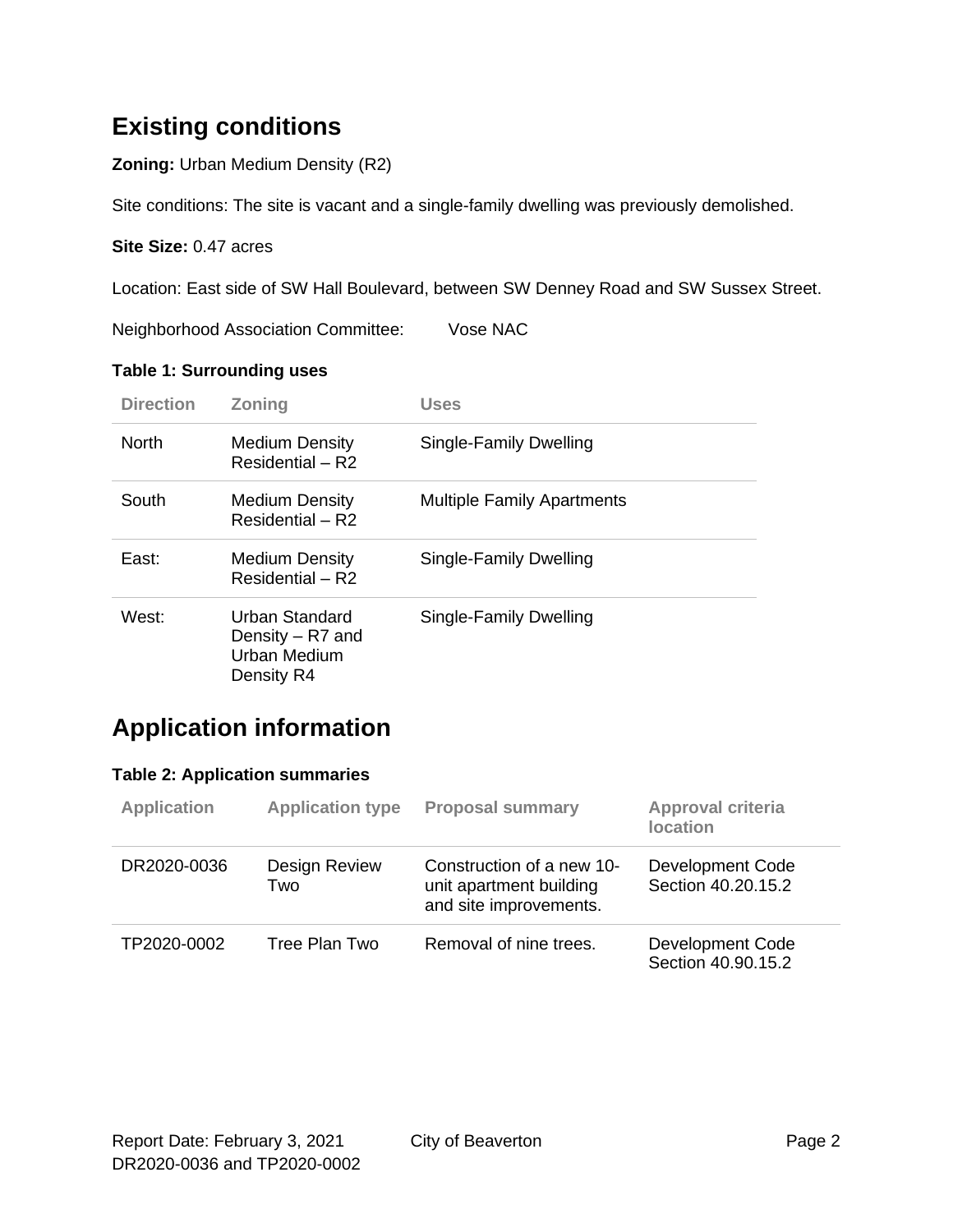#### **Table 3: Key Application Dates**

| <b>Application</b> |                | Submittal Date Deemed Complete 120-Day* |               | $365 - Day**$     |
|--------------------|----------------|-----------------------------------------|---------------|-------------------|
| DR2020-0036        | March 11, 2020 | September 4, 2020                       | March 3, 2021 | September 4, 2021 |
| TP2020-0002        | March 11, 2020 | September 4, 2020                       | March 3, 2021 | September 4, 2021 |

\* The original 120-day final decision date was January 2, 2021; however, the applicant submitted a continuance request for 60-days extending the final written decision date to March 3, 2021.

\* Pursuant to Section 50.25.9 of the Development Code this is the latest date, with a continuance, by which a final written decision on the proposal can be made.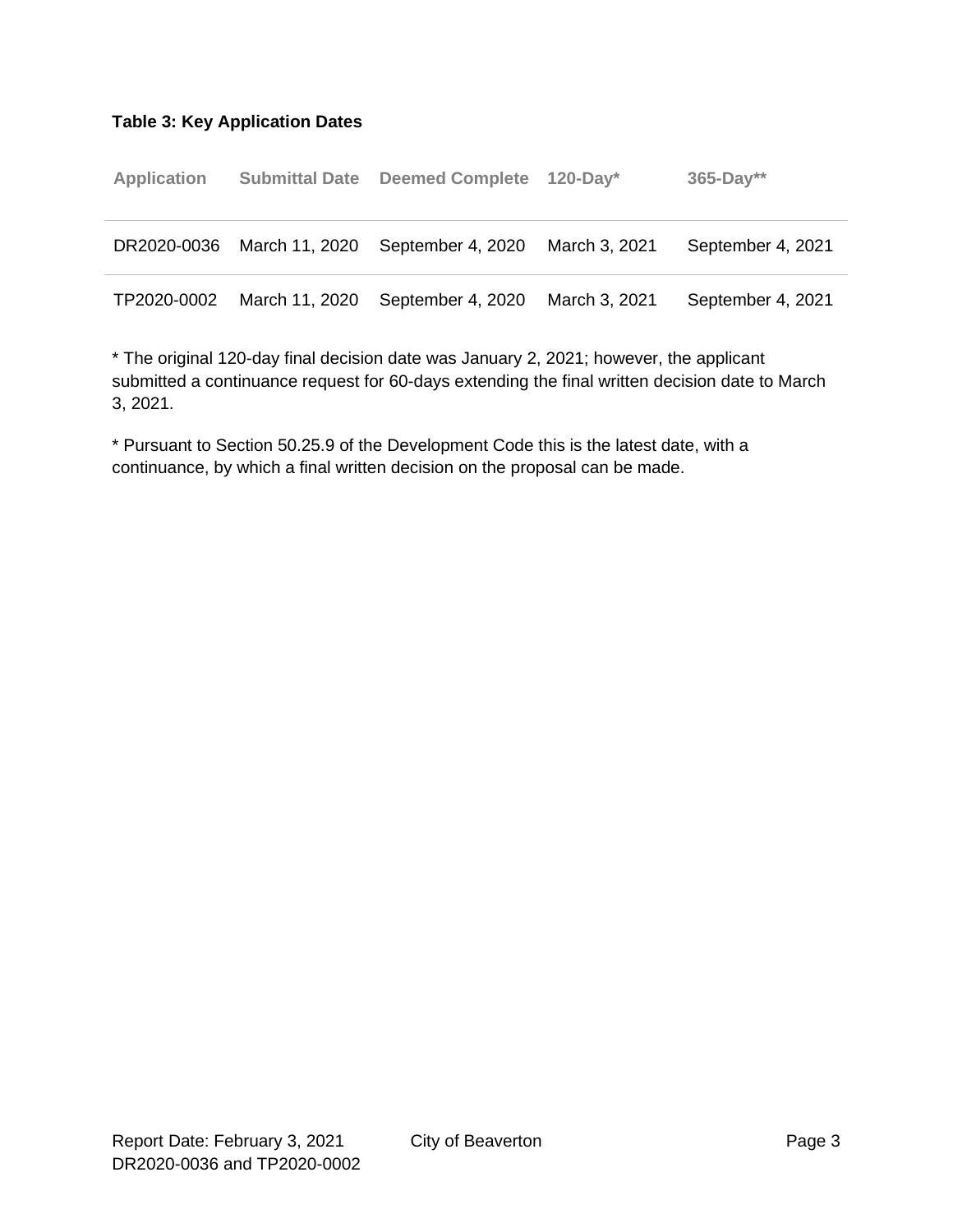# **Exhibit 1.1: Vicinity Map**

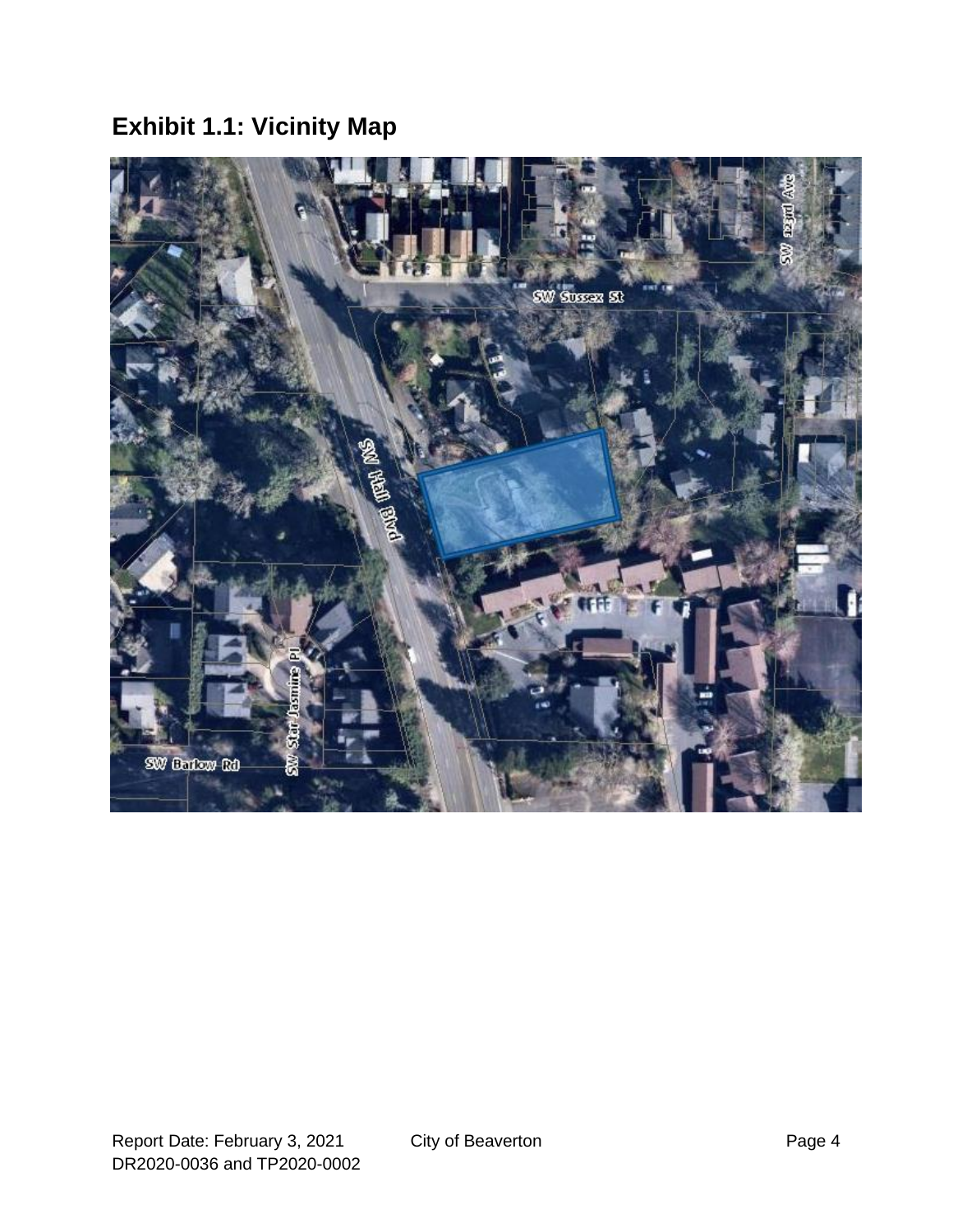# **Exhibit 1.2: Vicinity Map**

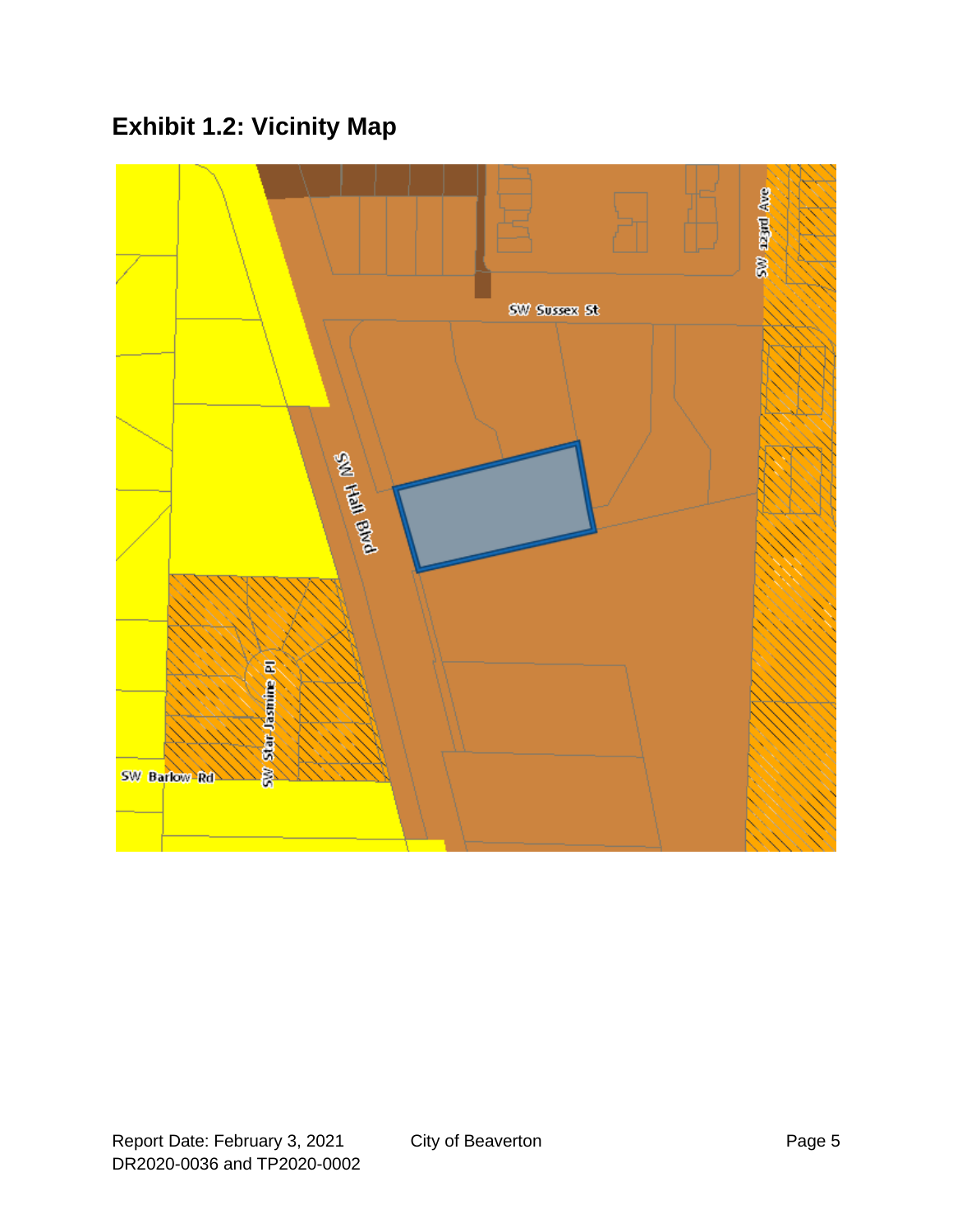## **Table of Contents**

#### [STAFF REPORT](#page-0-0)

| <b>Tables</b>                                                                       |
|-------------------------------------------------------------------------------------|
|                                                                                     |
|                                                                                     |
|                                                                                     |
| Table 4: Chapter 20 Use and Site Development Requirements Urban Medium Density (R2) |
|                                                                                     |
|                                                                                     |
|                                                                                     |
| Table 8: Landscaping, Open Space, and Natural Areas Design Standards31              |
|                                                                                     |
| <b>Exhibits</b>                                                                     |
| Exhibit 1.<br>Materials submitted by Staff                                          |
| Exhibit 1.1 Vicinity Map (page 4 of this report)                                    |

- Exhibit 1.2 Zoning Map (page 5 of this report)
- Exhibit 2. Public Comment Summary (Page 8 of this report)
	- Exhibit 2.1 Email from Adam Gretzinger
	- Exhibit 2.2 Email from Carolyn Overby
	- Exhibit 2.3 Email from Reggie Frumkin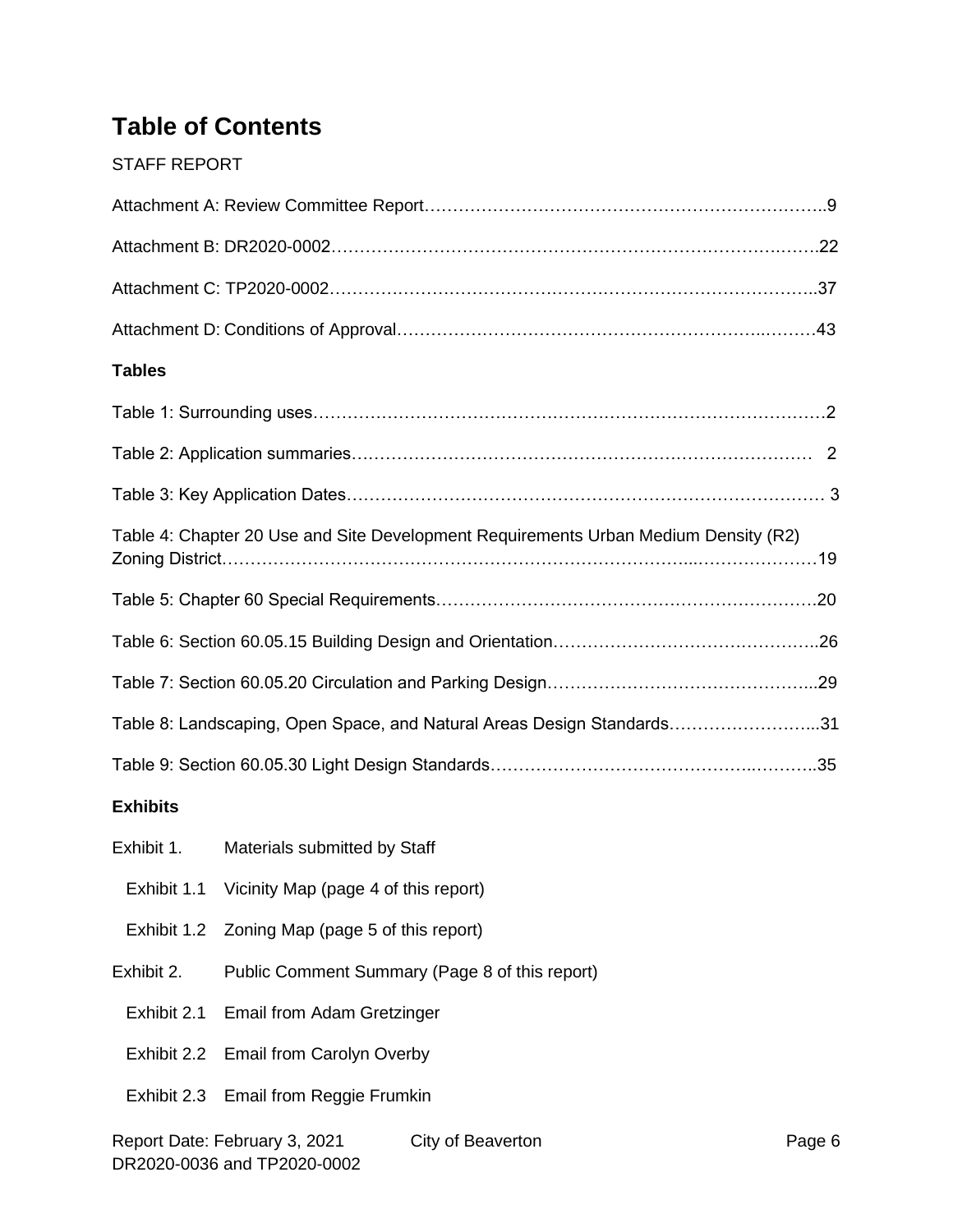- Exhibit 2.4 Email from Matt Bruton
- Exhibit 3. Materials submitted by the Applicant
	- Exhibit 3.1 Applications
	- Exhibit 3.2 Narrative
	- Exhibit 3.3 Drawings
	- Exhibit 3.4 Site Photos
	- Exhibit 3.5 Arborist Report
	- Exhibit 3.6 Geotechnical Report
	- Exhibit 3.7 Drainage Report
	- Exhibit 3.8 Preliminary Utility Plan
	- Exhibit 3.9 Sign Distance Certification
	- Exhibit 3.10 Service Provider Letters
	- Exhibit 3.11 Pre-Application Summary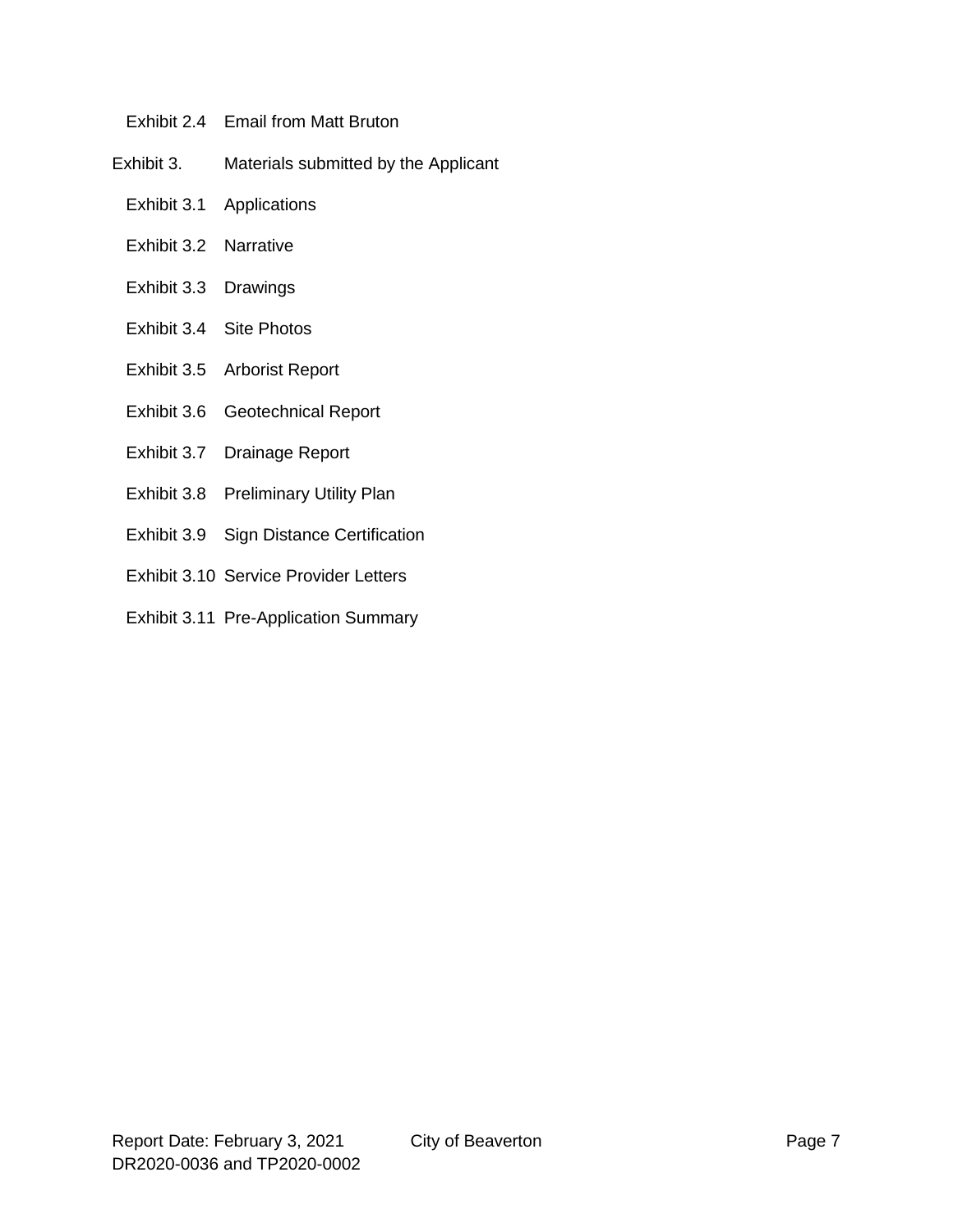## **Exhibit 2: Public Comment Summary**

Staff received five items of public comment.

#### **Exhibit 3.1:**

In an email received from Adam Gretzinger, neighbor of the property, who shared concerns about the trees that were proposed for removal. Specifically, the removal of mature trees that would have a community benefit and climate benefit. Mr. Gretzinger stated that the removal of the trees are for the development of the property and that mitigation efforts should be taken to minimize on-site tree loss.

Staff notes that the trees proposed to be removed are located around the site and along the public right of way on SW Hall Boulevard. The Beaverton Development Code addresses tree removal and development standards for private property development. The existing tree code allows for the removal of Community Trees with a Tree Plan application for the removal of five (5) or more Community Trees, or more than 10% of the number of Community Trees on the site, whichever is greater, within a one (1) calendar year period. The applicant has proposed to remove nine (9) of the existing 19 trees on site for the development of building and the site improvements. The applicant is proposing to replant 18 new trees in addition to the 10 trees to be maintained.

Mr. Gretzinger also requested that the applicant provide amenities that would help off-set the carbon footprint of the project. Currently, we do not have code requirements for carbon balance mitigation or the requirement for electric charging stations.

#### **Exhibit 3.2:**

In an email received from Carolyn Overby, neighbor of the property, she shared that she would like to participate in the review process but is unsure how to provide comments during COVID.

Staff notes that contact was made with Ms. Overby and her questions and comments were addressed.

#### **Exhibit 3.3**

In an email received from Reggie Frumkin, neighbor of the property, echoed Mr. Gretzinger's comments and added that he would like to preserve the existing tree canopy in the City. Specifically, he would like to see that the four Douglas Firs along the front property line abutting SW Hall Boulevard be maintained.

Staff notes that the applicant meets the findings for the requested Tree Plan application to removed trees that are not determined to be significant for the development of a property.

#### **Exhibits 3.4**

In an email received from Matt Bruton, owner of the property across SW Hall Boulevard, raised questions regarding a proposed zone change for the subject property.

Staff notes that the subject proposal does not include an application to rezone the property. The proposed project for attached dwelling units is allowed by right in the R2 zone.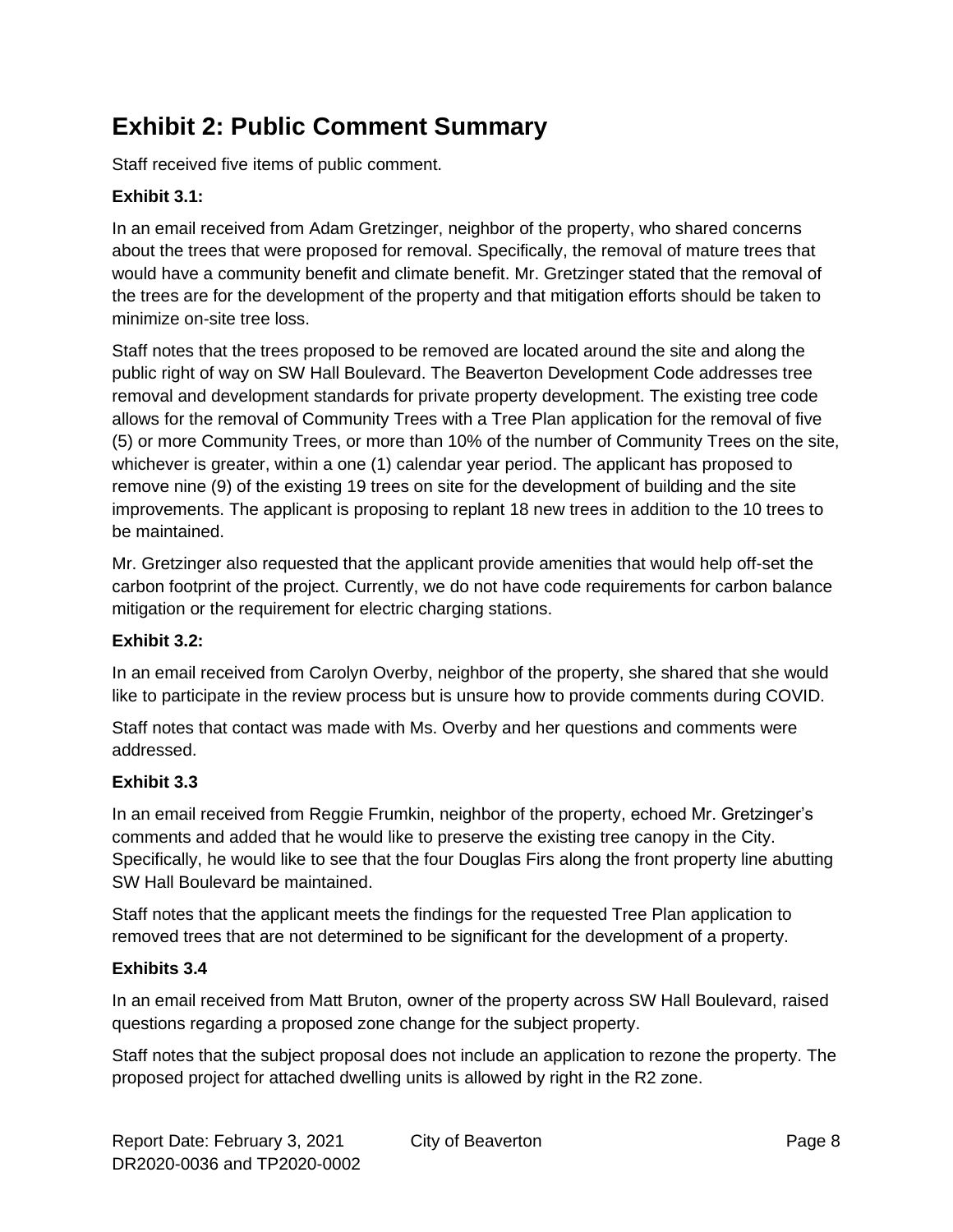# **Attachment A: FACILITIES REVIEW COMMITTEE**

### TECHNICAL REVIEW AND RECOMMENDATIONS

#### **Application:** Hall Boulevard Apartments

#### **Recommendation:** APPROVE DR2020-0036 and TP2020-0002

**Finding:** The Facilities Review Committee finds the applicable Facilities Review Committee approval criteria have been met subject to the conditions identified at the end of the report for the following applications:

## Section 40.03 Facilities Review Committee:

The Facilities Review Committee has conducted a technical review of the application, in accordance with the criteria contained in Section 40.03 of the Development Code. The Committee's findings and recommended conditions of approval are provided to the decisionmaking authority. As they will appear in the Staff Report, the Facilities Review Conditions may be re-numbered and placed in a different order. The decision-making authority will determine whether the application as presented meets the Facilities Review approval criteria for the subject application and may choose to adopt, not adopt, or modify the Committee's findings.

The Facilities Review Committee Criteria for Approval will be reviewed for all criteria that are applicable to the submitted application(s) as identified below:

- All twelve (12) criteria are applicable to the submitted Design Review Two application as submitted.
- Facilities Review criteria do not apply to the Minor Adjustment or Sidewalk Design Modification applications.

### **Section 40.03.1.A**

All critical facilities and services related to the proposed development have, or can be improved to have, adequate capacity to serve the proposed development at the time of its completion.

#### FINDING:

Critical facilities and services, as defined by Chapter 90 of the Development Code, include public water, public sanitary sewer, storm water drainage and retention, transportation, and fire protection.

**Water:** The property is served by the City of Beaverton water. The applicant's plans show that a 12-inch water line is located in the SW Hall Boulevard right of way that the proposed project will tie into. Adequate water service is available to serve the proposed development.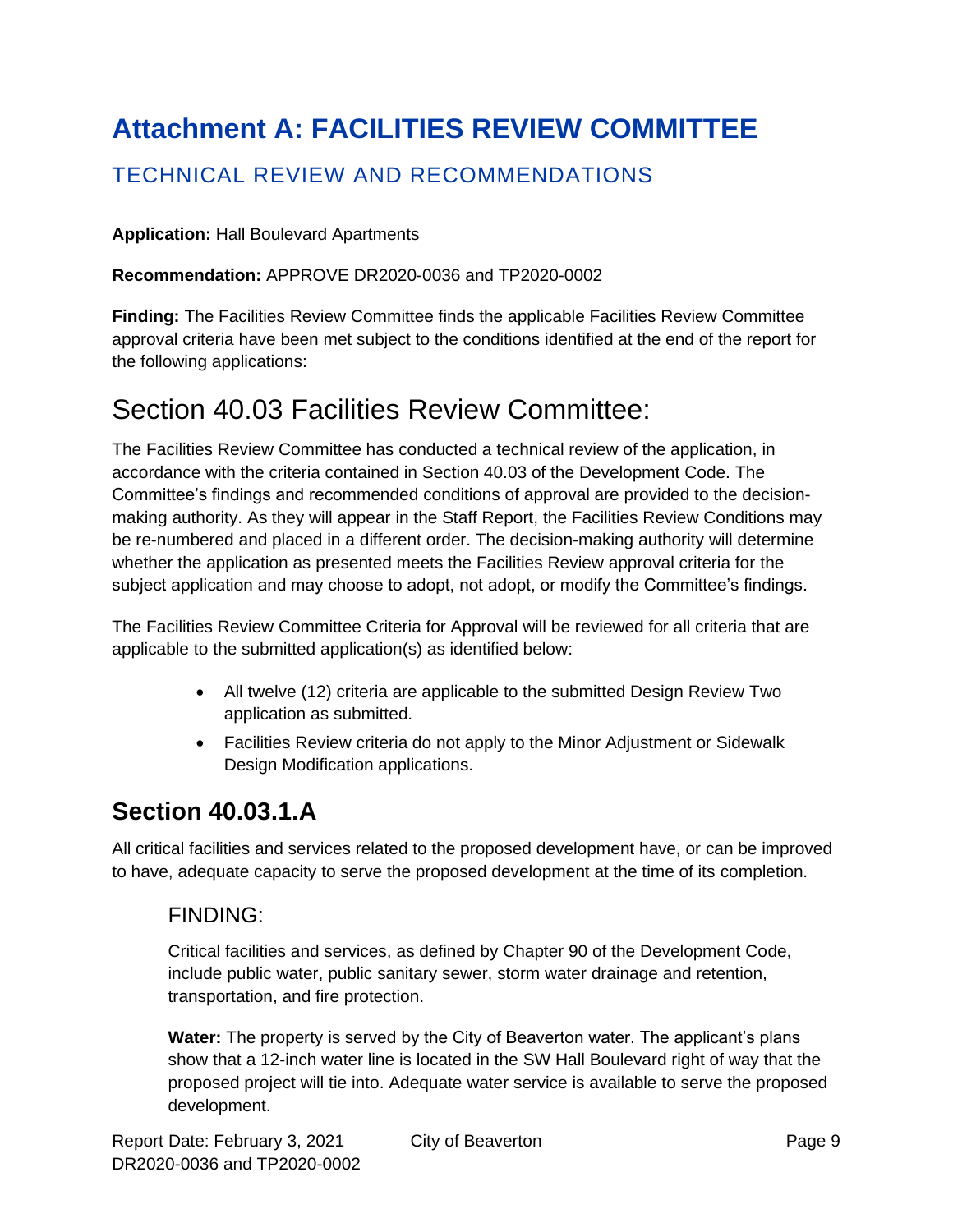**Sanitary Sewer:** The applicant's plans show an existing eight-inch sewer line located in the SW Hall Boulevard public right of way. Adequate capacity exists to serve the proposed development.

**Storm Water:** A Clean Water Services (CWS) Sensitive Area Pre-Screening Site Assessment was submitted by the applicant stating that the proposed project will not significantly impact the existing or potentially sensitive areas found near the site.

The applicant provided a Preliminary Drainage Analysis Report Stormwater dated June 20, 2020, and revised October 22, 2020. The site runoff will discharge to a Contech 1 Cartridge Catchbasin Stormfilter, consisting of a single 18" cartridge with Perlite treatment media. Runoff from the proposed parking lot will be directed into a catch basin located at the northwest corner of the lot. Runoff from the proposed roof will be collected by roof drains and conveyed to connect to the proposed catch basin at the northwest corner of the site. From the proposed catch basin, the runoff will be conveyed 350 feet north within the public right-of-way to connect the existing storm manhole on SW Hall Blvd.

Water quality is currently provided by the existing regional water quality facility located west of 6365 SW Hall Blvd. The City of Beaverton recommends installation of a pretreatment water quality vault at the existing regional water quality facility in-lieu of constructing a water quality facility on site. The receiving water body for the site runoff is a tributary to Beaverton Creek. Under Clean Water Services Design & Construction Standards Section 4.03, the hydromodification risk level is considered low. The subject site proposes 11,715 SF of new impervious area. For projects less than 12,000 SF of new impervious area and of low risk level, Category 1 stormwater management options are available. A fee-in-lieu of detention is proposed for the site.

Based on the analysis and calculations, it has been determined that the existing downstream facilities are able to handle the runoff from the proposed developments. A fee will be provided in-lieu of detention and water quality standards for Hydromodification, subject to approval at Site Development.

**Transportation:** The subject site is adjacent to SW Hall Boulevard and is approximately 0.46 acres in size. The site was previously developed with a single-family house that has been demolished. Southwest Hall Boulevard is designated an Arterial street. The existing right of way width is 86 feet, where 96-foot right of way width is required. The additional 10 feet that is required is split between either site of the road, and five feet will be dedicated with the proposed project. The remaining five feet will come from the property on the opposite side of SW Hall Boulevard when development is proposed warranting a dedication. Half street improvements are required. The applicant's plans show public sidewalks adjacent to the development with a 6-foot sidewalk with a 7.5 foot wide landscape planter between the sidewalk and the road, meeting the standards for an arterial street.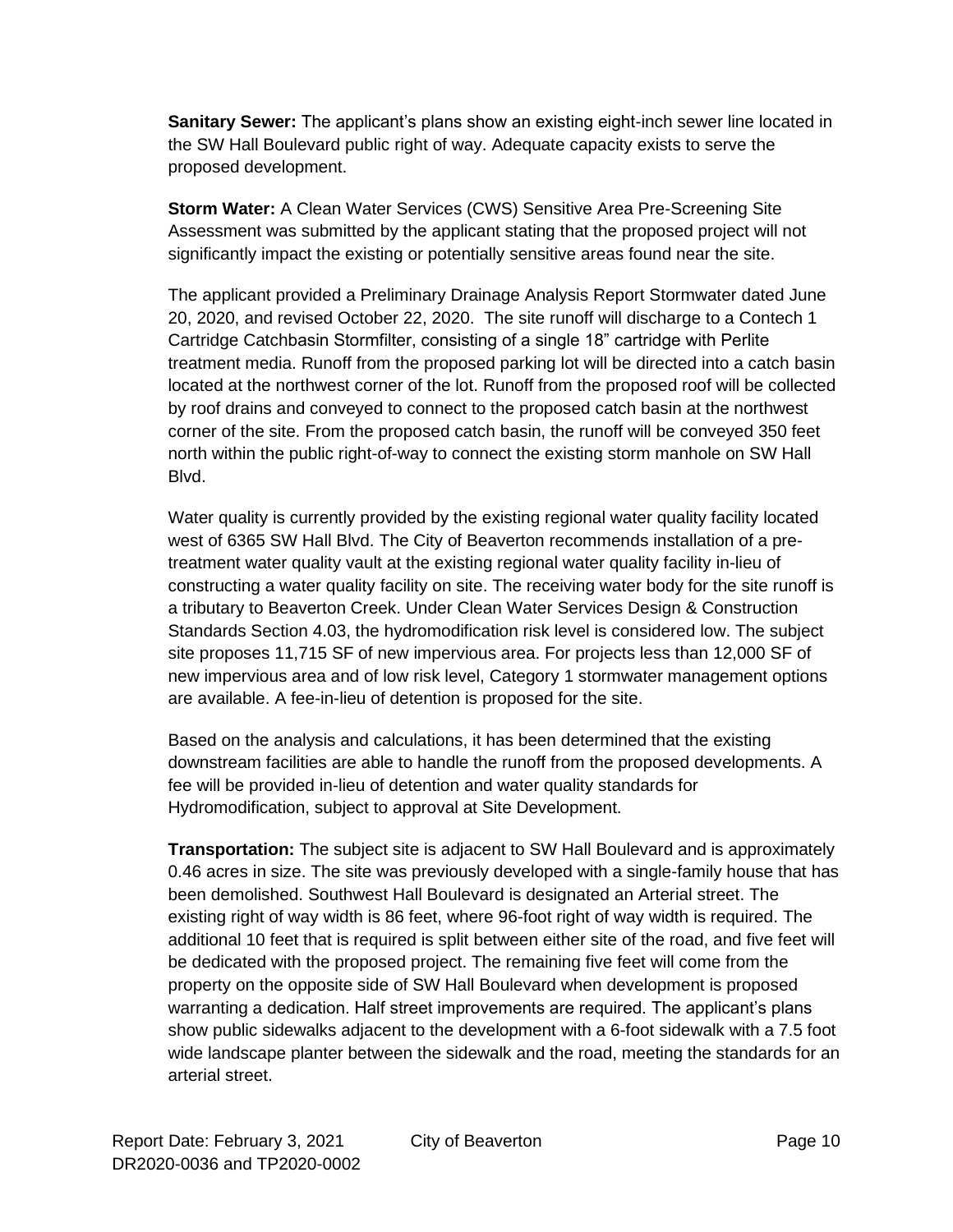The development is not expected to adversely impact the existing transportation system.

**Fire Protection:** The applicant submitted a Service Provider Permit from Tualatin Valley Fire and Rescue Department (TVF&R) approved on February 6, 2020. TVF&R have not provided conditions of approval related to this proposal, however TVF&R requirements, will be verified at the time of Site Development Permit issuance.

In review of the proposal, the Facilities Review Committee, has determined that by meeting the conditions of approval at the end of this report, adequate critical facilities and services are available. The capacity of the existing systems are adequate to support the increased uses of these critical facilities.

**Conclusion:** Therefore, the Committee finds that by meeting the conditions of approval the proposal meets the criterion for approval.

### **Section 40.03.1.B**

**Approval Criteria:** Essential facilities and services related to the proposed development are available, or can be made available, with adequate capacity to serve the development prior to its occupancy. In lieu of providing essential facilities and services, a specific plan may be approved if it adequately demonstrates that essential facilities, services, or both will be provided to serve the proposed development within five (5) years of occupancy.

### FINDINGS:

Essential facilities and services, as defined by Chapter 90 of the Development Code, include schools, transit improvements, police protection, and on-site pedestrian and bicycle facilities.

**Schools:** The applicant provided a Service Provider Letter from the Beaverton School District dated March 11, 2020. The District anticipates the project will generate three new students. While the District states that the project is located in an area that has experienced rapid and sustained residential housing growth, the District believes there will be sufficient capacity to accommodate new students from the project. The project will be served by Vose Elementary School, Whitford Middle School and Southridge High School.

**Transit:** The site is served by TriMet's bus line 76 which runs on SW Hall Boulevard, adjacent to the site. Southwest Hall Boulevard bus line 76 provides frequent services with the closest bus stop within approximately 200 feet of the site.

**Police:** The City of Beaverton Police Department provides police services to the site and will continue to provide service.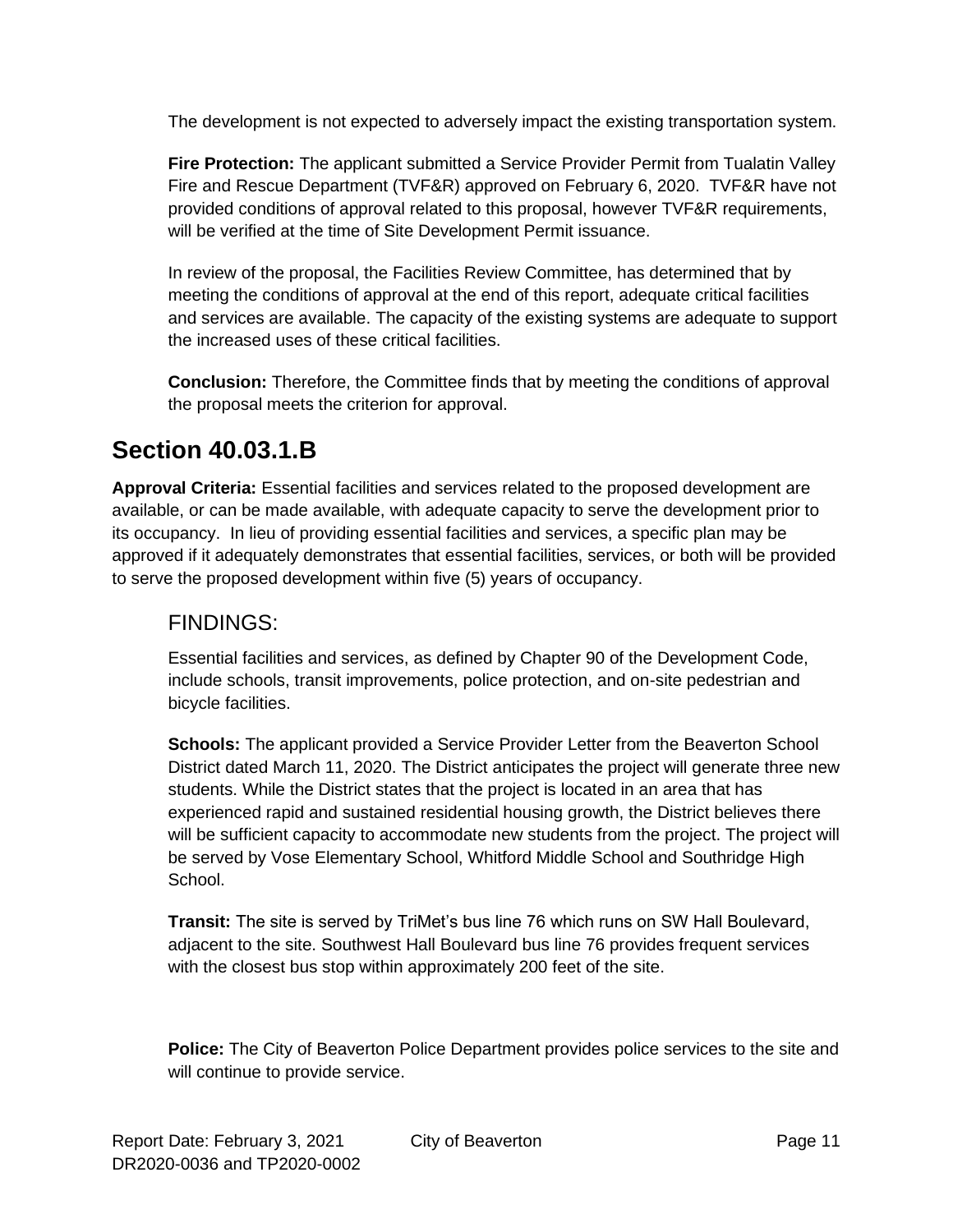**Pedestrian and Bicycle Facilities:** The proposal includes new pedestrian circulation on-site providing safe circulation from the new building to the adjacent public right-ofway. Improvements on SW Hall Boulevard include a 6-foot wide sidewalk with 7.5-foot planter strip.

**Conclusion:** Therefore, the Committee finds that the proposal meets the criterion for approval.

### **Section 40.03.1.C**

**Approval Criteria:** The proposed development is consistent with all applicable provisions of Chapter 20 (Land Uses) unless the applicable provisions are modified by means of one or more applications which shall be already approved or which shall be considered concurrently with the subject application; provided, however, if the approval of the proposed development is contingent upon one or more additional applications, and the same is not approved, then the proposed development must comply with all applicable provisions of Chapter 20 (Land Uses).

#### FINDINGS:

Essential facilities and services, as defined by Chapter 90 of the Development Code, include schools, transit improvements, police protection, and on-site pedestrian and bicycle facilities.

The applicant states that all applicable provisions of Chapter 20 have been met and that no exceptions or modifications are requested.

The property is zoned Urban Medium Density Residential (R2). The site complies with the minimum land area, minimum lot dimension, and minimum setback requirements for the R2 zone. The Committee also refers to the table summary for Chapter 20 development standards hereto.

**Conclusion:** Therefore, the Committee finds that the proposal meets the criterion for approval.

## **Section 40.03.1.D**

**Approval Criteria:** The proposed development is consistent with all applicable provisions of Chapter 60 (Special Requirements) and all improvements, dedications, or both, as required by the applicable provisions of Chapter 60 (Special Requirements), are provided or can be provided in rough proportion to the identified impact(s) of the proposed development.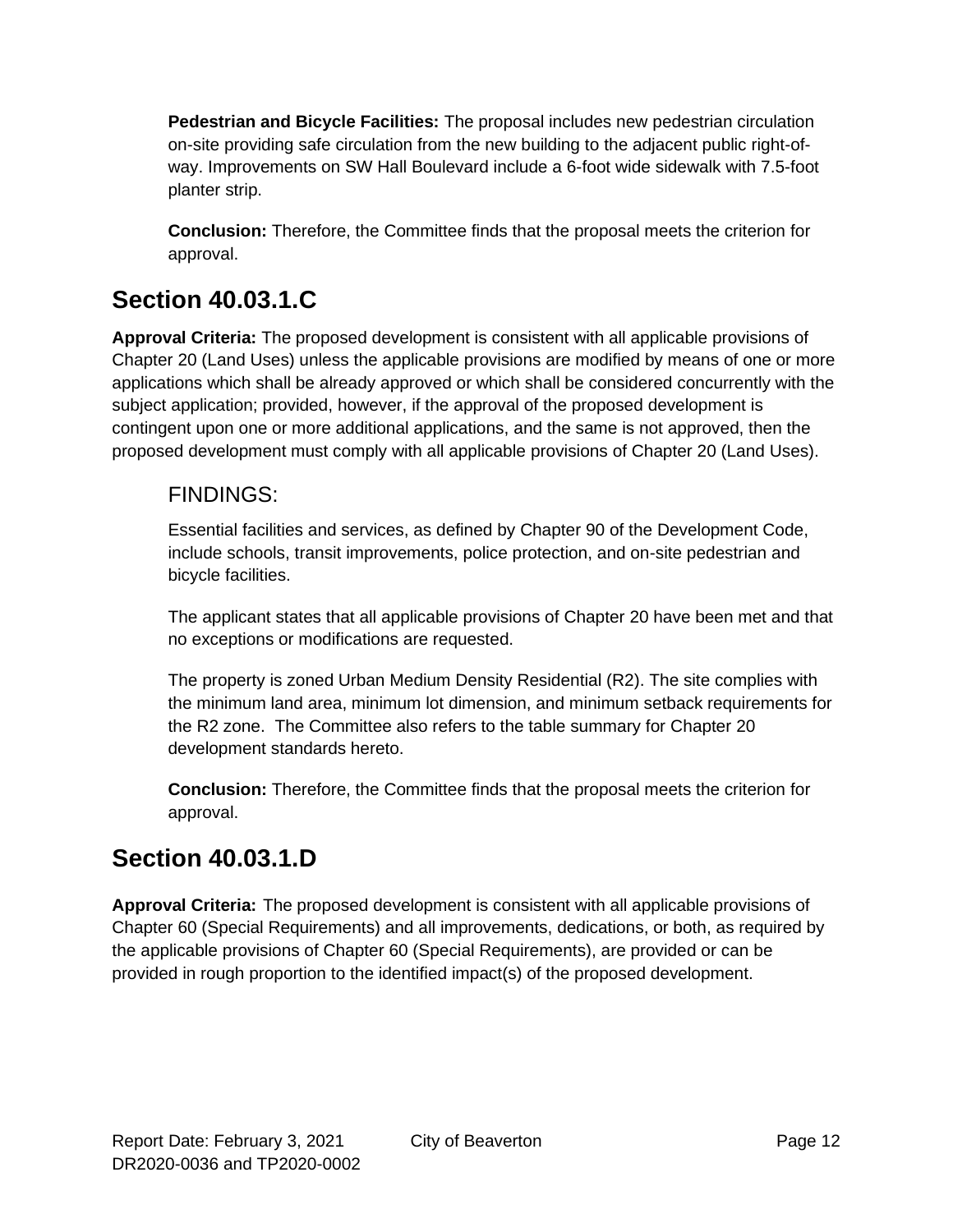#### FINDINGS:

The Committee cites the findings in the Code Conformance Analysis Chart, at the end of the report, which evaluates the project as it relates to applicable Code requirements of Chapter 60. The Committee will address Section 60.05. (Design Standards) to the separate findings prepared for Design Review Two. The applicant's response to D simply states that all applicable provisions of Chapter 60, primarily under Section 60.05, are addressed and met through the findings addressed as part of the narrative and plans.

#### **60.30 Off-Street Parking**

Section 60.30 of the Development Code specifies a minimum and maximum number of required off-street parking spaces for attached dwellings at 1.25 parking spaces for onebedroom units and 1.5 parking spaces for two-bedroom units. The applicant proposes to 15 parking spaces for the five, one-bedroom and five, two-bedroom units, where 13.75 parking spaces are required.

The proposed building has 10 dwelling units; therefore, 2 short term and 10 long term bike parking spaces are required. The applicant's plans show four short-term spaces and 10 long-term spaces and the bike parking is provided along the proposed building's eastern elevation. The applicant is providing staple style bicycle racks, two racks for the storage of four short-term uncovered bicycle parking spaces and five racks for the storage of 10 long-term covered bicycle parking spaces.

#### **60.05 Technical Lighting Standards**

The applicant's plans submitted to the city do not demonstrate compliance with the City's Technical Lighting standards (60.05). The applicant's plans show lighting levels for pedestrian and vehicular circulation areas do not meet the minimum 0.7 foot candles required in some areas around the proposed development, specifically in the vehicular maneuvering areas. Additional lighting fixtures would help to bring the site in compliance. The Committee proposes a condition of approval requiring the lighting plan adhere to Table 60.05-1, *Technical Lighting Standards* prior to Site Development permit issuance.

#### **60.65 Utilities**

The applicant has provided a preliminary utility plan demonstrating the undergrounding of the proposed utilities. The Committee recommends a standard condition of approval requiring that utility lines are placed underground, consistent with Section 60.65.

**Conclusion:** Therefore, the Committee finds that by meeting the conditions of approval the proposal meets the criterion for approval.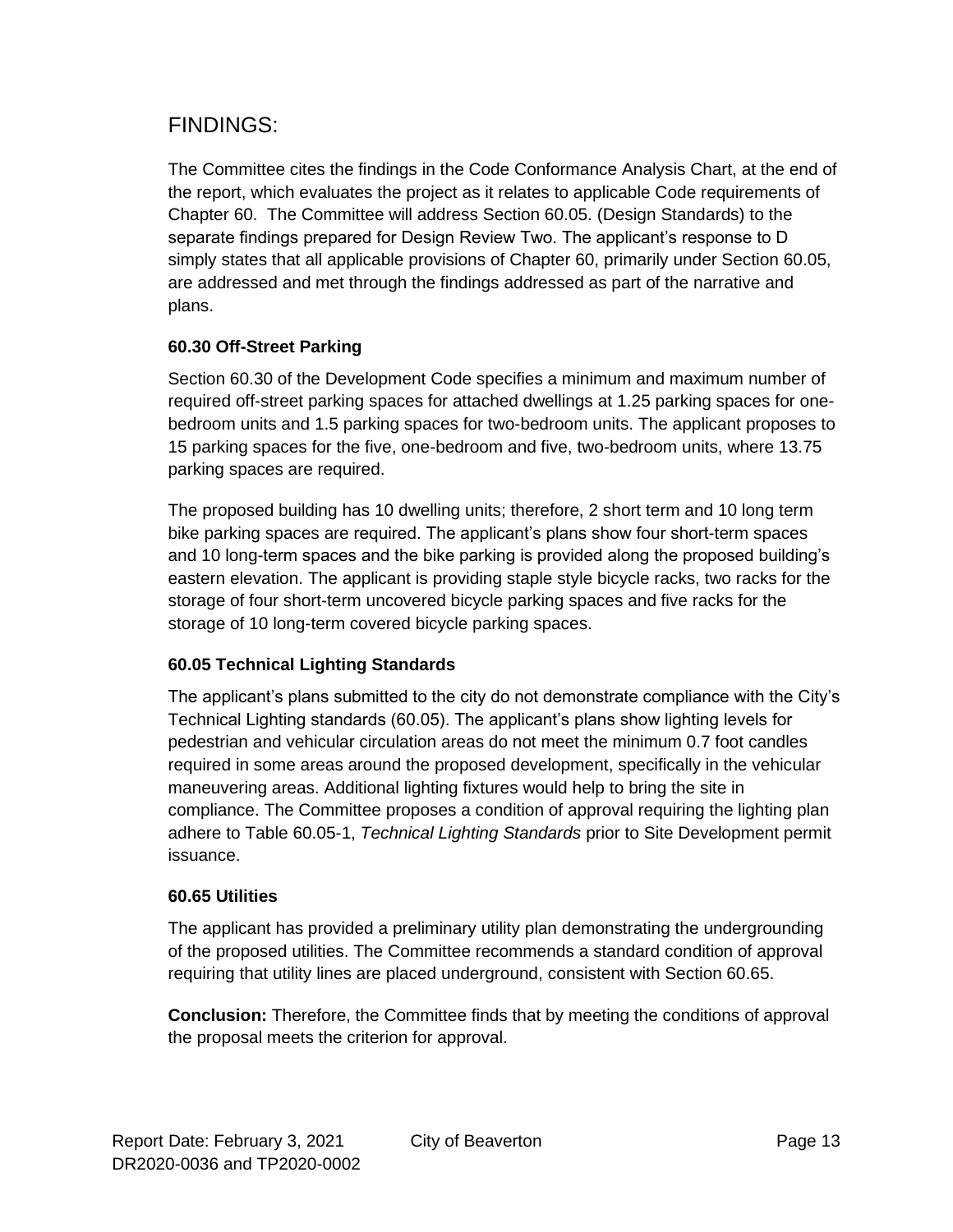## **Section 40.03.1.E**

**Approval Criteria:** Adequate means are provided or can be provided to ensure continued periodic maintenance and necessary normal replacement of the following private common facilities and areas, as applicable: drainage facilities, roads and other improved rights-of-way, structures, recreation facilities, landscaping, fill and excavation areas, screening and fencing, ground cover, garbage and recycling storage areas, and other facilities not subject to maintenance by the City or other public agency.

#### FINDINGS:

The applicant states that The 10-unit multi-family project will be privately owned and operated, with the property owner providing all necessary maintenance for onsite storm drainage, internal parking and circulation, the building structure itself, all site landscaping (including ground cover), any perimeter screening and fencing, garbage and recycling areas, bicycle parking area, and any onsite recreation facilities. As replacement may be required for any of the above referenced facilities, the property owner will provide such replacement. Staff finds the project as proposed does not present any barriers to compliance with this criterion.

**Conclusion:** Therefore, the Committee finds that the proposal meets the criterion for approval.

### **Section 40.03.1.F**

**Approval Criteria:** There are safe and efficient vehicular and pedestrian circulation patterns within the boundaries of the development.

#### FINDINGS:

Parking for vehicles will be provided on site, as well as pedestrian pathways to the entries to the building and to the parking areas. See Sheets 4, 5, 6, and 8 of 8 for details.

The proposed site plan separates pedestrian circulation and the vehicular circulation, as much as possible. The driveway from SW Hall Boulevard is located on the northside of the site. The driveway is a full 24 feet in width, as required, and is a two-way traffic pattern. Vehicles can turn around at the end of the driveway area. In addition, the driveway is set back from the northerly property line by the required setback dimension of ten (10) feet.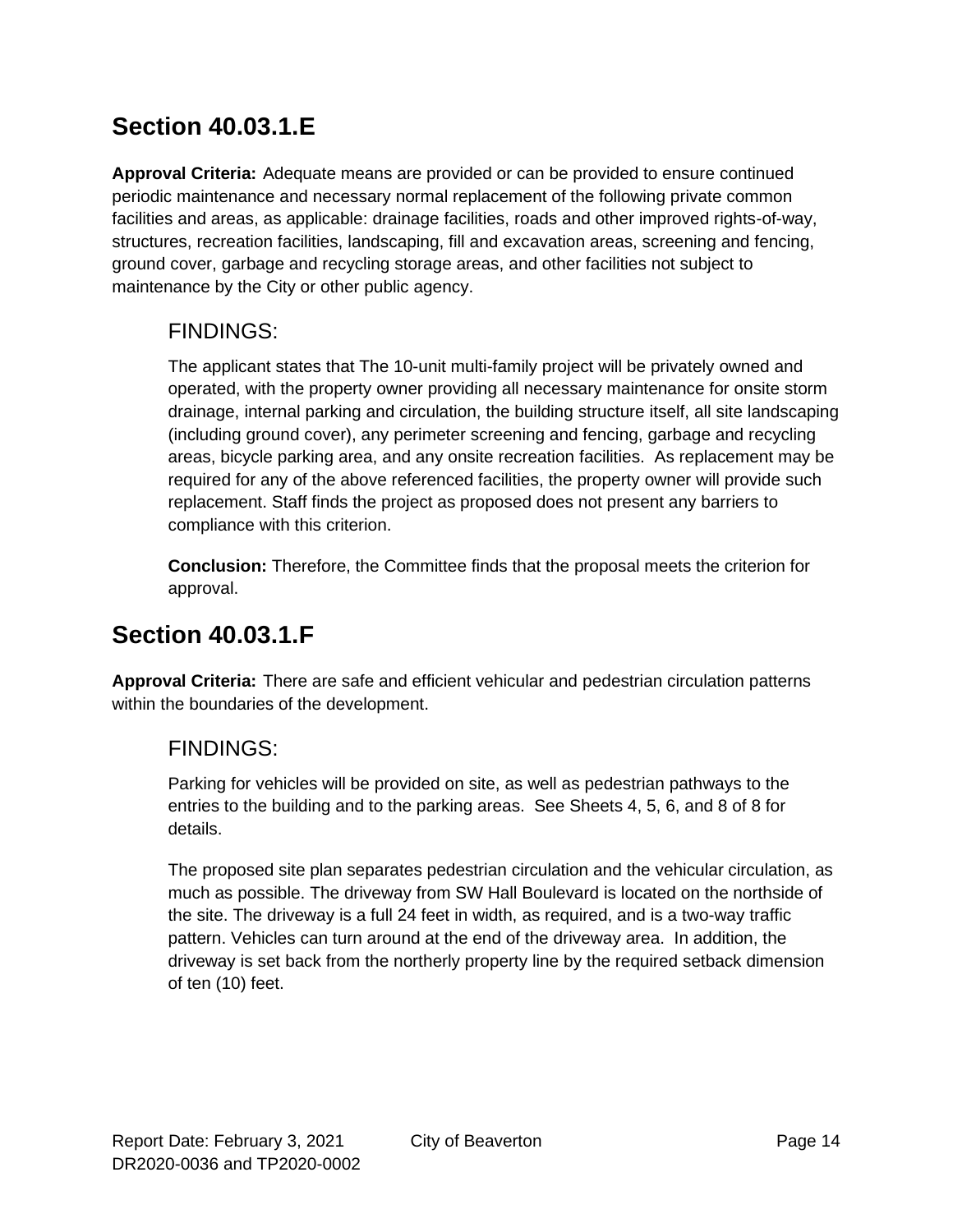Crossing the driveway can be accomplished safely by using the designated pedestrian crossing that will be made of permeable pavers and color differences to ensure that the pedestrian crossing area is clearly a different visual representation.

Parking is directly accessed from the drive aisle and is located adjacent to the building on the north side and to the rear of the site. The standard parking spaces meet the required dimensions of 8.5 feet in width and 18.5 feet in length for the 90 degree parking spaces. A paved pedestrian walkway is located adjacent to the building will allow pedestrians to access 11 of the parking areas without having to walk through the parking areas or across the driveway. The other four parking spaces are across the drive aisle access at the rear of the site; however, a permeable paver walkway separated from the drive aisle is provided along the southern property line providing access to the parking spaces. The proposed curb separation from the parking spaces to the and pedestrian walkway is at least four (4) inches in height.

Also as required, no interior parking space is located less than 20 feet from the public right of way and no parking spaces are located along property lines.

**Conclusion:** Therefore, the Committee finds that the proposal meets the criterion for approval.

## **Section 40.03.1.G**

**Approval Criteria:** The development's on-site vehicular and pedestrian circulation systems connect to the surrounding circulation systems in a safe, efficient, and direct manner.

### FINDINGS:

The vehicular and pedestrian access from the subject site provides a safe, efficient and direct access to SW Hall Boulevard and the sidewalk. The driveway and pedestrian walkway connection to the public right of way will be in the same location as the existing driveway.

The 24-foot wide driveway meets the required standards and is setback from the northerly property line by ten (10) feet. Within the 10-foot setback a pedestrian connection to the public right of way is provided. The walkway connects to the building on the southern side of the site by a pedestrian walkway across the driveway that is five feet wide and uses a different paving material. The findings in Criterion F also apply to this finding.

The applicant has provided a sight distance certification for the driveway by the project engineer.

**Conclusion:** Therefore, the Committee finds that the proposal meets the criterion for approval.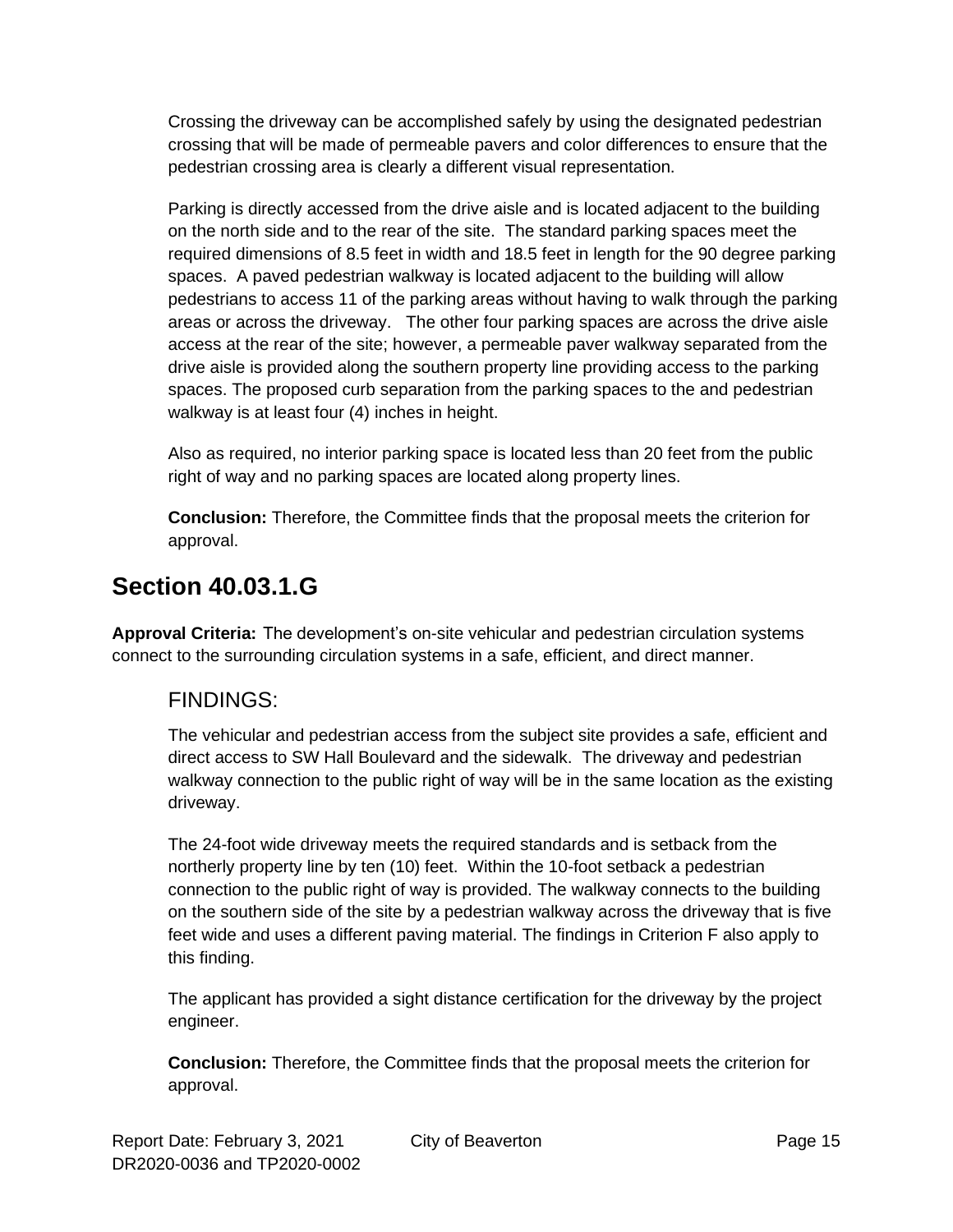### **Section 40.03.1.H**

**Approval Criteria:** Structures and public facilities serving the development site are designed in accordance with adopted City codes and standards and provide adequate fire protection, including, but not limited to, fire flow.

#### FINDINGS:

TVF&R have provided a Service Provider Permit (#2020-0006), which was submitted with the applicant's materials.

Additionally, TVF&R requirements will be verified at the time of Site Development Permit issuance.

**Conclusion:** Therefore, the Committee finds that the proposal meets the criterion for approval.

### **Section 40.03.1.I**

**Approval Criteria:** Structures and public facilities serving the development site are designed in accordance with adopted City codes and standards and provide adequate protection from crime and accident, as well as protection from hazardous conditions due to inadequate, substandard or ill-designed development.

### FINDINGS:

The applicant states that all structures, site improvements and right of way improvements to provide as much protection as possible to residents and visitors to the site. The proposed project was designed to meet all City codes and standards that would ensure necessary accident and crime prevention measures and that no hazardous conditions are expected to result from any development resulting from the project. The Committee finds that review of the construction documents at the Building and Site Development permit stages will ensure protection from hazardous conditions due to inadequate, substandard or ill-designed development.

**Conclusion:** Therefore, the Committee finds that the proposal meets the criterion for approval.

## **Section 40.03.1.J**

**Approval Criteria:** Grading and contouring of the development site is designed to accommodate the proposed use and to mitigate adverse effect(s) on neighboring properties,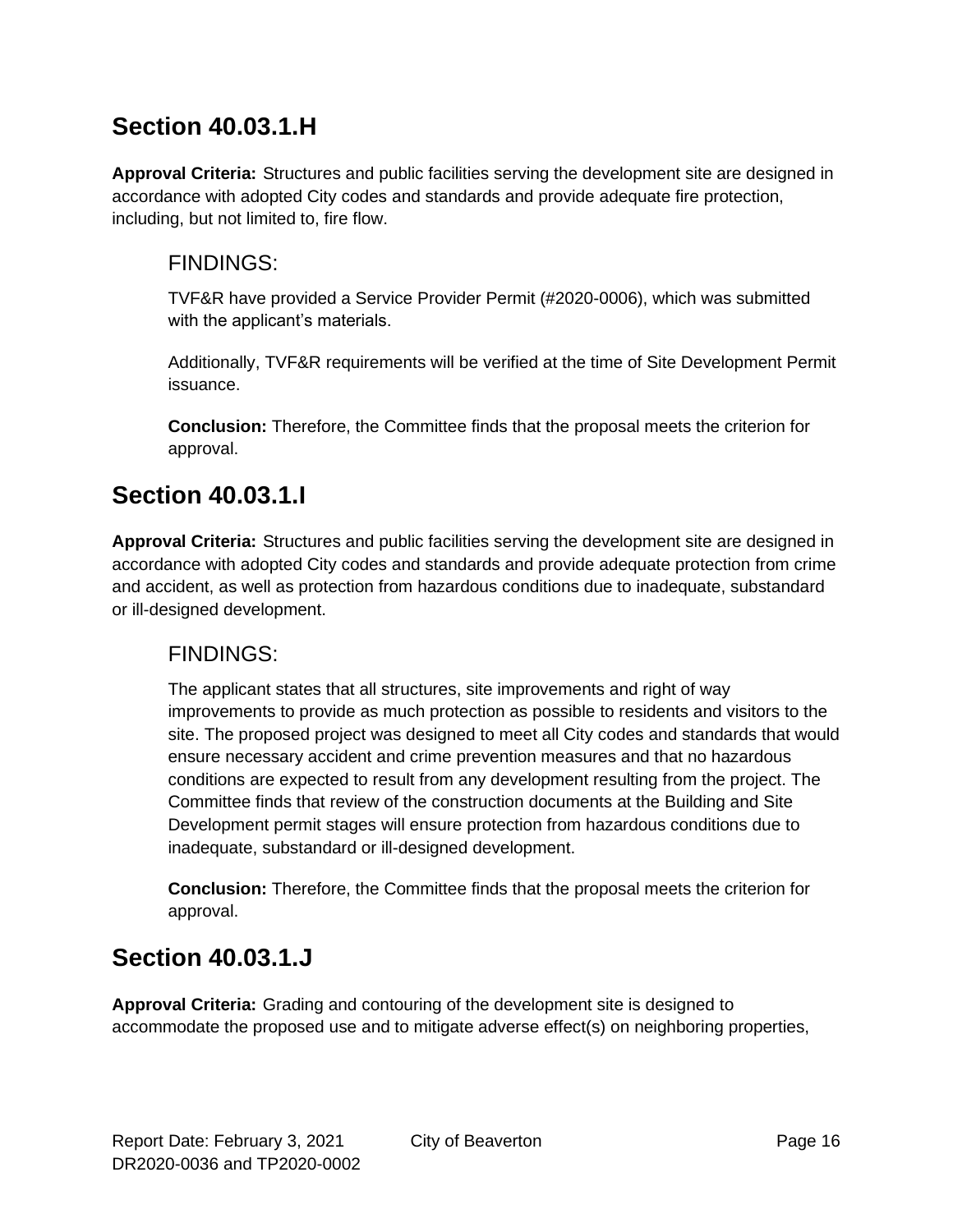public right-of-way, surface drainage, water storage facilities, and the public storm drainage system.

#### FINDINGS:

The applicant submitted preliminary grading plans showing that the project closely matches existing grades. The grading will be focused on the vehicle and pedestrian maneuvering areas and the building pad. To manage stormwater and minimize grading along the property lines there is a curb around the paved areas. Outside the paved areas and adjacent to the property lines the grad will be substantially maintained. Surface water will be conveyed to proposed catch basins and conveyed into the existing public storm system in SW Hall Boulevard. No impacts to surrounding properties with regards to grading are anticipated with this project. Site Development will receive the final grading plans and the plans will be reviewed by staff for conformance with the grading regulations to minimize negative effects on adjacent properties.

Therefore, the proposed grading is not expected to have any adverse impacts on neighboring properties.

**Conclusion:** Therefore, the Committee finds that the proposal meets the criterion for approval.

### **Section 40.03.1.K**

**Approval Criteria:** Access and facilities for physically handicapped people are incorporated into the development site and building design, with particular attention to providing continuous, uninterrupted access routes.

### FINDINGS:

The applicant states that the ground floor units, one parking spaces, bicycling parking and recycling areas are handicapped accessible. The pedestrian paths internal to the site will be hard surfaced and will meet ADA requirements in providing access to the public right of way in SW Hall Boulevard.

The Committee finds that the development will be required to meet all applicable accessibility standards of the International Building Code, Fire Code and other standards as required by the American Disabilities Act (ADA). Compliance with ADA requirements will be reviewed with the Building Permit application.

**Conclusion:** Therefore, the Committee finds that the proposal meets the criterion for approval.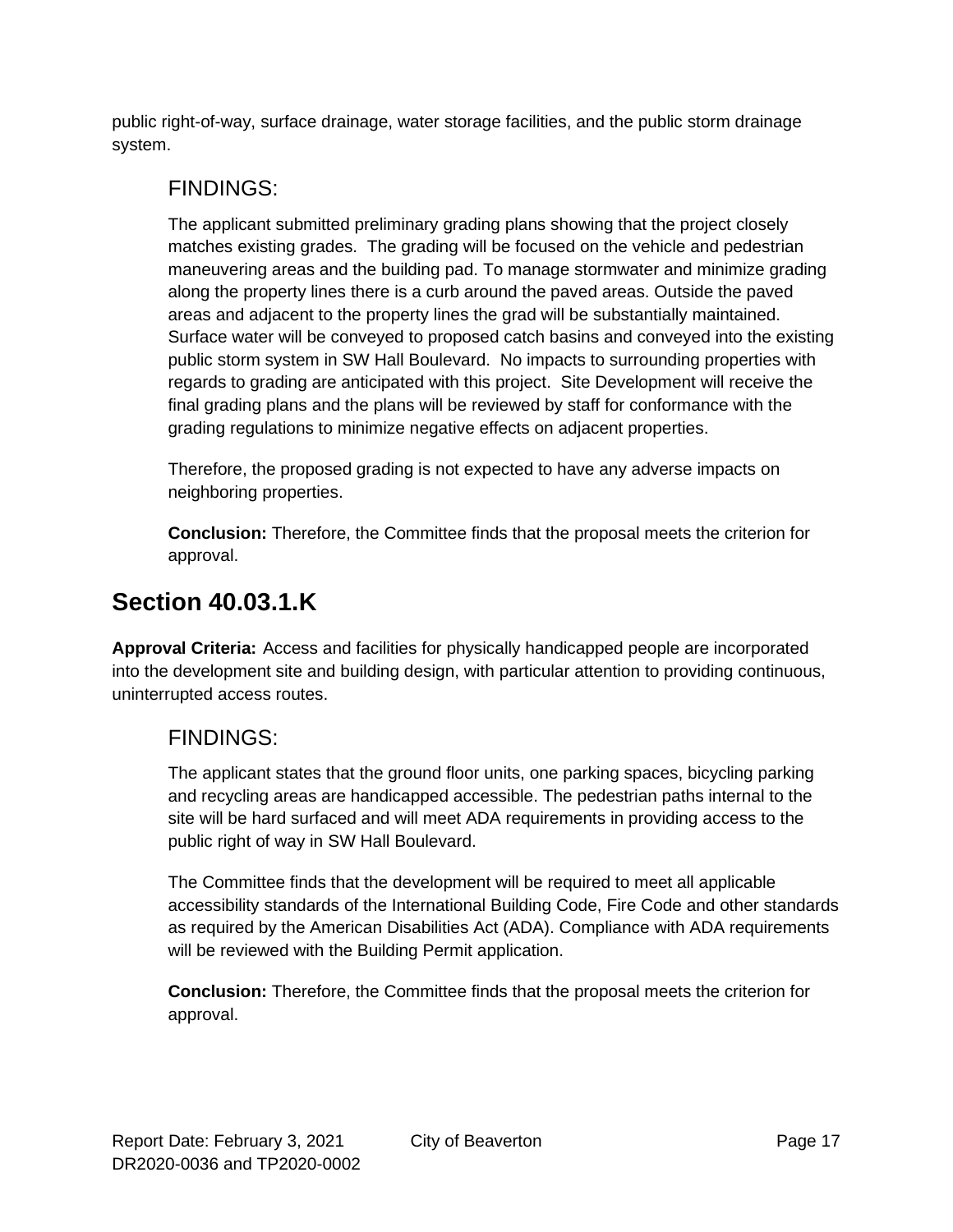## **Section 40.03.1.L**

**Approval Criteria:** The application includes all required submittal materials as specified in Section 50.25.1. of the Development Code. [ORD 4265; October 2003]

### FINDINGS:

This application package includes all applicable submittal materials required by Section 50.25.1.

The applicant submitted the land use applications on March 11, 2020 and was deemed complete on September 4, 2020. A Request for Continuance was filed on October 22, 2020 for an additional 60 days to be added to the 120-day review period. In review of the materials during the application review process, the Committee finds that all applicable application submittal requirements, as identified in Section 50.25.1 are contained within this proposal.

**Conclusion:** Therefore, the Committee finds that the proposal meets the criterion for approval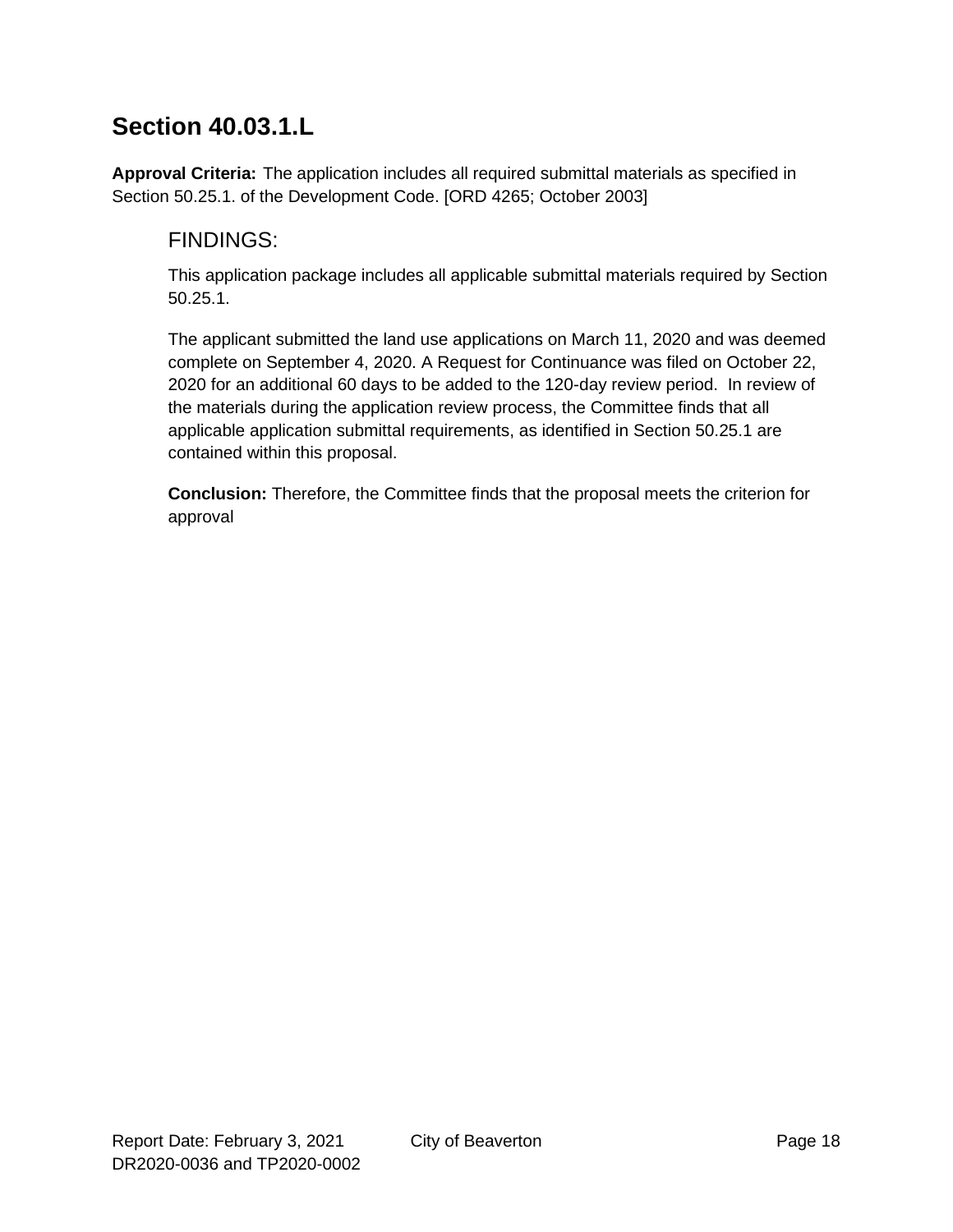#### **Table 4: Chapter 20 Use and Site Development Requirements Urban Medium Density District (R2) Zoning District**

| <b>CODE STANDARD</b> | <b>CODE REQUIREMENT</b> | <b>PROJECT PROPOSAL</b> | <b>MEETS</b> |
|----------------------|-------------------------|-------------------------|--------------|
|                      |                         |                         | CODE?        |

| <b>Development Code Section 20.05.20</b> |                                                                     |                                                                                            |            |
|------------------------------------------|---------------------------------------------------------------------|--------------------------------------------------------------------------------------------|------------|
| Urban Medium<br>Density $-$ R2           | Attached dwellings are<br>permitted.                                | A 10-units apartment building.                                                             | <b>Yes</b> |
|                                          |                                                                     | <b>Development Code Section 20.05.15</b>                                                   |            |
| Minimum Lot Area                         | Minimum land area of<br>2,000 square feet for the<br>parent parcel. | The site is 0.46 acres per the survey.                                                     | <b>Yes</b> |
| <b>Minimum Density</b>                   | Minimum Density of 8<br>dwelling units.                             | The proposal is for 10 units, which<br>exceeds the minimum density<br>requirement.         | <b>Yes</b> |
| <b>Maximum Density</b>                   | Maximum Density of 10<br>dwelling units.                            | The proposal is for 10 units, which<br>does not exceed the maximum density<br>requirement. | <b>Yes</b> |
| <b>Lot Dimensions</b>                    | None required.                                                      | Minimum depth and width is not<br>required.                                                | N/A        |
| <b>Minimum Setbacks</b>                  | Front: 10 feet<br>Side: 10 feet<br>Rear: 15 feet                    | Front: 10 feet<br>Side: 10 feet<br>Rear: 84 feet                                           | <b>Yes</b> |
| Maximum Building<br>Height               | 40 feet                                                             | 40 feet                                                                                    | <b>Yes</b> |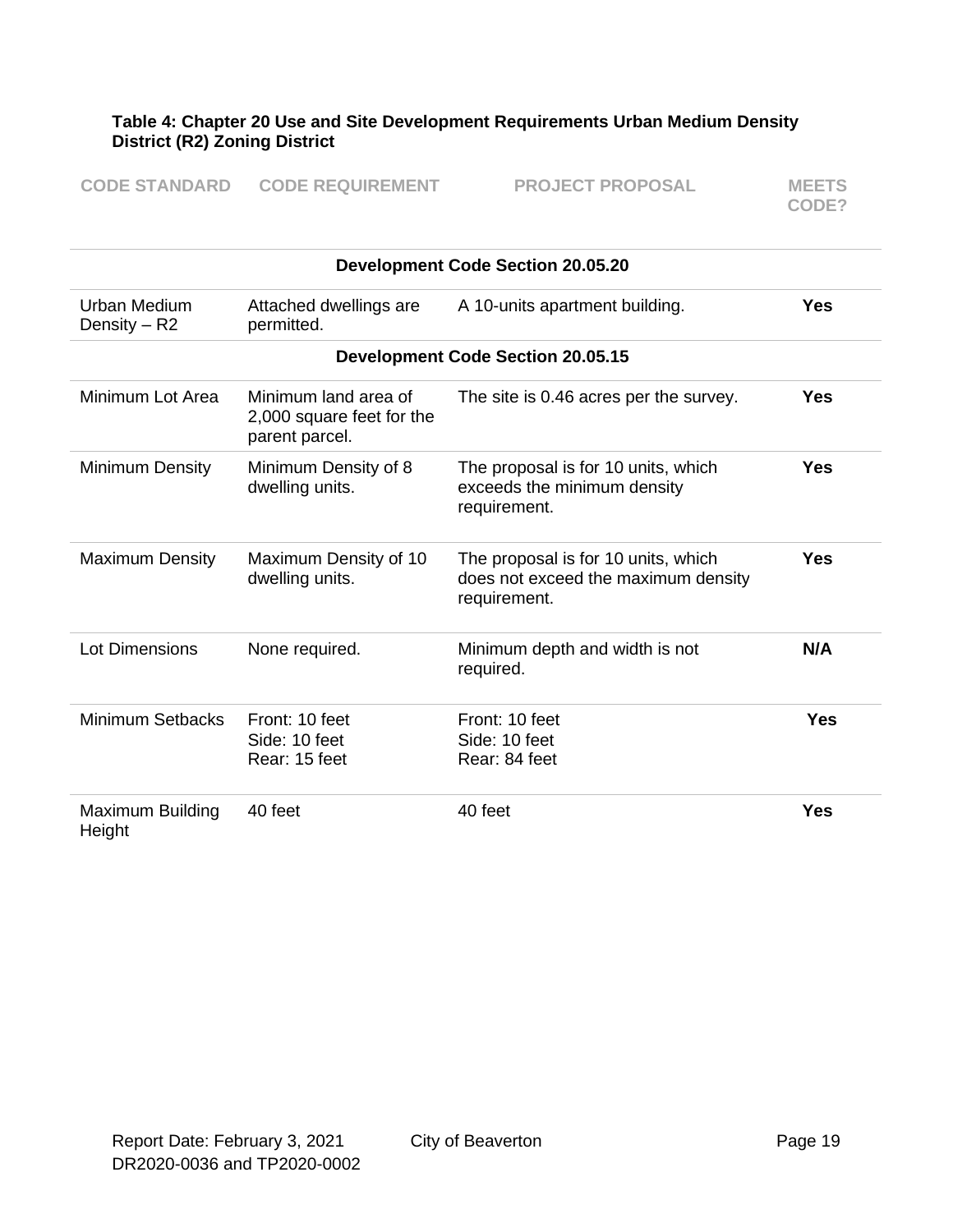#### **Table 5: Chapter 60 Special Requirements**

| <b>CODE</b><br><b>STANDARD</b>                            | <b>CODE REQUIREMENT</b>                                                                                                                                                 | <b>PROJECT PROPOSAL</b>                                                                                                                                                                                                                                                                                                           | <b>MEETS</b><br>CODE?     |
|-----------------------------------------------------------|-------------------------------------------------------------------------------------------------------------------------------------------------------------------------|-----------------------------------------------------------------------------------------------------------------------------------------------------------------------------------------------------------------------------------------------------------------------------------------------------------------------------------|---------------------------|
|                                                           | <b>Development Code Section 60.05</b>                                                                                                                                   |                                                                                                                                                                                                                                                                                                                                   |                           |
| Design Review<br>Principles, Standards,<br>and Guidelines | Requirements for new<br>development.                                                                                                                                    | The proposal is to construct<br>one new residential building.                                                                                                                                                                                                                                                                     | See DR<br><b>Findings</b> |
|                                                           | Development Code Section 60.10 - Flood Plain Regulations                                                                                                                |                                                                                                                                                                                                                                                                                                                                   |                           |
| <b>Flood Plain</b><br>Regulations                         | Requirements for development<br>within floodplains.                                                                                                                     | The property is not located in a<br>flood zone.                                                                                                                                                                                                                                                                                   | N/A                       |
|                                                           | Development Code Section 60.30 - Off-Street Parking                                                                                                                     |                                                                                                                                                                                                                                                                                                                                   |                           |
| Off-street motor<br>vehicle parking                       | <b>Attached Residential Dwellings:</b><br>One Bedroom per unit: 1.25<br>parking spaces<br>Two Bedrooms per unit: 1.5<br>parking spaces<br>Three Bedrooms per unit: 1.75 | The applicant proposal includes<br>a 10-unit apartment building<br>with 5, one-bedroom units and<br>5, two-bedroom units. 13.75<br>parking spaces are required,<br>and 15 parking spaces are<br>being provided.                                                                                                                   | <b>Yes</b>                |
|                                                           |                                                                                                                                                                         |                                                                                                                                                                                                                                                                                                                                   |                           |
| Off-street bicycle<br>parking                             | Multi dwelling structure containing<br>4 or more dwelling units:<br>Short-term: 2 spaces or<br>1 space per 20 dwelling units<br>Long-term: 1 space per dwelling<br>unit | The applicant states 4 short-<br>term bicycle parking spaces are<br>proposed and ten, long-term<br>bicycle parking spaces will be<br>provided on the east side of the<br>building. The bicycle racks will<br>be staple style racks. The<br>short-term spaces will not be<br>covered, and the long-term<br>spaces will be covered. | <b>Yes</b>                |
|                                                           | <b>Development Code Section 60.55 - Transportation</b>                                                                                                                  |                                                                                                                                                                                                                                                                                                                                   |                           |
| Transportation<br><b>Facilities</b>                       | Regulations pertaining to the<br>construction or reconstruction of<br>transportation facilities.                                                                        | <b>Refer to Facilities Review</b><br>Committee findings herein.                                                                                                                                                                                                                                                                   | <b>Yes</b>                |
|                                                           | Development Code Section 60.60 - Trees and Vegetation                                                                                                                   |                                                                                                                                                                                                                                                                                                                                   |                           |
| <b>Community Trees</b>                                    | Community trees are a type of<br>regulated tree addressed in<br>Section 60.60                                                                                           | The applicant proposes to<br>remove 9 community trees on<br>the property; however, no                                                                                                                                                                                                                                             | <b>Yes</b>                |
| Report Date: February 3, 2021                             | City of Beaverton                                                                                                                                                       |                                                                                                                                                                                                                                                                                                                                   | Page 20                   |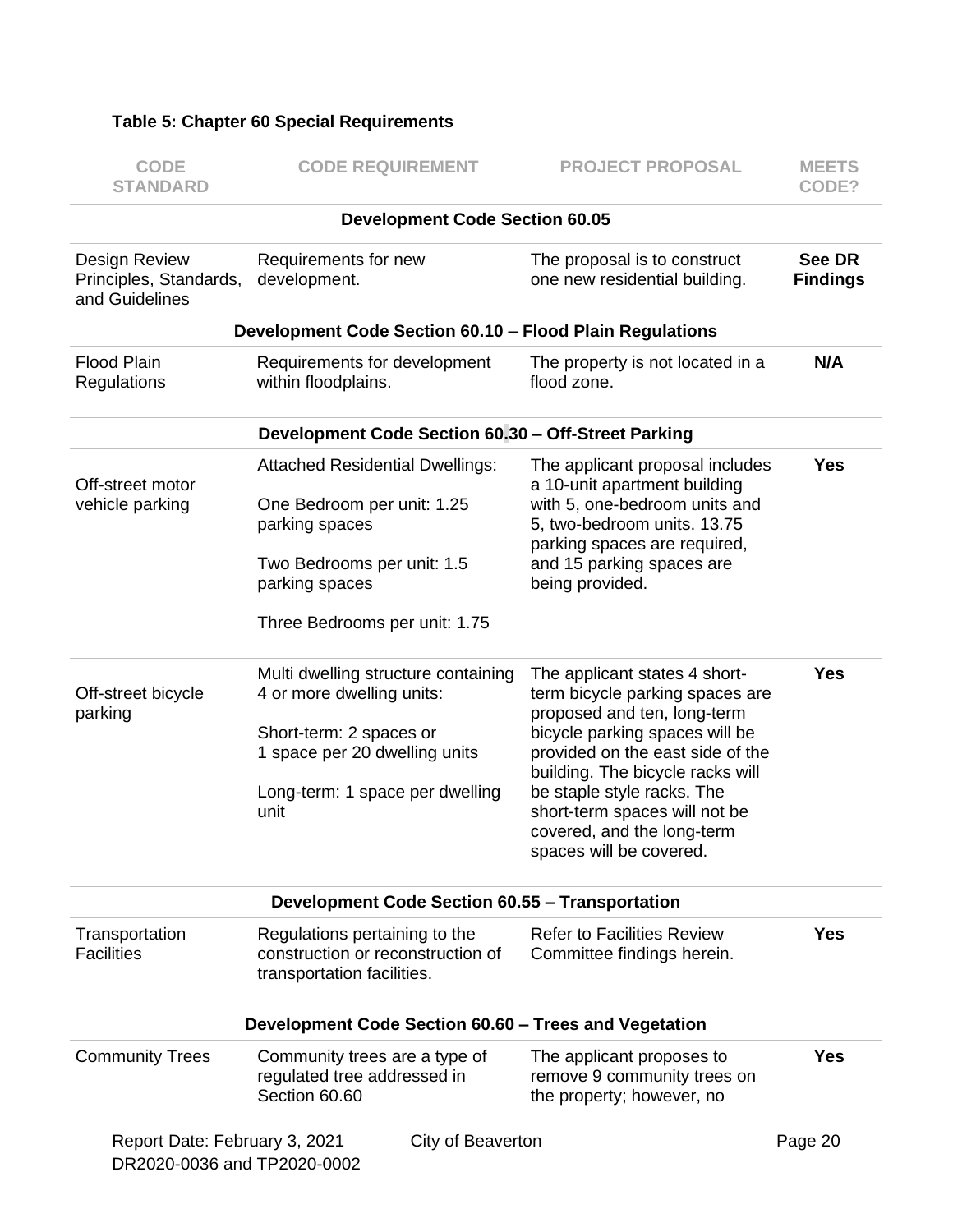mitigation is required for Community Trees not in a Significant Grove or Significant Resource Area pursuant to Section 60.60. The application is proposing to plant 18 trees.

#### **Development Code Section 60.65 – Utility Undergrounding**

| frontage, except high voltage lines condition requiring<br>undergrounding completion<br>(>57kV) must be placed<br>underground.<br>prior to occupancy. |  | Utility Undergrounding All existing overhead utilities and<br>any new utility service lines within requirements of this section,<br>the project and along any existing Committee recommends a | To ensure the proposal meets | Yes, w/<br><b>COA</b> |
|-------------------------------------------------------------------------------------------------------------------------------------------------------|--|-----------------------------------------------------------------------------------------------------------------------------------------------------------------------------------------------|------------------------------|-----------------------|
|-------------------------------------------------------------------------------------------------------------------------------------------------------|--|-----------------------------------------------------------------------------------------------------------------------------------------------------------------------------------------------|------------------------------|-----------------------|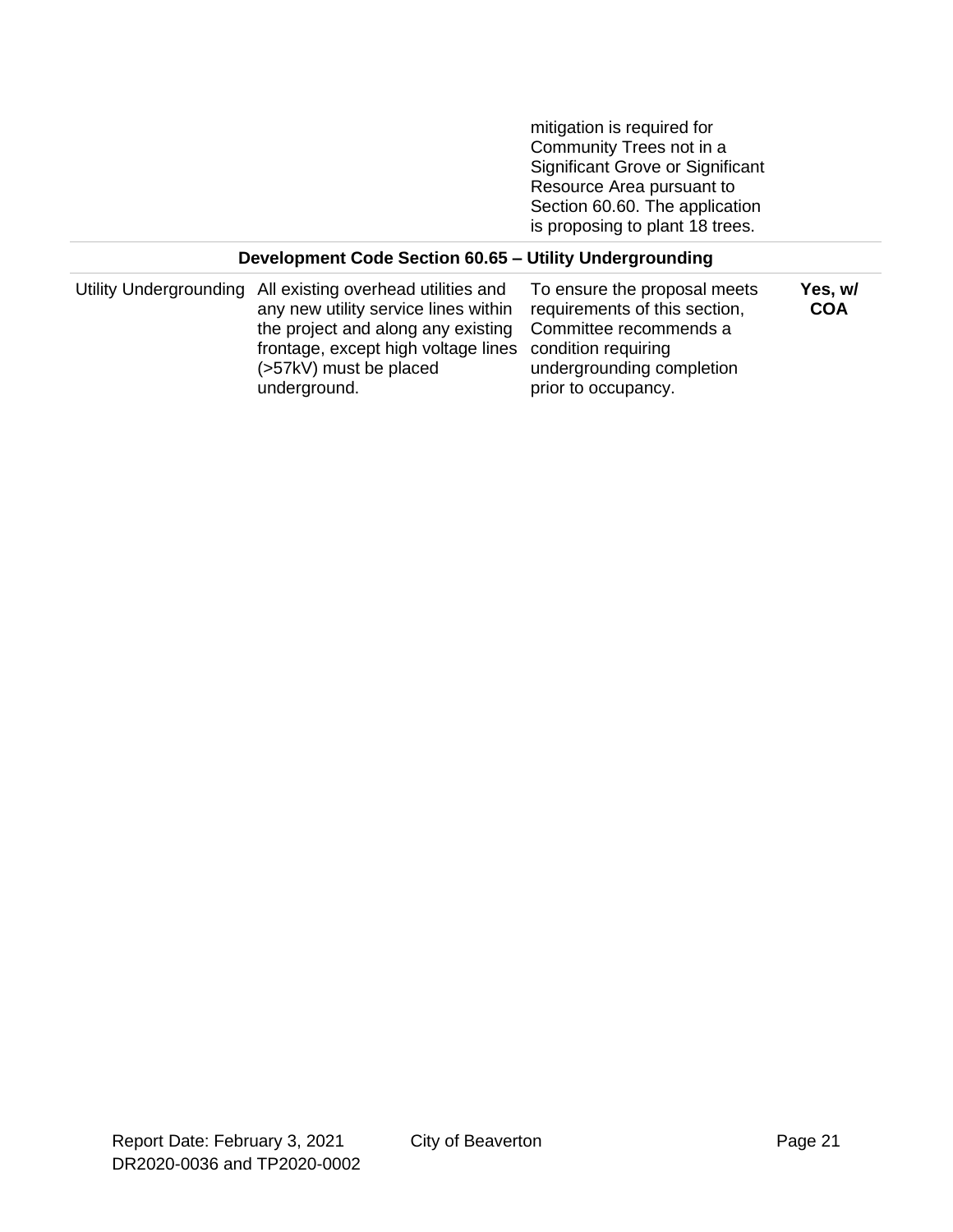# **Attachment B: DR2020-0036**

### ANALYSIS AND FINDINGS FOR DESIGN REVIEW TWO APPROVAL

**Recommendation:** Based on the facts and findings presented below, staff recommends **APPROVAL** of **DR2020-0036**, subject to the applicable conditions identified in Attachment D.

## Section 40.03.1 Facilities Review Approval Criteria:

The applicant for development must establish that the application complies with all relevant standards in conformance with Section 50.25.1.B, and all the following criteria have been met:

## **Facilities Review Approval Criteria Section 40.03.1.A-L**

#### FINDING:

Staff has reviewed the applicable Facilities Review criteria in Attachment A to this report. Staff cites the findings presented in Attachment A in response to the Facilities Review approval criteria. As identified in Attachment A, above, the proposal meets Criteria A-L, and therefore meets the criterion for approval.

**Conclusion:** Therefore, the Committee finds that the proposal meets the criteria.

## Section 40.20.05 Purpose:

The purpose of Design Review is to promote Beaverton's commitment to the community's appearance, quality pedestrian environment, and aesthetic quality. It is intended that monotonous, drab, unsightly, dreary, and inharmonious development will be discouraged. Design Review is also intended to conserve the City's natural amenities and visual character by ensuring the proposals are properly related to their sites and to their surroundings by encouraging compatible and complementary development. The purpose of Design Review as summarized in this Section is carried out by the approval criteria listed herein.

# Standards for Approval:

Section 40.20.15.2.C of the Development Code provides standards to govern the decisions of the Community Development Director as they evaluate and render decisions on Design Review Applications. The Community Development Director will determine whether the application as presented, meets the Design Review Two approval criteria. In this portion of the report, staff evaluates the application in accordance with the criteria for Type 2 Design Review.

In order to approve a Design Review Two application, the decision-making authority shall make findings of fact based on evidence provided by the applicant demonstrating that all the following criteria are satisfied: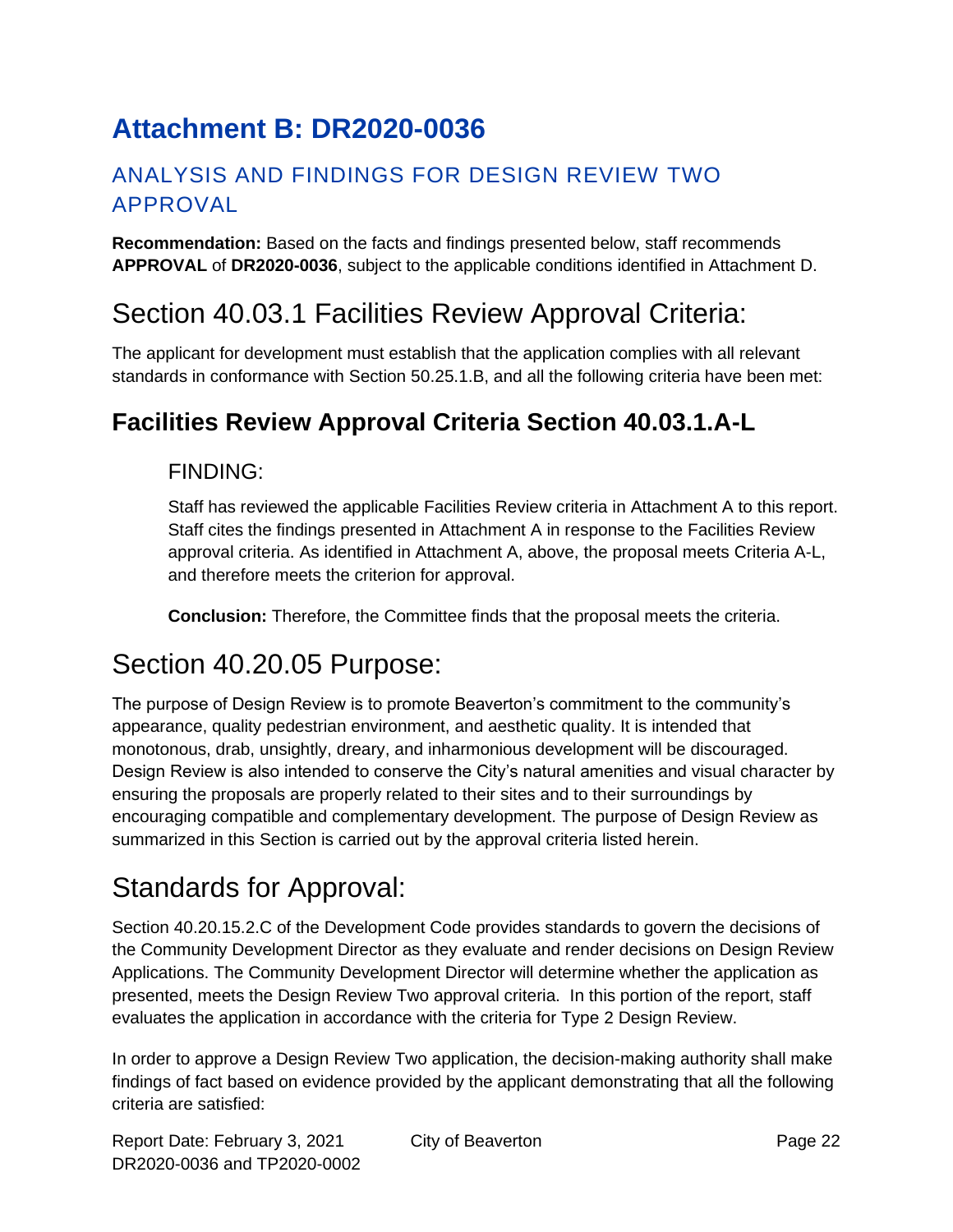### **Section 40.20.15.2.C.1**

The proposal satisfies the threshold requirements for a Design Review Two application.

#### FINDING:

The applicant proposes to construct a 10-unit apartment building that is approximately 8,800 square feet. An application for Design Review Two is required for new construction of attached residential dwellings excluding duplexes, in any zone where attached dwellings are a Permitted or Conditional Use. Therefore, the application meets Threshold 3 of a Design Review Two.

**Conclusion:** Therefore, staff finds the proposal meets the criterion for approval.

### **Section 40.20.15.2.C.2**

All City application fees related to the application under consideration by the decision-making authority have been submitted.

#### FINDING:

The City of Beaverton received the appropriate fee for a Design Review Two application.

**Conclusion:** Therefore, staff finds the proposal meets the criterion for approval.

### **Section 40.20.15.2.C.3**

The proposal contains all applicable application submittal requirements as specified in Section 50.25.1. of the Development Code.

#### FINDING:

The applicant has submitted a complete application that contains all applicable application submittal requirements.

**Conclusion:** Therefore, staff finds the proposal meets the criterion for approval.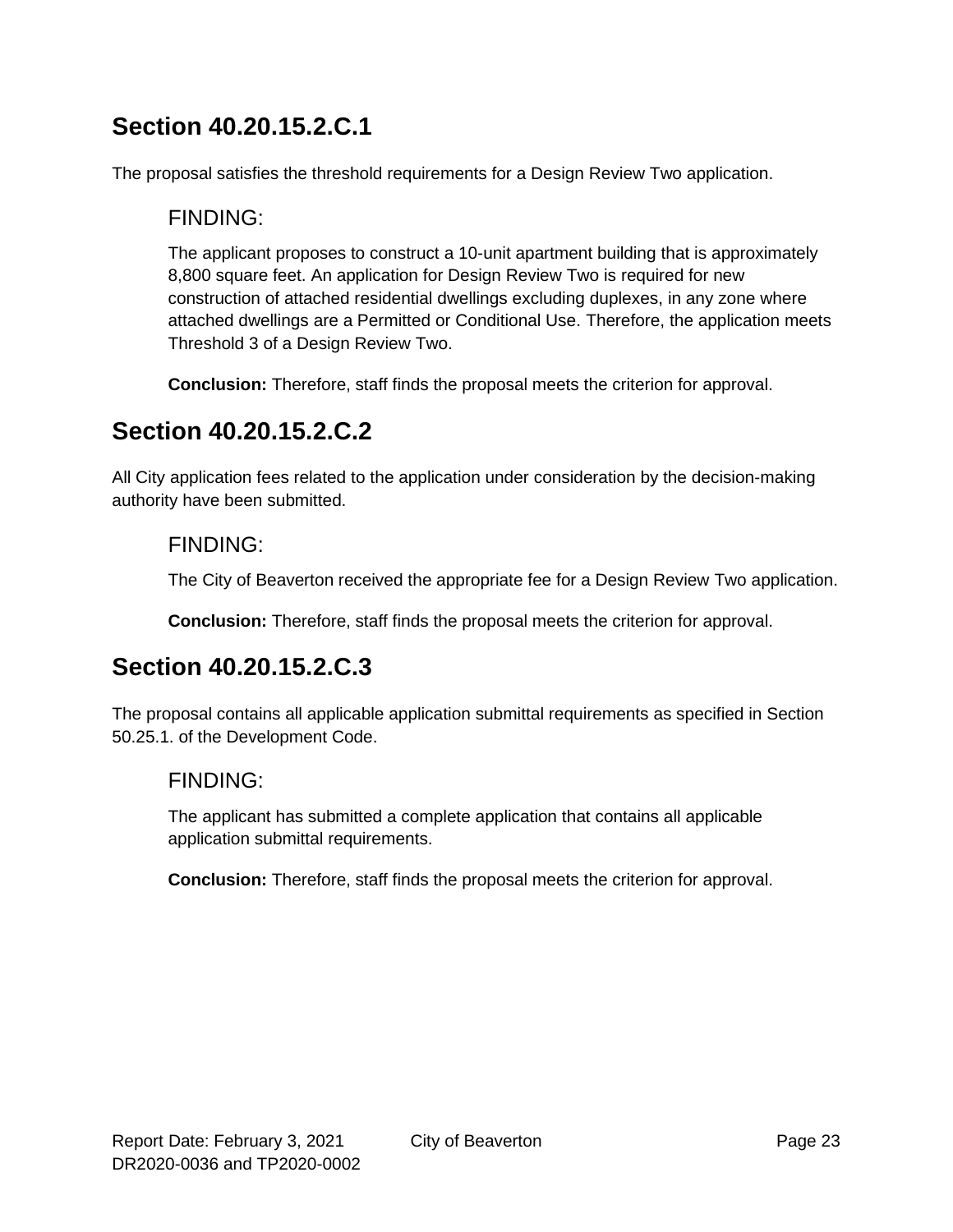## **Section 40.20.15.2.C.4**

The proposal is consistent with all applicable provisions of Sections 60.05.15. through 60.05.30. (Design Standards).

### FINDING:

The proposal is consistent with all applicable Design Standards or can be consistent, subject to conditions of approval. Compliance is evaluated in detail in the Design Standard Analysis Tables 6 – 9 herein.

**Conclusion:** Therefore, staff finds the proposal meets the criterion for approval.

## **Section 40.20.15.2.C.5**

For additions to or modifications of existing development, the proposal is consistent with all applicable provisions of Sections 60.05.15 through 60.05.30 (Design Standards) or can demonstrate that the proposed additions or modifications are moving towards compliance with specific Design Standards if any of the following conditions exist:

- a. A physical obstacle such as topography or natural feature exists and prevents the full implementation of the applicable standard; or
- b. The location of existing structural improvements prevent the full implementation of the applicable standard; or
- c. The location of the existing structure to be modified is more than 300 feet from a public street.

If the above listed conditions are found to exist and it is not feasible to locate a proposed addition in such a way that the addition abuts a street, then all applicable design standards except the following must be met:

- d. If in a Multiple Use District, building location, entrances and orientation along streets, and parking lot limitations along streets (Standards 60.05.15.6 and 60.05.20.8)
- e. If in a Multiple Use or Commercial District, ground floor elevation window requirements (Standard 60.05.15.8).

#### FINDING:

The proposed development is the construction of a new 10-unit apartment building and not an addition.

**Conclusion:** Therefore, staff finds the criterion is not applicable.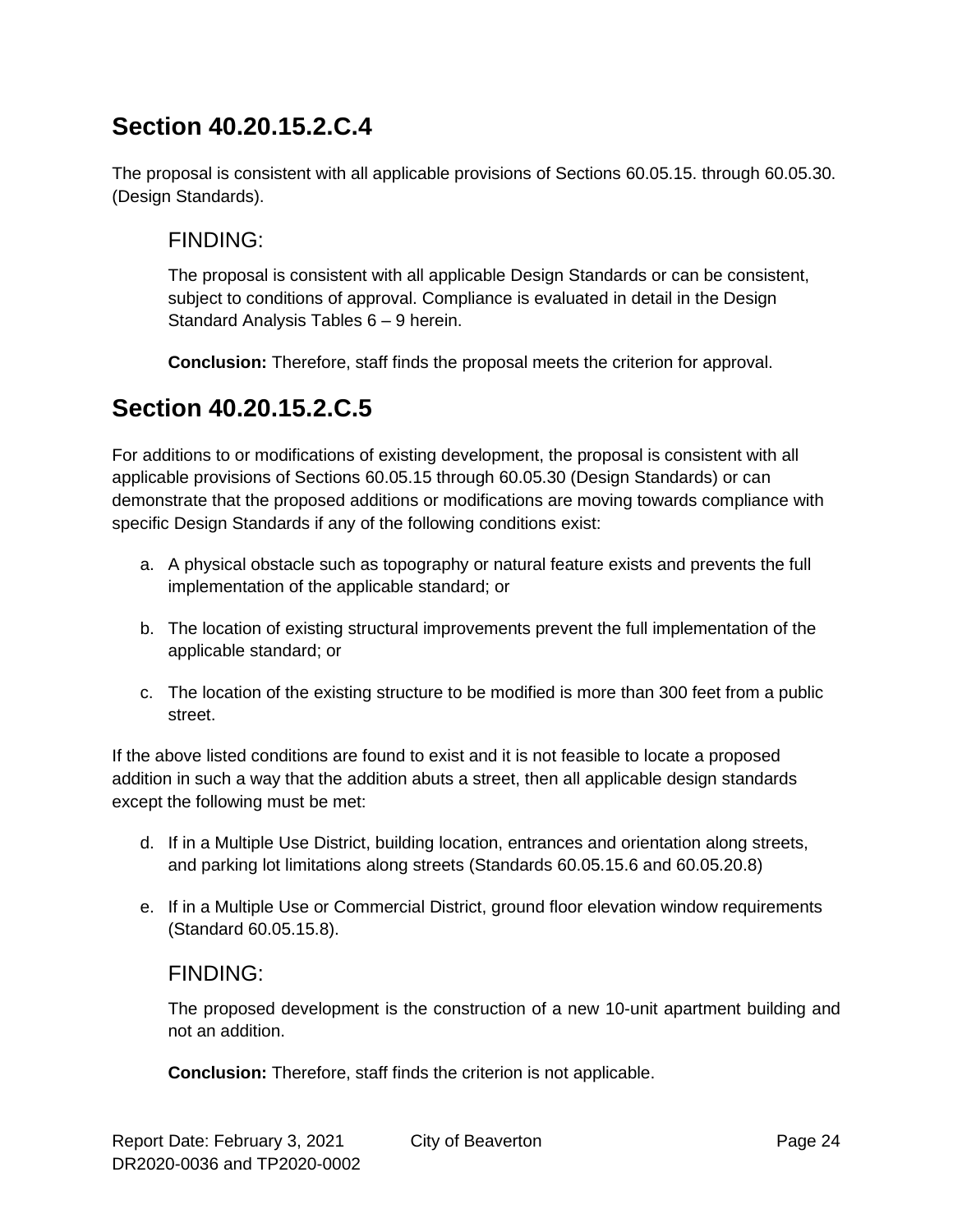## **Section 40.20.15.2.C.6**

Applications and documents related to the request, which will require further City approval, shall be submitted to the City in the proper sequence.

#### FINDING:

The applicant has submitted all documents related to this request for Design Review Two approval. The project is also subject to a Tree Plan Two application that is being processed concurrently.

**Conclusion:** Therefore, staff finds the proposal meets the criterion for approval.

## **CONCLUSION & RECOMMENDATION**

Based on the facts and findings presented, staff recommends APPROVAL of DR2020-0036 Hall Boulevard Apartments, subject to the applicable conditions identified in Attachment D.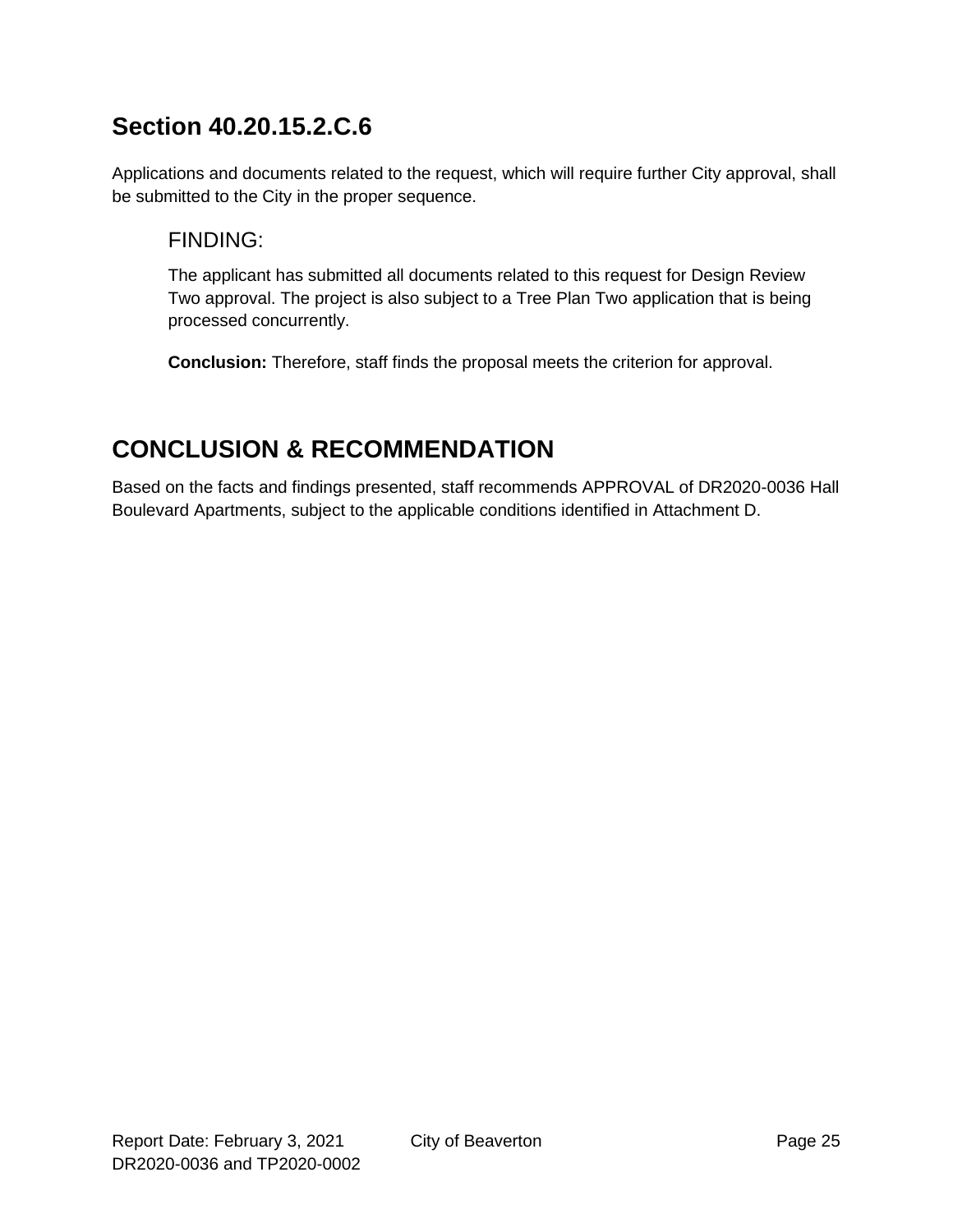# Design Standard Analysis:

#### **Table 6: Section 60.05.15 Building Design and Orientation**

| <b>DESIGN STANDARD</b>                                                                  | <b>PROJECT PROPOSAL</b>                                                                                                                                                                                                                                                                                                                                                                                                                                                                                                                                                                                                                                                                                                                            | <b>MEETS</b><br><b>STANDARD</b> |
|-----------------------------------------------------------------------------------------|----------------------------------------------------------------------------------------------------------------------------------------------------------------------------------------------------------------------------------------------------------------------------------------------------------------------------------------------------------------------------------------------------------------------------------------------------------------------------------------------------------------------------------------------------------------------------------------------------------------------------------------------------------------------------------------------------------------------------------------------------|---------------------------------|
|                                                                                         | <b>Building Articulation and Variety</b>                                                                                                                                                                                                                                                                                                                                                                                                                                                                                                                                                                                                                                                                                                           |                                 |
| 60.05.15.1.A<br>Max length of attached<br>residential buildings in<br>residential zones | The project proposes 10 attached residential<br>apartment contained within one building<br>structure. The building is 56 feet wide as<br>viewed from the public right of way and 100<br>feet long.                                                                                                                                                                                                                                                                                                                                                                                                                                                                                                                                                 | <b>Yes</b>                      |
| 60.05.15.1.B<br>Min 30% articulation                                                    | The building is visible from and within 200<br>feet of adjacent SW Hall Boulevard, which is<br>a public street. The front (east) elevation of<br>the proposed building will feature a variety of<br>architectural features designed to provide<br>articulation and variety to help break up the<br>mass of the building. The building width is<br>56 feet across and there are three<br>balconies, multiple windows, siding, and flat<br>cement fiber boards with relief grooves to<br>break up the wall surface.<br>There are no primary building entrances on<br>the SW Hall Street side; however, there are<br>architectural features and landscaping at the<br>street side of the building to achieve the<br>required 30 percent articulation. | <b>Yes</b>                      |
| 60.05.15.1.C<br>Max 40' between<br>architectural features                               | Architectural features, including windows<br>building entrances, changes in material<br>types and off-set walls are spaced less than<br>40 feet apart from each other.                                                                                                                                                                                                                                                                                                                                                                                                                                                                                                                                                                             | <b>Yes</b>                      |
| 60.05.15.1.D<br>Max 150 sq. ft.<br>undifferentiated blank<br>walls facing streets       | The square footage of the front-facing<br>elevation is 1,648 square feet overall.<br>However, that square footage is<br>articulated and broken up with architectural<br>features such as windows, doors, alcoves,<br>balconies, and material and color variations,<br>to prevent a solid wall.                                                                                                                                                                                                                                                                                                                                                                                                                                                     | <b>Yes</b>                      |
|                                                                                         | <b>Roof Forms</b>                                                                                                                                                                                                                                                                                                                                                                                                                                                                                                                                                                                                                                                                                                                                  |                                 |
| 60.05.15.2.A<br>Min roof pitch = $4:12$ for<br>sloped roofs                             | All roof forms have a minimum of 4/12 pitch.                                                                                                                                                                                                                                                                                                                                                                                                                                                                                                                                                                                                                                                                                                       | <b>Yes</b>                      |
| Report Date: February 3, 2021                                                           | City of Beaverton                                                                                                                                                                                                                                                                                                                                                                                                                                                                                                                                                                                                                                                                                                                                  | Page 26                         |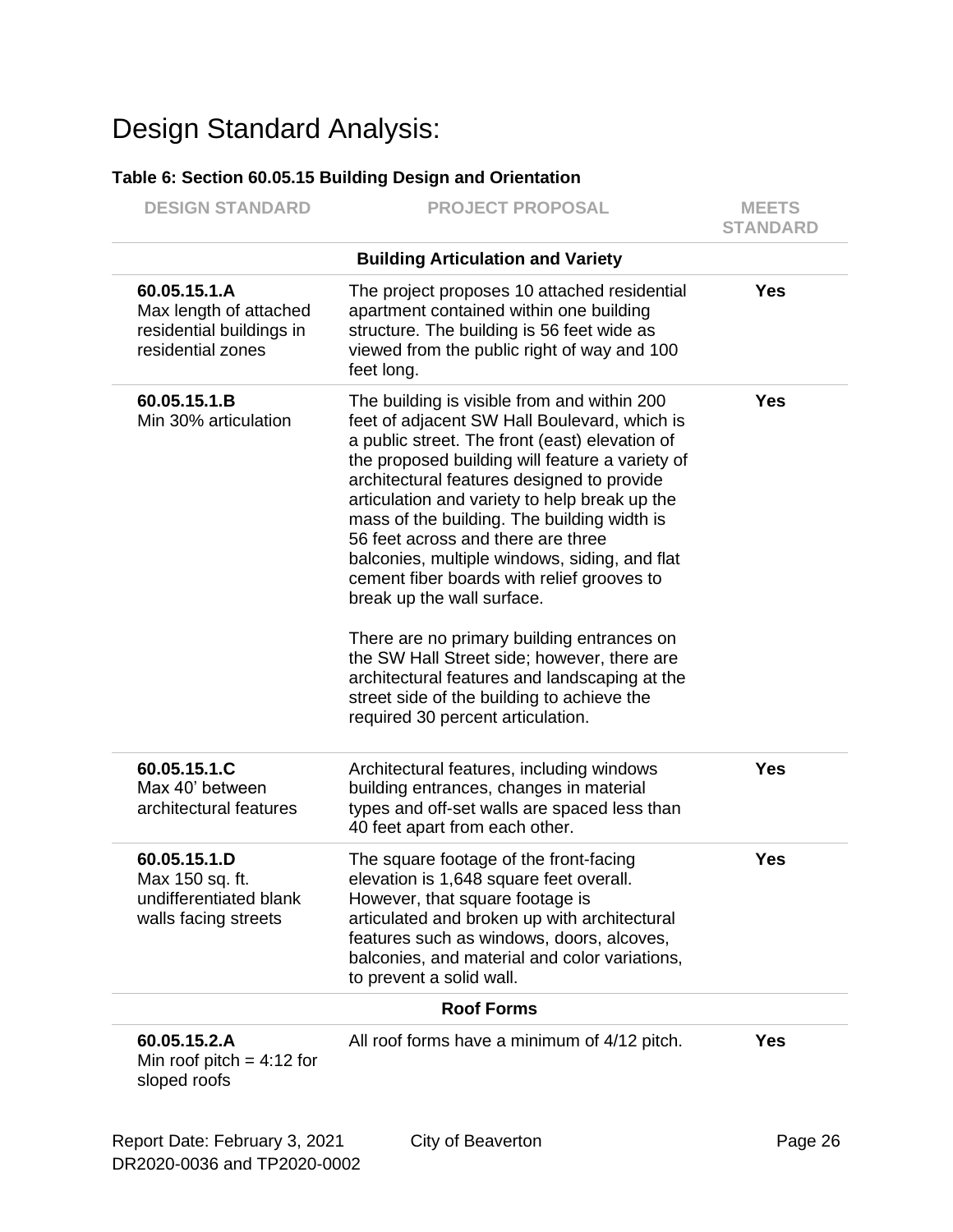| <b>DESIGN STANDARD</b>                                                                               | <b>PROJECT PROPOSAL</b>                                                                                                                                                                                                                                                                                                                                                                                                                                      | <b>MEETS</b><br><b>STANDARD</b> |
|------------------------------------------------------------------------------------------------------|--------------------------------------------------------------------------------------------------------------------------------------------------------------------------------------------------------------------------------------------------------------------------------------------------------------------------------------------------------------------------------------------------------------------------------------------------------------|---------------------------------|
| 60.05.15.2.B<br>Min roof eave $= 12$ " for<br>sloped roofs                                           | The sloped roofs, excluding rain gutters,<br>project from the building wall a minimum of<br>twelve inches.                                                                                                                                                                                                                                                                                                                                                   | <b>Yes</b>                      |
| 60.05.15.2.C<br>Flat roofs need parapets                                                             | Flat roofs are not proposed.                                                                                                                                                                                                                                                                                                                                                                                                                                 | N/A                             |
| 60.05.15.2.D<br>New structures in existing<br>development be similar to<br>existing development roof | This is proposed new development.                                                                                                                                                                                                                                                                                                                                                                                                                            | N/A                             |
| 60.05.15.2.E<br>4:12 roof standard is not<br>applicable to smaller<br>feature roofs                  | No feature roofs are proposed.                                                                                                                                                                                                                                                                                                                                                                                                                               | N/A                             |
|                                                                                                      | <b>Primary Building Entrances</b>                                                                                                                                                                                                                                                                                                                                                                                                                            |                                 |
| 60.05.15.3<br>Weather protection for<br>primary entrance                                             | All primary entrances to each of the 10 units<br>in the proposed building are covered and/or<br>recessed which provides weather protection<br>for the residents. Each covered/recessed<br>entryway is at least six (6) feet in width and<br>four (4) feet in depth.                                                                                                                                                                                          | <b>Yes</b>                      |
|                                                                                                      | <b>Exterior Building Materials</b>                                                                                                                                                                                                                                                                                                                                                                                                                           |                                 |
| 60.05.15.4.A<br>Residential double wall<br>construction                                              | The proposed project is for attached<br>apartments (a residential use) in the R-2<br>Residential Urban Medium Density district,<br>which is a residential zone. The east and<br>north elevations will be visible from and are<br>within 200 feet of a public street, provide a<br>primary entrance into the residential units.<br>The building will meet the building code and<br>be reviewed by the COB Building Division<br>for conformance with the code. | <b>Yes</b>                      |
| 60.05.15.4.B<br>Maximum 30% of primary<br>elevation to be made of<br>unfinished concrete block       | The proposed project is a permitted use, not<br>a conditional use, in the R-2 Residential<br>Urban Medium Density District, which is a<br>residential zone; therefore, this standard is<br>not applicable.                                                                                                                                                                                                                                                   | N/A                             |
| 60.05.15.4.C<br>Foundations                                                                          | The proposed project is a permitted use, not<br>a conditional use, in the R-2 Residential<br>Urban Medium Density District, which is a<br>residential zone; therefore, this standard is<br>not applicable.                                                                                                                                                                                                                                                   | N/A                             |
| Report Date: February 3, 2021                                                                        | City of Beaverton                                                                                                                                                                                                                                                                                                                                                                                                                                            | Page 27                         |

DR2020-0036 and TP2020-0002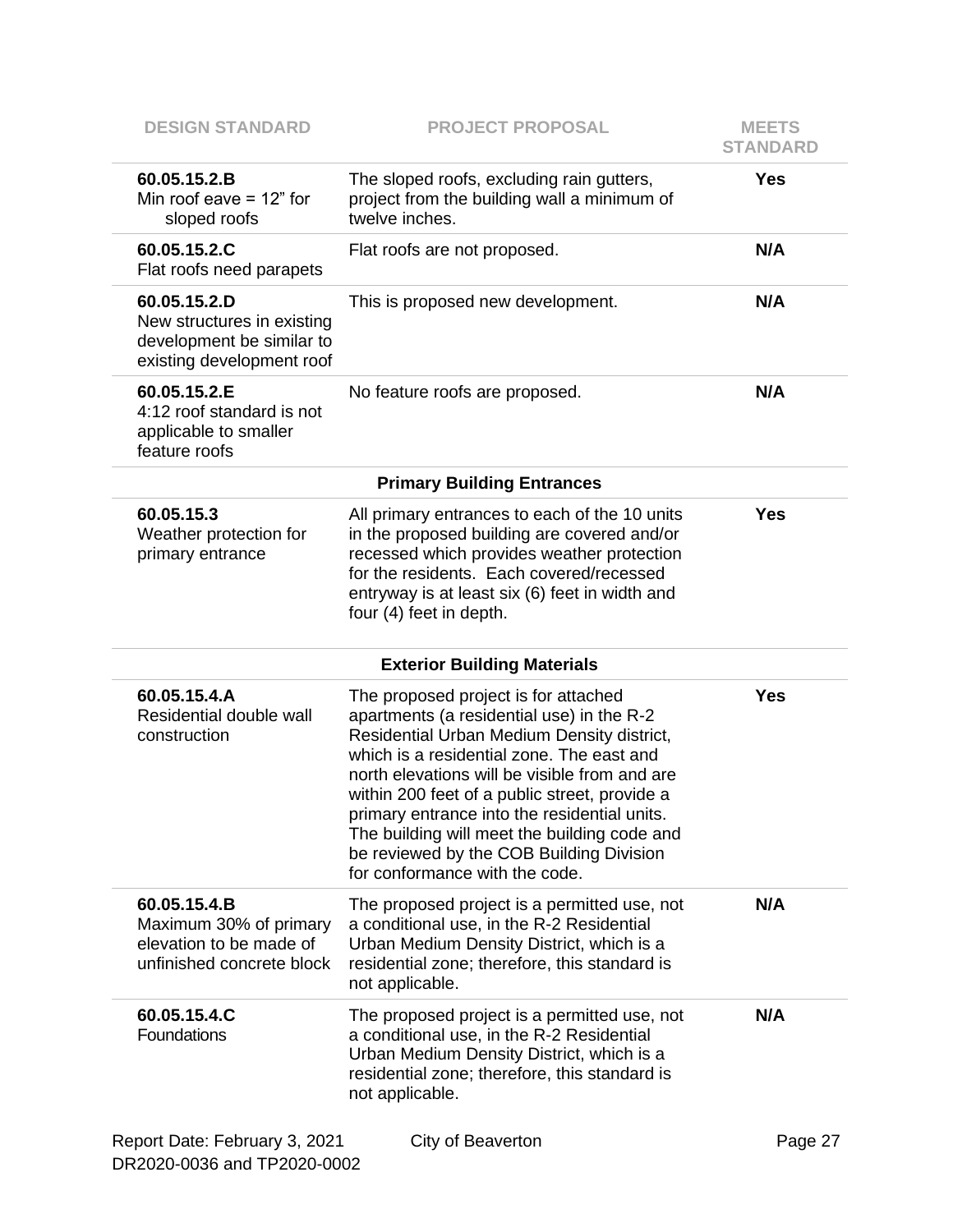| <b>DESIGN STANDARD</b>                                                                                                                                                                                | <b>PROJECT PROPOSAL</b>                                                                                                                                                                      | <b>MEETS</b><br><b>STANDARD</b> |  |
|-------------------------------------------------------------------------------------------------------------------------------------------------------------------------------------------------------|----------------------------------------------------------------------------------------------------------------------------------------------------------------------------------------------|---------------------------------|--|
|                                                                                                                                                                                                       | <b>Roof-Mounted Equipment</b>                                                                                                                                                                |                                 |  |
| 60.05.15.5.A through C<br>Roof-mounted equipment<br>screening. Solar panels,<br>dishes/antennas, pipes,<br>vents, and chimneys are<br>exempt from this<br>standard.                                   | The applicant also states There will be no<br>roof-mounted equipment for this building.<br>All mechanical equipment will be either<br>grade level mounted or within each<br>individual unit. | N/A                             |  |
|                                                                                                                                                                                                       | Building Location and Orientation along Streets in MU and Com. Districts                                                                                                                     |                                 |  |
| 60.05.15.6.A-F<br><b>Buildings in Multiple Use</b><br>and Commercial zones or<br>along Major Pedestrian<br>Routes, shall occupy a<br>minimum percentage of<br>street frontage.                        | The subject site is not located in a Multiple<br>Use or Commercial District, nor located<br>adjacent to a Major Pedestrian Route.                                                            | N/A                             |  |
| <b>Building Scale along Major Pedestrian Routes</b>                                                                                                                                                   |                                                                                                                                                                                              |                                 |  |
| 60.05.15.7.A through C<br>22' Height Minimum<br>60' Height Maximum                                                                                                                                    | The subject site is not adjacent to a Major<br>Pedestrian Route.                                                                                                                             | N/A                             |  |
|                                                                                                                                                                                                       | <b>Ground Floor Elevation on Commercial and Multiple Use Buildings</b>                                                                                                                       |                                 |  |
| 60.05.15.8.A-B<br>Ground floor<br>requirements for glazing<br>and weather protection<br>for commercial and<br>multiple use buildings.<br>Buildings that are<br>exclusively residential are<br>exempt. | The proposal is an exclusively for residential<br>use.                                                                                                                                       | N/A                             |  |
|                                                                                                                                                                                                       | <b>Compact Detached Housing Design</b>                                                                                                                                                       |                                 |  |
| 60.05.15.9.A-K<br>Compact detached<br>housing development<br>requirements                                                                                                                             | Compact Detached Housing is not<br>proposed.                                                                                                                                                 | N/A                             |  |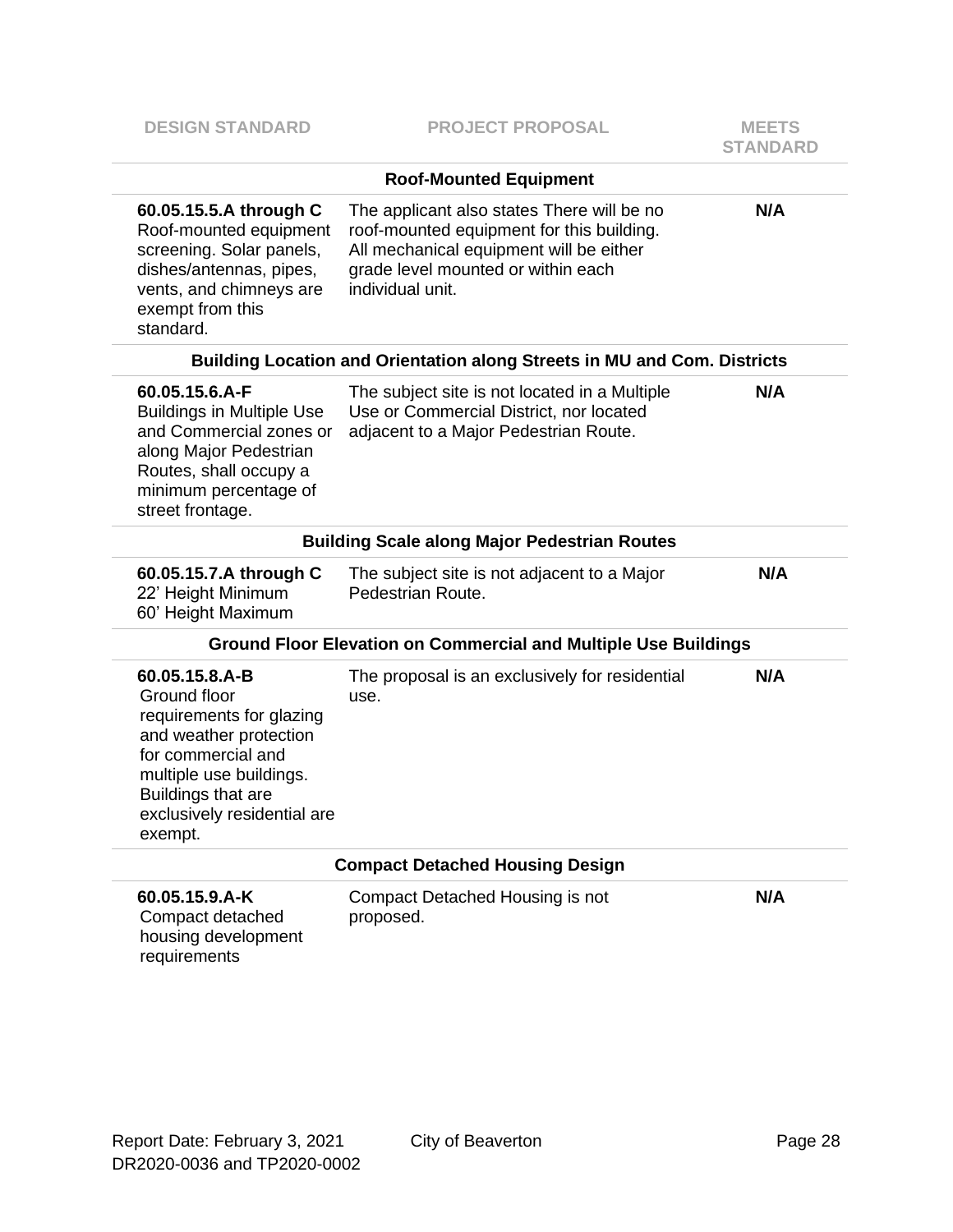| <b>DESIGN STANDARD</b>                                                                   | <b>PROJECT</b><br><b>PROPOSAL</b>                                                                                                                                                                                                                                                                                                                                                                                                                                                                                           | <b>MEETS</b><br><b>STANDARD</b> |
|------------------------------------------------------------------------------------------|-----------------------------------------------------------------------------------------------------------------------------------------------------------------------------------------------------------------------------------------------------------------------------------------------------------------------------------------------------------------------------------------------------------------------------------------------------------------------------------------------------------------------------|---------------------------------|
|                                                                                          | Connections to the public street system                                                                                                                                                                                                                                                                                                                                                                                                                                                                                     |                                 |
| 60.05.20.1<br>Connect on-site<br>circulation to existing<br>and planned street<br>system | There is one adjacent existing street, SW<br>Hall Boulevard. The proposed on-site<br>circulation system consists of a single-<br>private driveway, taking access from SW<br>Hall Boulevard, for motor vehicles and<br>bicycles, to be utilized by all the residents<br>in the attached dwelling units. A pedestrian<br>connection has been provided to SW Hall<br>Boulevard on the north side of the<br>driveway with a pedestrian pathway across<br>the drive aisle to the building on the<br>southern portion of the lot. | <b>Yes</b>                      |
|                                                                                          | Loading Areas, solid waste facilities and similar improvements                                                                                                                                                                                                                                                                                                                                                                                                                                                              |                                 |
| 60.05.20.2.A<br>Screen from public view                                                  | The proposed waste and recycling storage<br>area is located at the rear of the site at the<br>terminus of the drive aisle. The area may<br>be visible from the street; therefore, the<br>area will be enclosed with a cedar fence<br>on a black steel gate frame. The view to<br>the waste and recycling will be obscured<br>from view.                                                                                                                                                                                     | <b>Yes</b>                      |
| 60.05.20.2.B<br>Loading areas screening                                                  | No loading areas are proposed nor<br>required.                                                                                                                                                                                                                                                                                                                                                                                                                                                                              | N/A                             |
| 60.05.20.2.C<br>Screening with walls,<br>hedge, wood                                     | The trash enclosure will be fully sight<br>obscuring eight (8) foot fence which will be<br>a minimum of one-foot above the trash<br>containers.                                                                                                                                                                                                                                                                                                                                                                             | Yes                             |
| 60.05.20.2.D<br>Chain-link screening<br>prohibited                                       | Chain link is not proposed for screening.                                                                                                                                                                                                                                                                                                                                                                                                                                                                                   | <b>Yes</b>                      |
| 60.05.20.2.E<br>Screening of loading<br>waived in some zones.                            | No loading areas are proposed or<br>required.                                                                                                                                                                                                                                                                                                                                                                                                                                                                               | N/A                             |
|                                                                                          | <b>Pedestrian Circulation</b>                                                                                                                                                                                                                                                                                                                                                                                                                                                                                               |                                 |
| $60.05.20.3.A - C$<br>Link to adjacent<br>pedestrian facilities                          | The subject site is located adjacent to SW<br>Hall Boulevard. The applicant's plans<br>show onsite pedestrian walkways<br>connecting to the surrounding public<br>pedestrian circulation system. A direct 5-<br>foot wide, walkway connection has been                                                                                                                                                                                                                                                                      | <b>Yes</b>                      |
| Report Date: February 3, 2021<br>DR2020-0036 and TP2020-0002                             | City of Beaverton                                                                                                                                                                                                                                                                                                                                                                                                                                                                                                           | Page 29                         |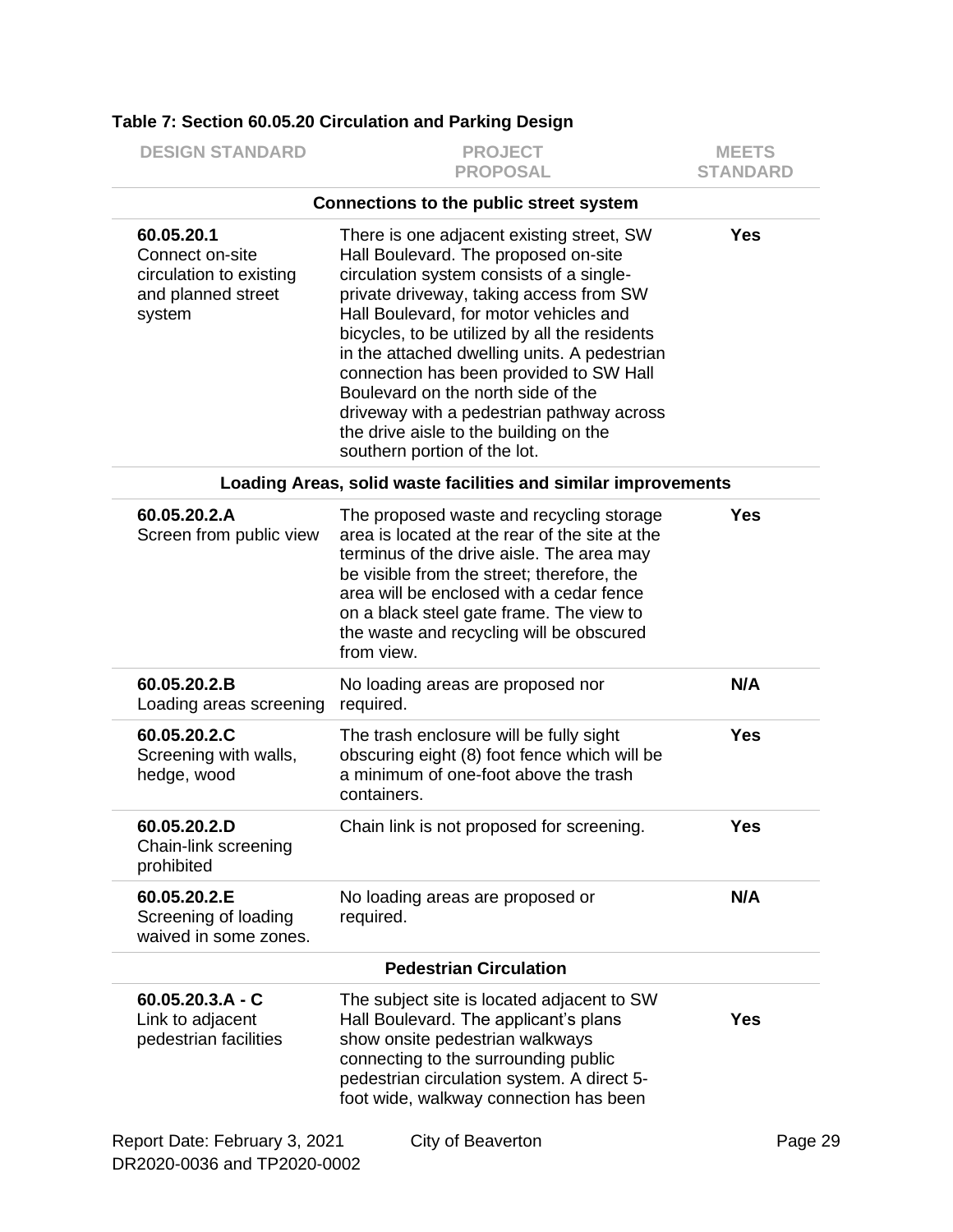| <b>DESIGN STANDARD</b>                                                                                                    | <b>PROJECT</b><br><b>PROPOSAL</b>                                                                                                                                                                                                                 | <b>MEETS</b><br><b>STANDARD</b> |
|---------------------------------------------------------------------------------------------------------------------------|---------------------------------------------------------------------------------------------------------------------------------------------------------------------------------------------------------------------------------------------------|---------------------------------|
|                                                                                                                           | provided with the layout of the site<br>between the primary entrances and public<br>streets, transit stops, and other pedestrian<br>destinations.                                                                                                 |                                 |
| 60.05.20.3.D<br>Pedestrian paths through<br>parking lots                                                                  | The pedestrian path adjacent to the<br>driveway is a separated, 5-foot wide,<br>concrete walkway with a curb. The rear<br>parking spaces can be access by a<br>separated, curbed walkway on the south<br>side of rear portion of the parking lot. | <b>Yes</b>                      |
| 60.05.20.3.E<br>Pedestrian connections<br>across driveways and<br>vehicular access aisles                                 | The pedestrian access to the public right<br>of way is located on the north side of the<br>driveway with the building on south side of<br>the driveway. A scored concrete<br>pedestrian crosswalk is provided across<br>the driveway.             | Yes                             |
| 60.05.20.3.F<br>Walkways shall have a<br>minimum of five (5) foot<br>wide unobstructed<br>clearance                       | All walkways are a minimum of five (5)<br>feet.                                                                                                                                                                                                   | Yes                             |
|                                                                                                                           | <b>Street frontages and parking areas</b>                                                                                                                                                                                                         |                                 |
| 60.05.20.4.A<br>Surface parking lots<br>abutting a street                                                                 | The proposal does not include surface<br>parking lots adjacent to the street.                                                                                                                                                                     | N/A                             |
|                                                                                                                           | <b>Parking area landscaping</b>                                                                                                                                                                                                                   |                                 |
| 60.05.20.5.A<br>Landscape planter every<br>eight (8) contiguous<br>parking spaces.                                        | The parking lot contains three separate<br>parking areas with less than 8 contiguous<br>parking spaces. The landscaping on site is<br>provided to meet the minimum<br>landscaping requirement, but landscape<br>islands are not required.         | N/A                             |
| 60.05.20.5.B<br>Minimum parking lot<br>island requirements.                                                               | The proposal does not include any<br>required parking lot islands.                                                                                                                                                                                | N/A                             |
| 60.05.20.5.C<br>Linear raised sidewalks<br>and walkways may be<br>counted toward the<br>landscape planter<br>requirement. | The raised linear sidewalks and walkways<br>are not included in the landscape planter<br>requirement.                                                                                                                                             | N/A                             |
| Report Date: February 3, 2021<br>DR2020-0036 and TP2020-0002                                                              | City of Beaverton                                                                                                                                                                                                                                 | Page 30                         |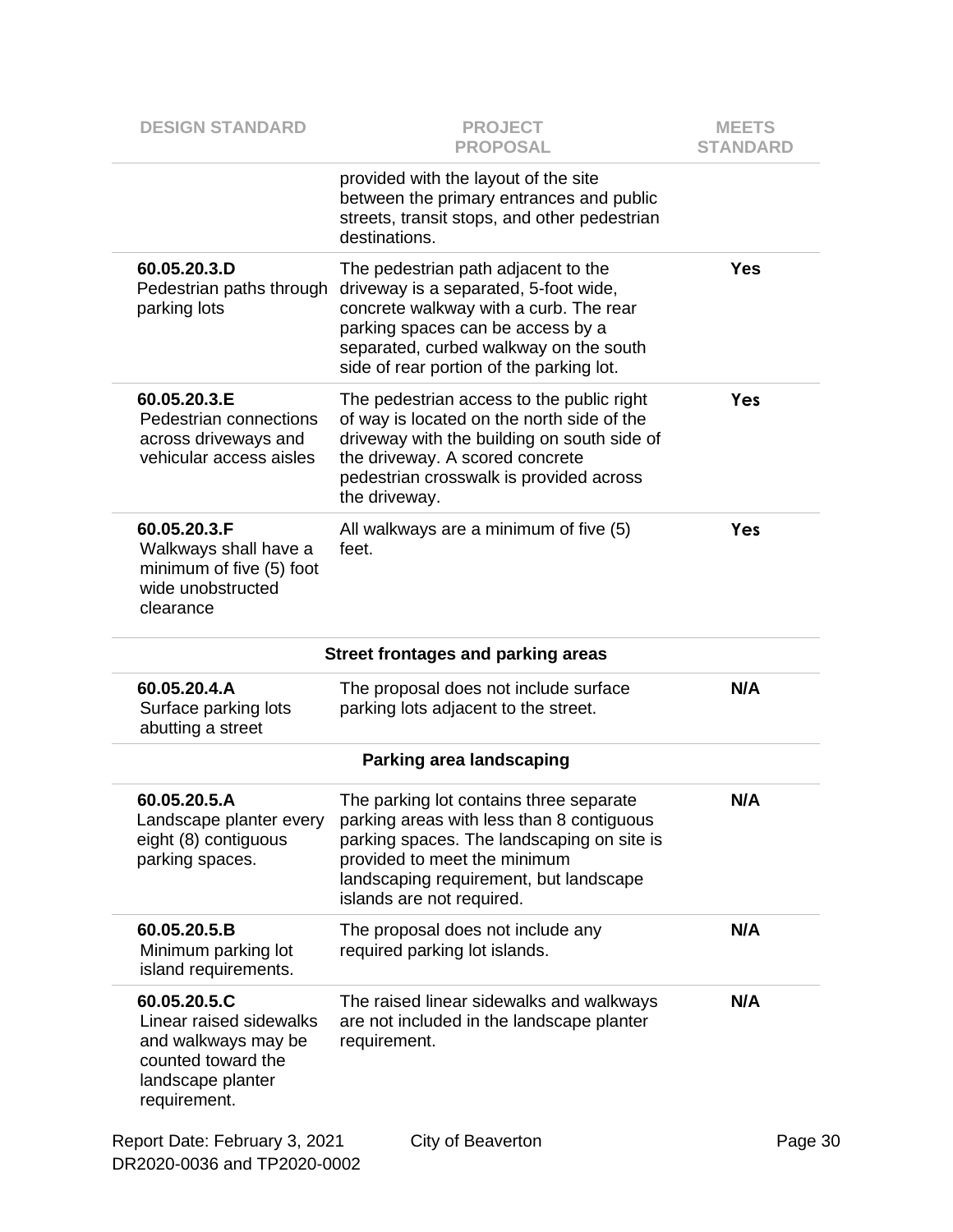| <b>DESIGN STANDARD</b>                                                                                                                        | <b>PROJECT</b><br><b>PROPOSAL</b>                                                                                                                                                                                            | <b>MEETS</b><br><b>STANDARD</b> |
|-----------------------------------------------------------------------------------------------------------------------------------------------|------------------------------------------------------------------------------------------------------------------------------------------------------------------------------------------------------------------------------|---------------------------------|
| 60.05.20.5.D<br>The trees in the<br>landscape planter shall<br>be on the Street Tree list<br>of alternative approved<br>by the City Arborist. | The trees are not located in the landscape<br>planters; therefore, do not need to be from<br>the approved street tree list.                                                                                                  | N/A                             |
|                                                                                                                                               | Off-Street parking frontages in Multiple Use zones                                                                                                                                                                           |                                 |
| 60.05.20.6.A<br>Off-street parking<br>location.                                                                                               | The site is not located in a Commercial<br>Multiple Use zone.                                                                                                                                                                | N/A                             |
|                                                                                                                                               | Sidewalks along streets and primary building elevations in Commercial and Multiple<br><b>Use zones</b>                                                                                                                       |                                 |
| 60.05.20.7.A-C<br>Sidewalks and walkways Multiple Use zone.<br>in Commercial and<br>Multiple Use zones                                        | The site is not located in a Commercial                                                                                                                                                                                      | N/A                             |
|                                                                                                                                               | Connect on-site buildings, parking, and other improvements with identifiable streets<br>and drive aisles in Residential, Multiple-Use, and Commercial Districts                                                              |                                 |
| 60.05.20.8.A-B<br>Drive aisles to be<br>designed as public<br>streets, if applicable                                                          | No drive aisles are designed as public<br>streets.                                                                                                                                                                           | N/A                             |
|                                                                                                                                               | <b>Ground Floor uses in parking structures</b>                                                                                                                                                                               |                                 |
| 60.05.20.9<br><b>Parking Structures</b>                                                                                                       | No parking structures are proposed.<br>Table 8: Landscaping, Open Space, and Natural Areas Design Standards                                                                                                                  | N/A                             |
| <b>DESIGN STANDARD</b>                                                                                                                        | <b>PROJECT</b>                                                                                                                                                                                                               | <b>MEETS</b>                    |
|                                                                                                                                               | <b>PROPOSAL</b>                                                                                                                                                                                                              | <b>STANDARD</b>                 |
|                                                                                                                                               | <b>Minimum Landscaping</b>                                                                                                                                                                                                   |                                 |
| 60.05.25.3.A<br>Minimum Landscape Area<br>(15%)                                                                                               | The net overall site area is 20,103 square<br>feet, of which 15% equals 3,026 square feet.<br>The provided landscaped area of 6,725<br>square feet therefore exceeds the minimum<br>requirement for attached dwelling units. | <b>Yes</b>                      |
| 60.05.25.3.B<br><b>Active Open Space</b><br>(25% of the required open                                                                         | Twenty-five (25) percent of the required<br>fifteen (15) percent landscaping requirement<br>is 757 square feet. As shown on the                                                                                              | <b>Yes</b>                      |
| Report Date: February 3, 2021                                                                                                                 | City of Beaverton                                                                                                                                                                                                            | Page 31                         |

DR2020-0036 and TP2020-0002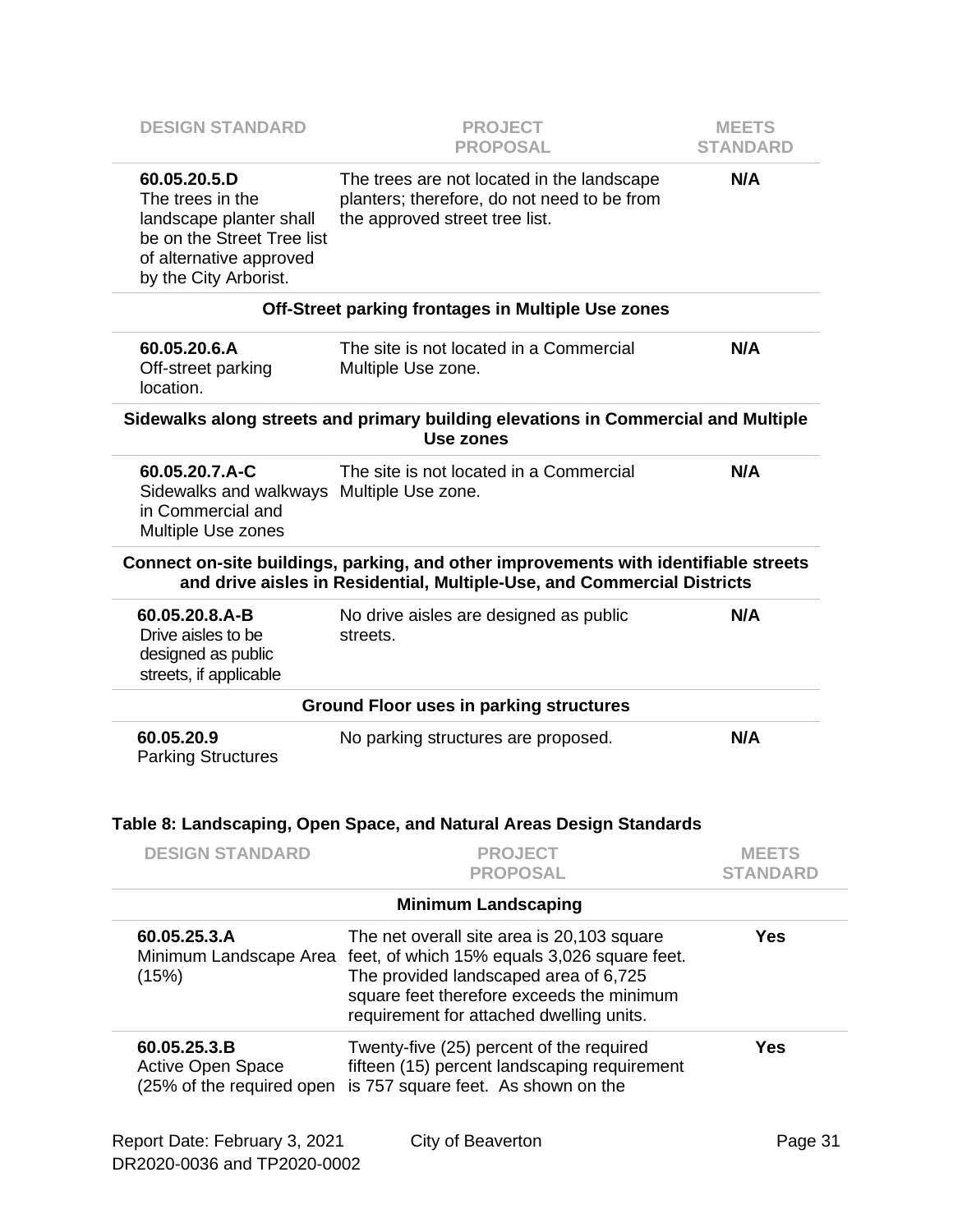| <b>DESIGN STANDARD</b>                                                                                          | <b>PROJECT</b><br><b>PROPOSAL</b>                                                                                                                                                                                                                                                                                                      | <b>MEETS</b><br><b>STANDARD</b> |
|-----------------------------------------------------------------------------------------------------------------|----------------------------------------------------------------------------------------------------------------------------------------------------------------------------------------------------------------------------------------------------------------------------------------------------------------------------------------|---------------------------------|
| space)                                                                                                          | submitted landscape plan, the<br>applicant is proposing 810 square feet of<br>active open space in the rear yard.                                                                                                                                                                                                                      |                                 |
| 60.05.25.3.C<br><b>Environmentally Sensitive</b><br>Areas                                                       | Environmentally Sensitive Areas do not exist<br>on site.                                                                                                                                                                                                                                                                               | N/A                             |
| 60.05.25.3.D<br>Vehicle circulation areas<br>and parking areas shall<br>not be considered<br>common open space. | Vehicular circulation areas are not being<br>considered in the landscape calculations.                                                                                                                                                                                                                                                 | N/A                             |
| 60.05.25.3.E<br><b>Individual Exterior Spaces</b>                                                               | The patios of the ground floor units are<br>included in the common open space<br>calculation. The remainder of the common<br>open space is located in the gazebo and<br>bench seating areas.                                                                                                                                           | <b>Yes</b>                      |
| 60.05.25.3.F<br>Abutting Collector or<br>Higher                                                                 | The subject property abuts SW Hall<br>Boulevard, which is designated as an<br>Arterial street. The applicant is proposing to<br>have the common open space located in the<br>rear of the property and will be separated<br>from SW Hall Boulevard by the building.                                                                     | <b>Yes</b>                      |
| 60.05.25.3.G<br>Open Space Size, 640<br>square feet in area and<br>min. width and length of<br>20 feet.         | The common open space area, which<br>includes a common space gazebo<br>and a bench seating area is a single area<br>exceeding the minimum requirement of 640<br>square feet. Other open space areas, such<br>as the ground floor patios are smaller than<br>640 square feet but allowed to be counted<br>toward the common open space. | <b>Yes</b>                      |
| 60.05.25.3.H<br><b>Phased Development</b>                                                                       | Proposal does not include phased<br>development.                                                                                                                                                                                                                                                                                       | N/A                             |
| 60.05.25.3.I-J<br><b>Active Open Space</b><br>Improvements                                                      | Improvements proposed for the common<br>opens space area include a pedestrian<br>pathway, benches, and a gazebo.                                                                                                                                                                                                                       | <b>Yes</b>                      |
| Additional minimum landscape requirements for Attached Housing and Compact<br><b>Detached Housing</b>           |                                                                                                                                                                                                                                                                                                                                        |                                 |
| 60.05.25.4.A<br>Front Yard Landscaping                                                                          | The areas not covered by the driveway, the<br>and the walkways are proposed to be<br>landscaped with a variety of landscaping.                                                                                                                                                                                                         | <b>Yes</b>                      |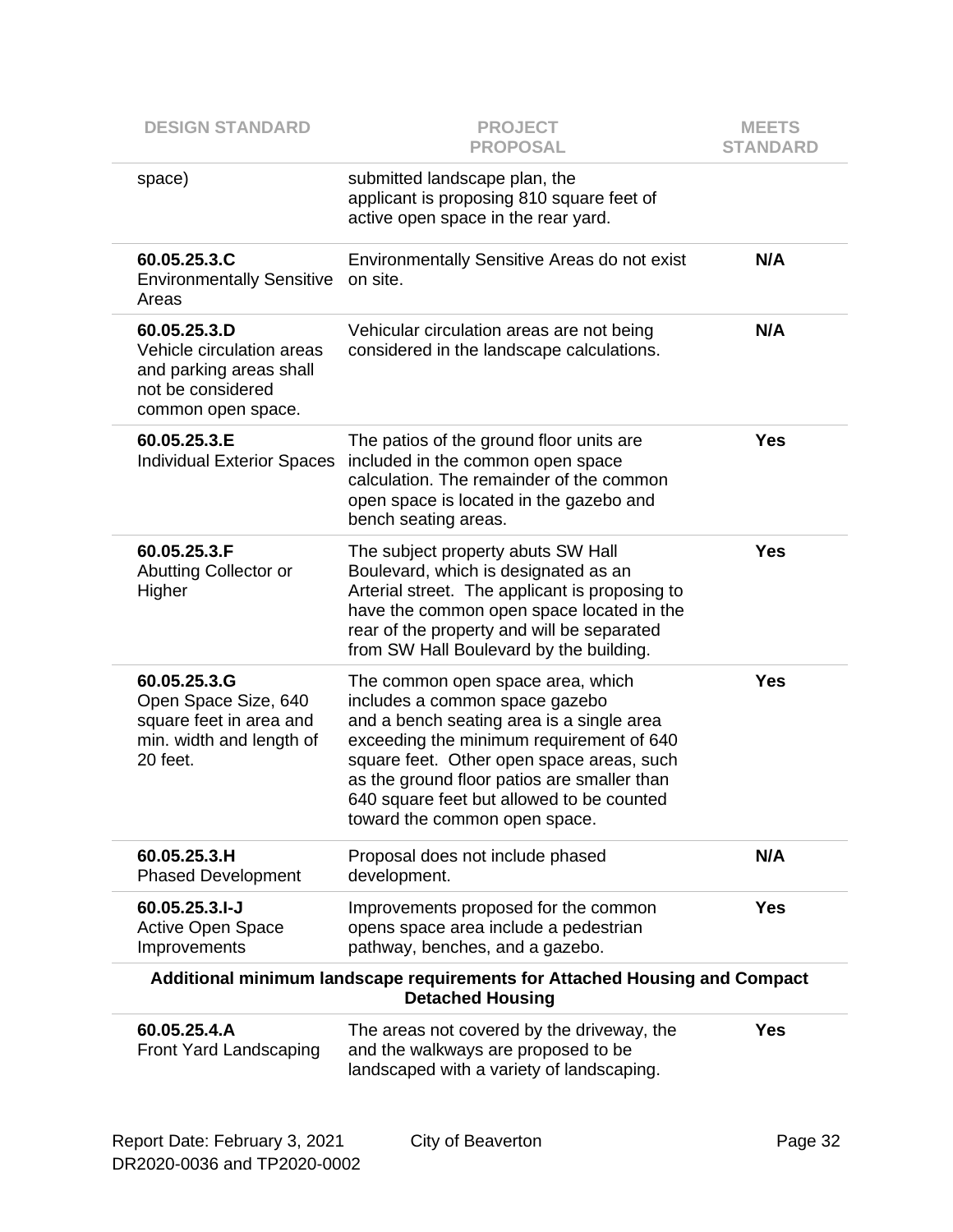| <b>DESIGN STANDARD</b>                                                                                                                             | <b>PROJECT</b><br><b>PROPOSAL</b>                                                                                                                                                                                                                                                                                                            | <b>MEETS</b><br><b>STANDARD</b> |  |
|----------------------------------------------------------------------------------------------------------------------------------------------------|----------------------------------------------------------------------------------------------------------------------------------------------------------------------------------------------------------------------------------------------------------------------------------------------------------------------------------------------|---------------------------------|--|
| 60.05.25.4.B<br>Bare Gravel, Rock, Bark<br>Maximum (25%)                                                                                           | The proposed landscaping consists of a<br>variety of landscaping treatments; such as,<br>but not limited to lawn, trees, shrubs, and<br>ground cover vegetation. No bark or similar<br>materials are proposed.                                                                                                                               | <b>Yes</b>                      |  |
| 60.05.25.4.C<br><b>Vehicle Circulation</b>                                                                                                         | Vehicular circulation is not counted in<br>landscape calculation.                                                                                                                                                                                                                                                                            | N/A                             |  |
| 60.05.25.4.D<br>Landscaping along<br>foundations                                                                                                   | Landscaping is provided in front of all street<br>facing elevations along the foundation in<br>areas not occupied by private patios. The<br>foundation landscape area along the<br>building is approximately 7.5 feet wide and<br>includes various shrubs.                                                                                   | <b>Yes</b>                      |  |
| 60.05.25.4.E<br>Minimum Planting<br>Requirements:<br>1 tree for each 800<br>square feet; 1 shrub for<br>each 400 square feet; live<br>ground cover | The required landscaping area is 3,026<br>square feet, which would require 4 tree, 8<br>shrubs, and ground cover. The landscaping<br>plan provides for 18 new trees in addition to<br>the 10 existing trees to be maintained, 233<br>shrubs, and grass and vegetation ground<br>cover. The landscaped areas exceed<br>planting requirements. | <b>Yes</b>                      |  |
| 60.05.25.4.F<br><b>Pedestrian Plaza</b>                                                                                                            | No pedestrian plazas proposed.                                                                                                                                                                                                                                                                                                               | N/A                             |  |
| Minimum landscape requirements for non-residential developments and Mixed Use<br><b>Development</b>                                                |                                                                                                                                                                                                                                                                                                                                              |                                 |  |
| 60.05.25.5.A-D<br>Landscaping<br>requirements                                                                                                      | The site is a residential development.                                                                                                                                                                                                                                                                                                       | N/A                             |  |
| <b>Common Greens</b>                                                                                                                               |                                                                                                                                                                                                                                                                                                                                              |                                 |  |
| 60.05.25.6.A<br>Common green standards                                                                                                             | No common greens proposed.                                                                                                                                                                                                                                                                                                                   | N/A                             |  |
| <b>Shared Courts for Compact Detached Housing</b>                                                                                                  |                                                                                                                                                                                                                                                                                                                                              |                                 |  |
| 60.05.25.7.A-B<br><b>Shared Courts</b>                                                                                                             | The proposal is not for compact detached<br>housing.                                                                                                                                                                                                                                                                                         | N/A                             |  |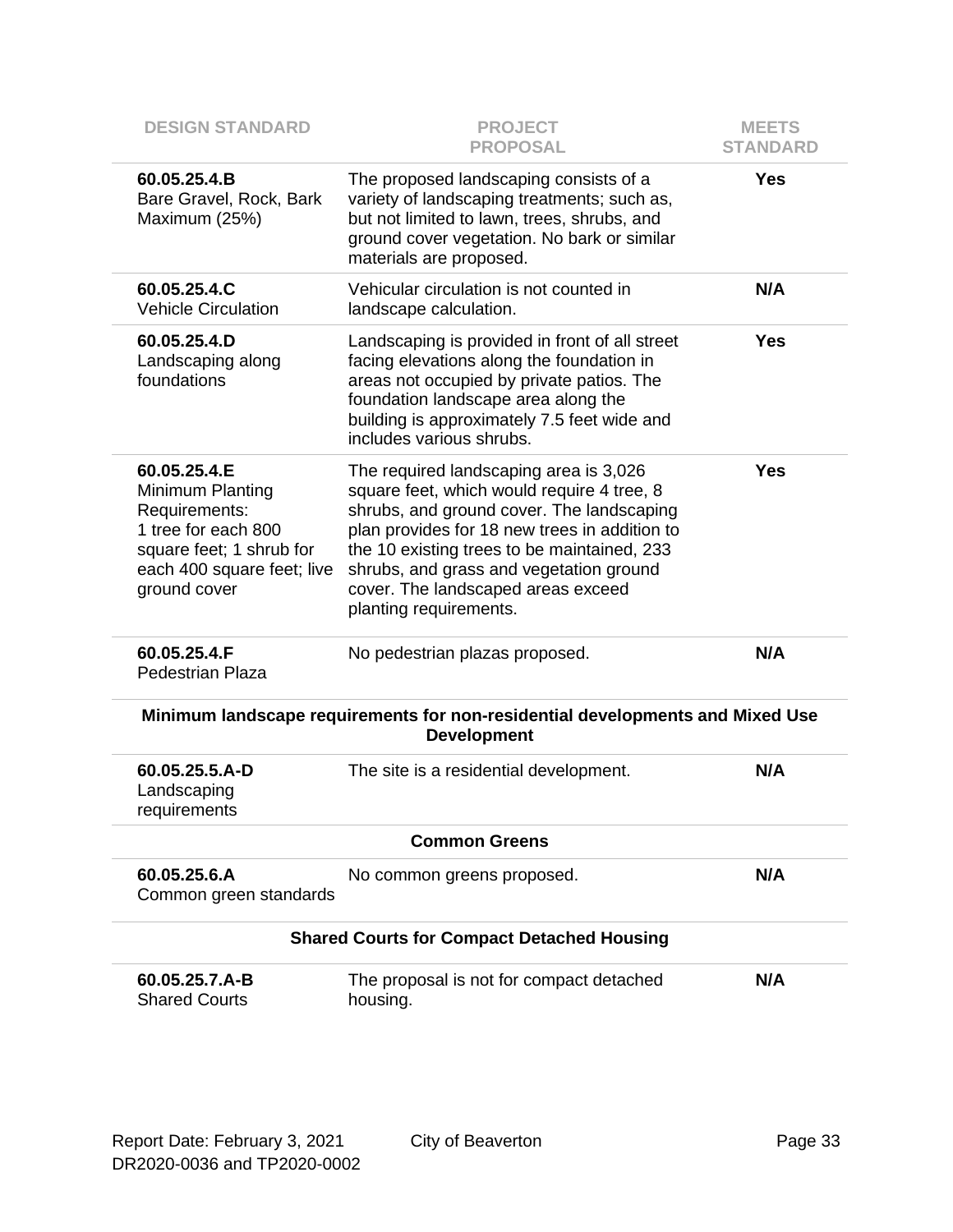| <b>DESIGN STANDARD</b>                                       | <b>PROJECT</b><br><b>PROPOSAL</b>                                                                                                                                                                                                                                                                                                                                                                                                                     | <b>MEETS</b><br><b>STANDARD</b> |
|--------------------------------------------------------------|-------------------------------------------------------------------------------------------------------------------------------------------------------------------------------------------------------------------------------------------------------------------------------------------------------------------------------------------------------------------------------------------------------------------------------------------------------|---------------------------------|
|                                                              | <b>Retaining Walls</b>                                                                                                                                                                                                                                                                                                                                                                                                                                |                                 |
| 60.05.25.8<br><b>Retaining Walls</b>                         | No retaining walls are proposed.                                                                                                                                                                                                                                                                                                                                                                                                                      | <b>Yes</b>                      |
|                                                              | <b>Fences and Walls</b>                                                                                                                                                                                                                                                                                                                                                                                                                               |                                 |
| 60.05.25.9.A<br><b>Materials</b>                             | There is existing wood fencing around the<br>site on the sides and rear property lines.<br>On the south and east sides an existing 8-<br>foot wooden fence will be retained,<br>relocated and reconditioned as necessary.<br>On the north side, that same existing wood<br>fence extends about half way up the site<br>from the east side and the portion of the<br>fence that is not wood is a 3-foot wire fence<br>that is on the adjacent property | <b>Yes</b>                      |
| 60.05.25.9.B<br>Chain link fences                            | Chain link fences are not proposed.                                                                                                                                                                                                                                                                                                                                                                                                                   | N/A                             |
| 60.05.25.9.C<br>Masonry walls                                | No masonry walls are planned for the site.                                                                                                                                                                                                                                                                                                                                                                                                            | N/A                             |
| 60.05.25.9.D<br>Industrial district fencing                  | The site is not located in an industrial<br>district.                                                                                                                                                                                                                                                                                                                                                                                                 | N/A                             |
| 60.05.25.9.E<br>Fence height                                 | Fences are limited in height in front yard<br>areas and along streets. There will be no<br>fences proposed along the west, or front<br>side of the site adjacent to SW Hall<br>Boulevard.                                                                                                                                                                                                                                                             | N/A                             |
|                                                              | <b>Minimize Significant Changes To Existing On-Site Surface Contours</b><br><b>At Residential Property Lines</b>                                                                                                                                                                                                                                                                                                                                      |                                 |
| 60.05.25.10.A<br>Minimize grade changes                      | The site was previously developed with a<br>single-family residence and has a minimal<br>existing slope ranging from approximately<br>243 feet at the northeast corner to<br>approximately 250 feet at the northwesterly<br>portion. The site requires relatively little<br>grading and the grading requirements can<br>be met at the property lines.                                                                                                 | <b>Yes</b>                      |
| 60.05.25.10.B<br>Grading adjacent to<br>significant trees    | The applicant states while there will be<br>grading within 25 feet of the property lines to<br>prepare the site, existing slopes will not be<br>changed by more than 10% within tree root<br>zones. This should provide protection for                                                                                                                                                                                                                | <b>Yes</b>                      |
| Report Date: February 3, 2021<br>DR2020-0036 and TP2020-0002 | City of Beaverton                                                                                                                                                                                                                                                                                                                                                                                                                                     | Page 34                         |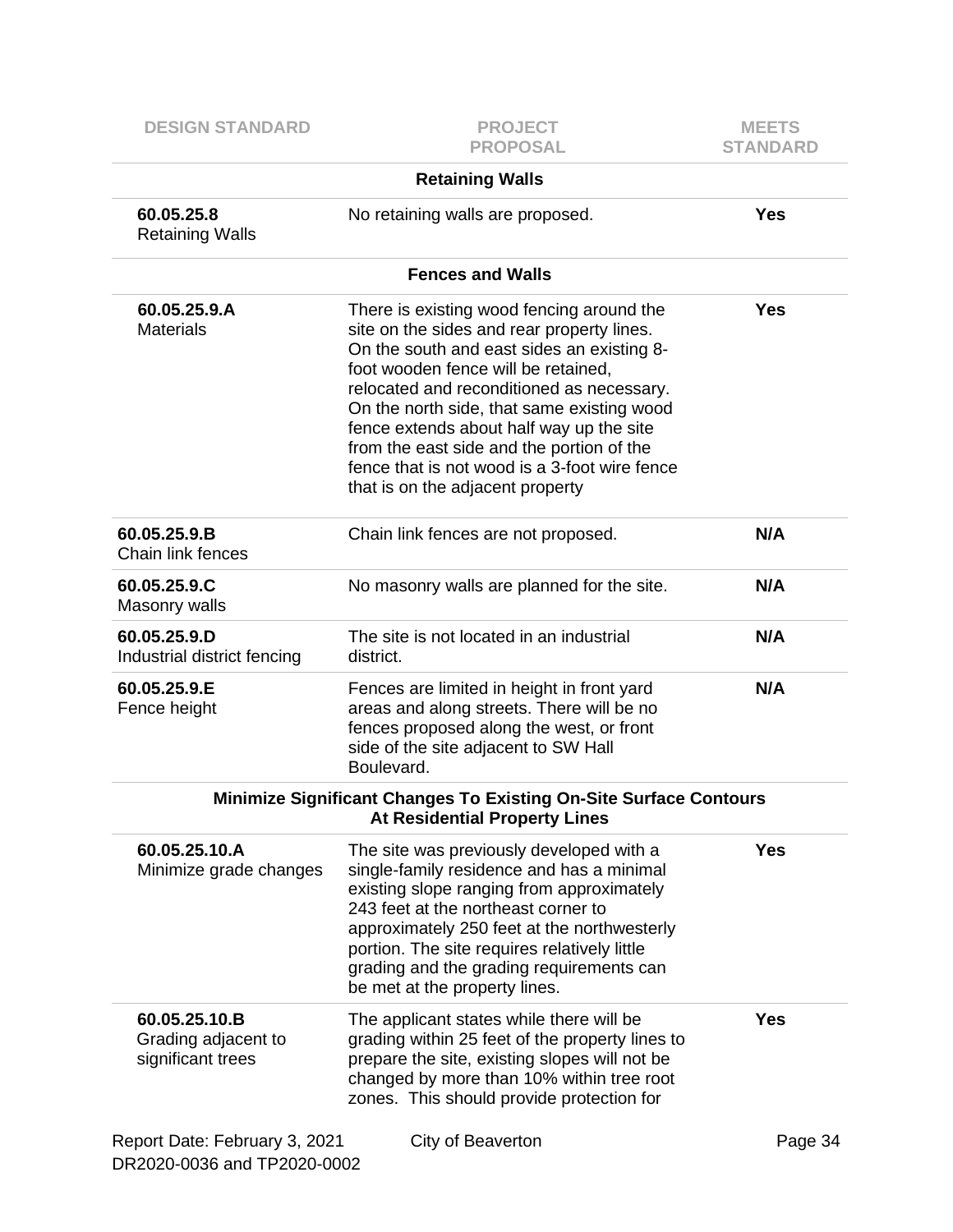| <b>DESIGN STANDARD</b>                                                                             | <b>PROJECT</b><br><b>PROPOSAL</b>                                                                                                                                                                                                                                                                                                                                                                                                                                          | <b>MEETS</b><br><b>STANDARD</b> |
|----------------------------------------------------------------------------------------------------|----------------------------------------------------------------------------------------------------------------------------------------------------------------------------------------------------------------------------------------------------------------------------------------------------------------------------------------------------------------------------------------------------------------------------------------------------------------------------|---------------------------------|
|                                                                                                    | the existing trees that will remain, and for<br>new trees to be planted                                                                                                                                                                                                                                                                                                                                                                                                    |                                 |
|                                                                                                    | Integrate water quality, quantity, or both facilities                                                                                                                                                                                                                                                                                                                                                                                                                      |                                 |
| 60.05.25.11<br><b>Location of facilities</b>                                                       | The above criterion does not apply to the<br>applicant's proposal does not include a non-<br>vaulted surface stormwater detention facility<br>between the street and the building.                                                                                                                                                                                                                                                                                         | N/A                             |
|                                                                                                    | <b>Natural Areas</b>                                                                                                                                                                                                                                                                                                                                                                                                                                                       |                                 |
| 60.05.25.12<br>No encroachment into<br>buffer areas.                                               | No natural areas exist on site. The applicant<br>has submitted a Clean Water Services<br>Sensitive Area Pre-Screening Site<br>Assessment form.                                                                                                                                                                                                                                                                                                                             | N/A                             |
|                                                                                                    | <b>Landscape Buffering Requirements</b>                                                                                                                                                                                                                                                                                                                                                                                                                                    |                                 |
| 60.05.25.13<br>Landscape buffering<br>between contrasting<br>zoning districts                      | The subject site is zoned R2 and is<br>surrounding on the north, south, and east by<br>R2 properties; therefore, no landscape<br>buffer is required.<br>The subject property is located across the<br>street from the Urban Standard Density R7<br>zoning district and a 5-foot buffer developed<br>to the B1 standard is required. A condition of<br>approval has been added to require                                                                                   | Yes, w/ COA                     |
| Table 9: Section 60.05.30 Light Design Standards                                                   | landscaping that meets the requirement.                                                                                                                                                                                                                                                                                                                                                                                                                                    |                                 |
| <b>DESIGN STANDARD</b>                                                                             | <b>PROJECT</b><br><b>PROPOSAL</b>                                                                                                                                                                                                                                                                                                                                                                                                                                          | <b>MEETS</b><br><b>STANDARD</b> |
|                                                                                                    | Adequate on-site lighting and minimize glare on adjoining properties                                                                                                                                                                                                                                                                                                                                                                                                       |                                 |
| 60.05.30.1.A<br>Lighting complies with the<br><b>City's Technical Lighting</b><br><b>Standards</b> | On the exterior of the attached units on-site<br>lighting is proposed along the north side of<br>the building to light pedestrian and vehicular<br>maneuvering areas. Two light poles will be<br>installed in the landscaping areas on the<br>rear portion adjacent to the parking drive<br>aisle and parking. A condition of approval is<br>proposed that the applicant provide a<br>revised lighting photometric plans showing<br>compliance with the technical lighting | Yes, w/ COA                     |

standards.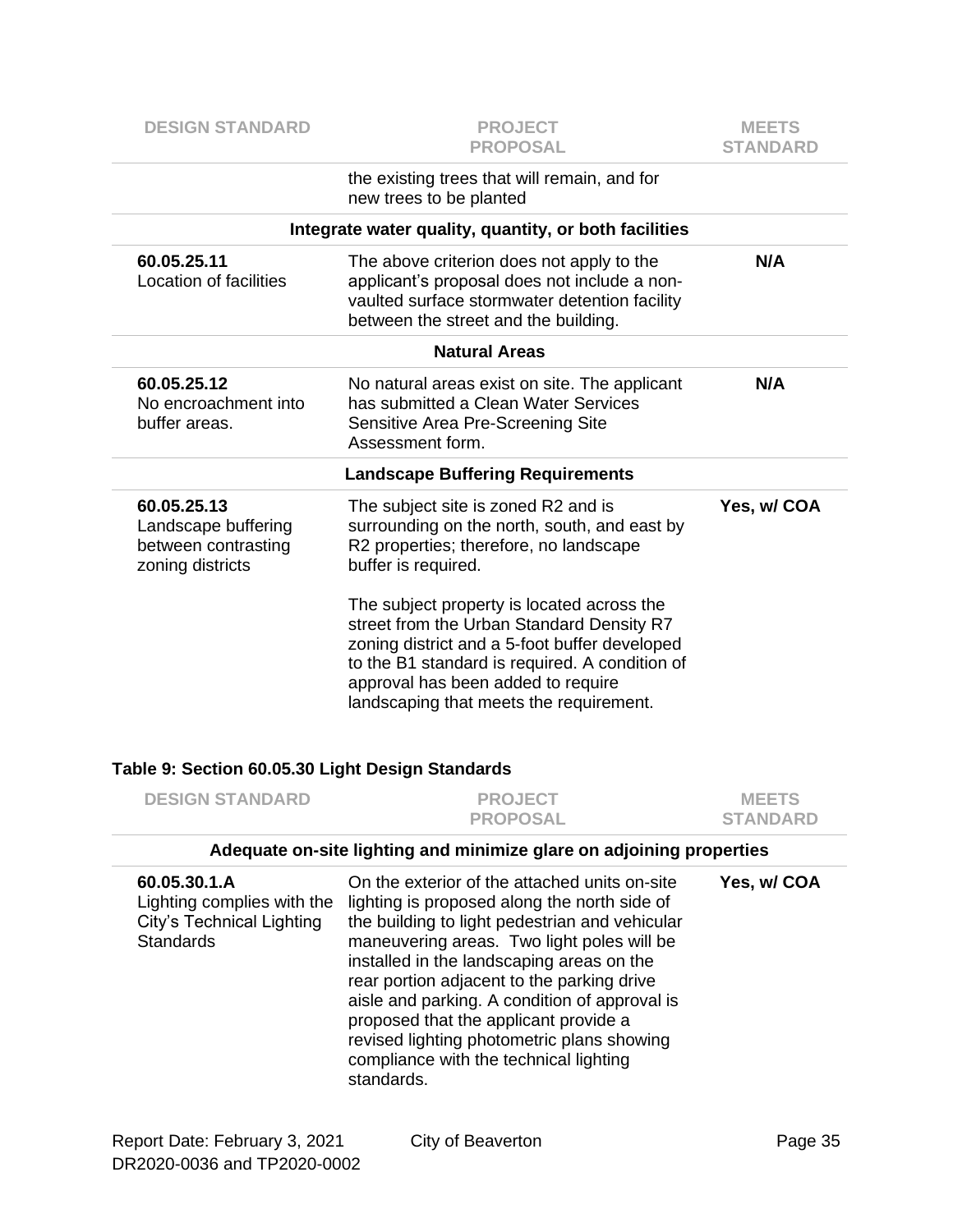| 60.05.30.1.B<br>Lighting provided for<br>vehicle and pedestrian<br>circulation | The applicant states that lighting for vehicle<br>circulation as proposed does not meeting<br>minimum lighting levels. A condition of<br>approval is proposed that the applicant<br>provide a revised lighting photometric plans<br>showing compliance with the technical<br>lighting standards.                                                         | Yes, w/ COA |
|--------------------------------------------------------------------------------|----------------------------------------------------------------------------------------------------------------------------------------------------------------------------------------------------------------------------------------------------------------------------------------------------------------------------------------------------------|-------------|
| 60.05.30.1.C<br>Lighting of Ped Plazas                                         | No pedestrian plazas are proposed.                                                                                                                                                                                                                                                                                                                       | N/A         |
| 60.05.30.1.D<br>Lighting of building<br>entrances                              | The applicant's lighting plan shows lighting<br>at building entrances.                                                                                                                                                                                                                                                                                   | Yes         |
| 60.05.30.1.E<br>Canopy lighting recessed                                       | Canopy lighting is not proposed                                                                                                                                                                                                                                                                                                                          | N/A         |
|                                                                                | <b>Lighting Design Standards</b>                                                                                                                                                                                                                                                                                                                         |             |
| 60.05.30.1-2<br>Adequate on-site lighting                                      | The applicant's plans show three building<br>mounted lighting packs for the pedestrian<br>walkways adjacent to the building and two<br>pole mounted lights in the parking lot. A<br>condition of approval is proposed that the<br>applicant provide a revised lighting<br>photometric plans showing compliance with<br>the technical lighting standards. | Yes, w/ COA |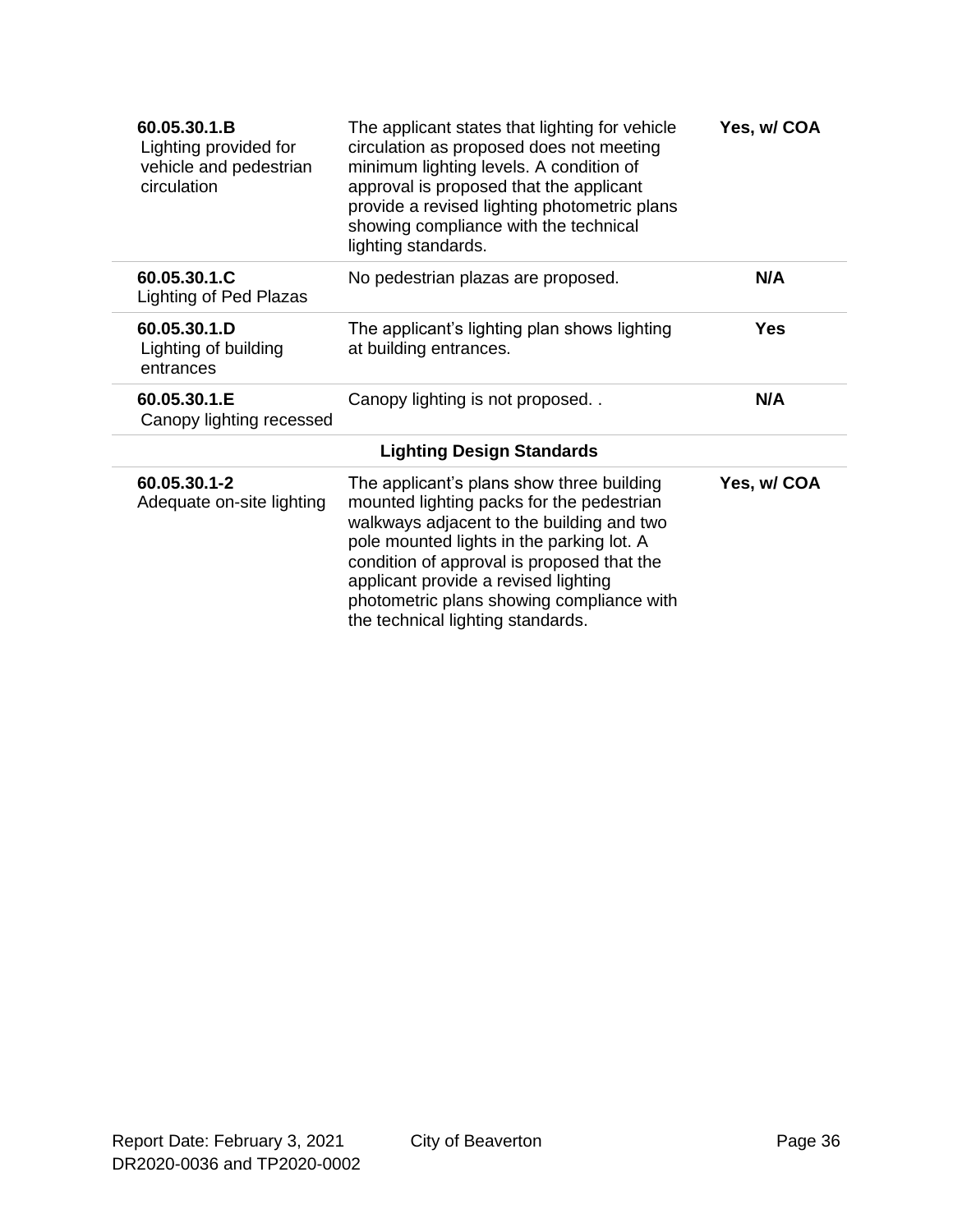# **Attachment C: TP2020-0002**

### ANALYSIS AND FINDINGS FOR TREE PLAN TWO APPROVAL

**Recommendation:** Based on the facts and findings presented below, staff recommends **APPROVAL** of **TP2020-0002**, subject to the applicable conditions identified in Attachment D

# Section 40.20.05 Purpose:

The purpose of the Tree Plan application is to maintain healthy trees and urban forests that provide a variety of natural resource and community benefits for the City of Beaverton. Primary among those benefits is the aesthetic contribution to the increasingly urban landscape. Tree resource protection focuses on the aesthetic benefits of the resource. The purpose of a Tree Plan application is to provide a mechanism to regulate pruning, removal, replacement, and mitigation for removal of Protected Trees (Significant Individual Trees, Historic Trees, trees within Significant Groves and Significant Natural Resource Areas (SNRAs)), and Community Trees thus helping to preserve and enhance the sustainability of the City's urban forest. This Section is carried out by the approval criteria listed herein and implements the SNRA, Significant Grove, Significant Individual Tree, and Historic Tree designations as noted or mapped in Comprehensive Plan Volume III.

# Standards for Approval:

Section 40.90.15.2.C of the Development Code provides standards to govern the decisions of the Community Development Director as they evaluate and render decisions on Tree Plan Applications. The Community Development Director will determine whether the application as presented, meets the Tree Plan Two approval criteria. In this portion of the report, staff evaluates the application in accordance with the criteria for Type 2 Tree Plan.

In order to approve a Tree Plan Two application, the decision-making authority shall make findings of fact based on evidence provided by the applicant demonstrating that all the following criteria are satisfied:

## **Section 40.90.15.2.C.1**

The proposal satisfies the threshold requirements for a Tree Plan Two application.

### FINDING:

The applicant proposes to remove nine (9) of the 19 community trees on site. An application for Tree Plan Two is required for the removal of five (5) or more Community Trees, or more than 10% of the number of Community Trees on the site, whichever is greater, within a one (1) calendar year period. Therefore, the application meets Threshold 1 of a Tree Plan Two.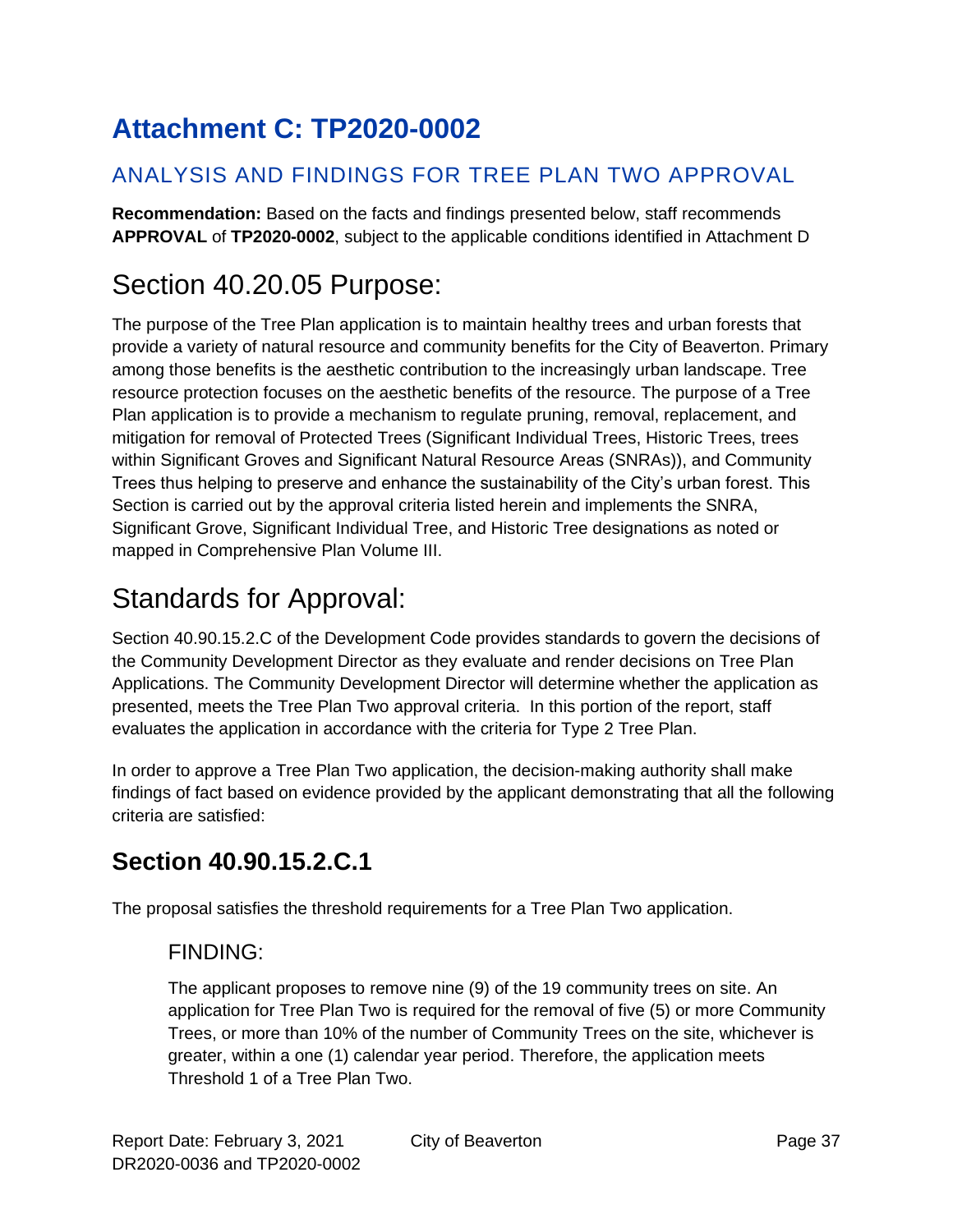**Conclusion:** Therefore, staff finds the proposal meets the criterion for approval.

## **Section 40.90.15.2.C.2**

All City application fees related to the application under consideration by the decision making authority have been submitted.

#### FINDING:

The City of Beaverton received the appropriate fee for a Tree Plan Two application.

**Conclusion:** Therefore, staff finds the proposal meets the criterion for approval.

## **Section 40.90.15.2.C.3**

If applicable, removal of any tree is necessary to observe good forestry practices according to recognized American National Standards Institute (ANSI) A300-1995 standards and International Society of Arborists (ISA) standards on the subject.

### FINDING:

The trees are being removed for the development of the site and not to observe good forestry practices; therefore, this criterion is not applicable to the proposed tree removal.

**Conclusion:** Therefore, staff finds that this criterion is not applicable.

### **Section 40.90.15.2.C.4**

If applicable, removal of any tree is necessary to accommodate physical development where no reasonable alternative exists.

### FINDING:

The arborist report states that due to the intensity of site improvements, it is necessary to remove trees 1, 2, 3, and 5 along SW Hall Boulevard and trees 9, 15, and 16 towards the center and eastern portion of the site because they are either within the footprint of improvements or would have impacts well within their recommended root protection zones. Trees 4 and 8 are recommended for removal because they are in very poor health and/or structural condition. The remaining trees along the southern and eastern ends of the site can be retained and adequately protected according to the Tree Protection Recommendations section of the arborist report. The trees selected for retention have been carefully assessed and are either not significant risks to existing or proposed targets, and/or have characteristics such as adequate live crown ratios and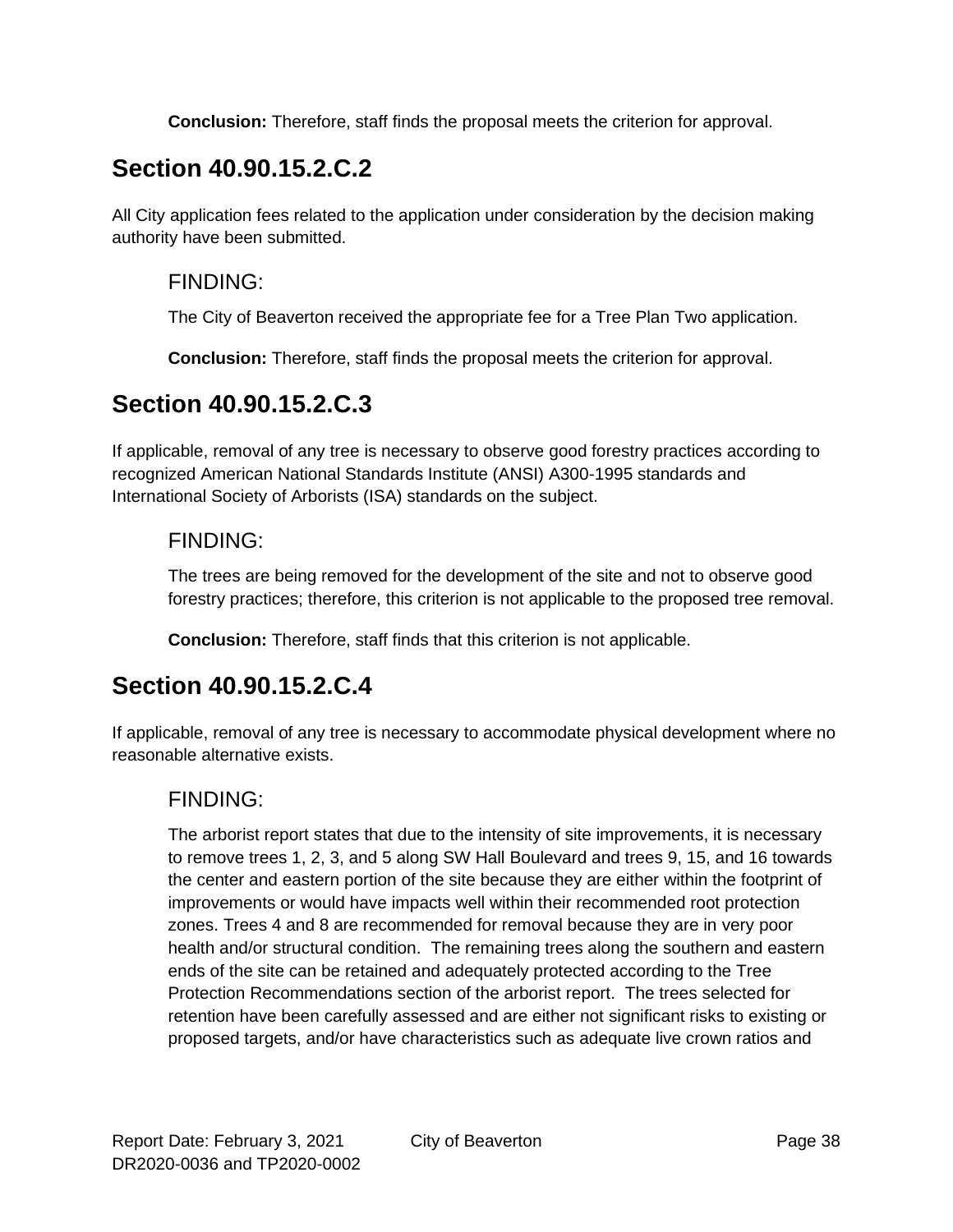trunk taper indicative of trees that can adapt to increased exposure from tree removal with the development.

However, the retained trees should be reassessed and monitored after site clearing to ensure they are properly adapting to the changes from increased exposure and/or do not pose significant risks. Note that while tree 10 is in poor structural condition, it does not appear to have a probable likelihood of failure in the near term since it appears stabilized in the crown of tree 11. However, the owner may decide to remove this tree if it exceeds the risk threshold. Also, additional protection measures are recommended for the trees to be retained in the southeast portion of the site.

Protection measures are described in the Tree Protection Recommendations section of Arborist Report in Exhibit 3.5.

**Conclusion:** Therefore, staff finds the proposal meets the criterion for approval.

## **Section 40.90.15.2.C.5**

If applicable, removal of any tree is necessary because it has become a nuisance by virtue of damage to property or improvements, either public or private, on the subject site or adjacent sites.

#### FINDING:

No trees are described as nuisances in the arborist report; therefore, this criterion is not applicable to the proposal.

**Conclusion:** Therefore, staff finds the criterion is not applicable.

### **Section 40.90.15.2.C.6**

If applicable, removal is necessary to accomplish public purposes, such as installation of public utilities, street widening, and similar needs, where no reasonable alternative exists without significantly increasing public costs or reducing safety.

### FINDING:

The applicant states that Trees 1, 2, 3, and 4 must be removed to allow for the expansion of the right-of-way adjacent to SW Hall Boulevard and the eight (8) -foot wide public utility easement along the frontage of the subject site. There is no alternative to removing these specific trees.

**Conclusion:** Therefore, staff finds the proposal meets the criterion for approval.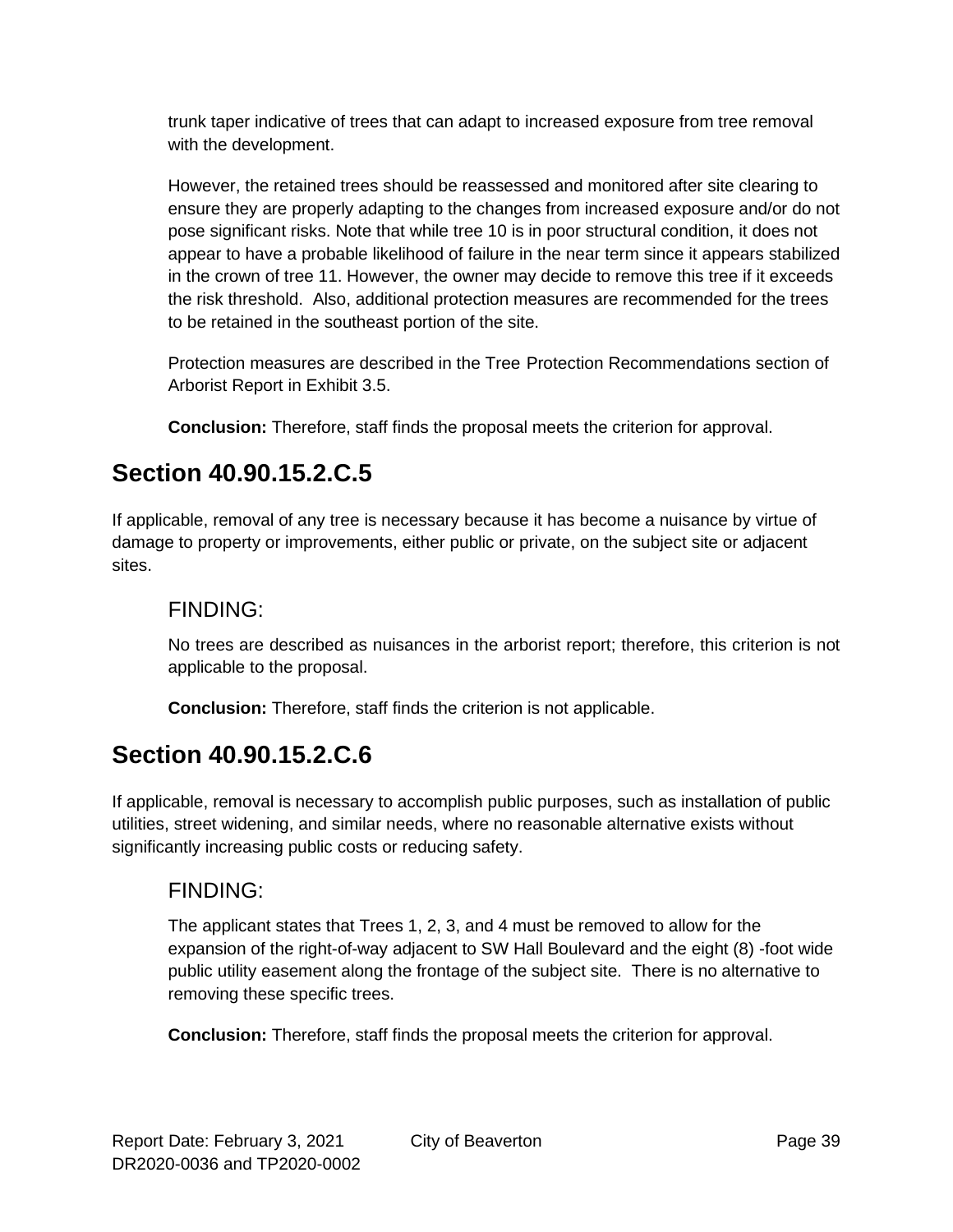## **Section 40.90.15.2.C.7**

If applicable, removal of any tree is necessary to enhance the health of the tree, grove, SNRA, or adjacent trees, or to eliminate conflicts with structures or vehicles.

#### FINDING:

The applicant states that the removal of tree 5 is necessary to allow for location of the proposed building, while trees 10 and 13 are necessary to allow for the required parking area to serve the residents of the proposed 10-unit building. Tree 17 must be removed to allow for the location of the refuse collection area.

**Conclusion:** Therefore, staff finds the proposal meets the criterion for approval.

### **Section 40.90.15.2.C.8**

If applicable, removal of a tree(s) within a SNRA or Significant Grove will not result in a reversal of the original determination that the SNRA or Significant Grove is significant based on criteria used in making the original significance determination.

### FINDING:

The site does not required removal of trees in a SNRA or Significant Grove.

**Conclusion:** Therefore, staff finds the criterion is not applicable.

### **Section 40.90.15.2.C.9**

If applicable, removal of a tree(s) within a SNRA or Significant Grove will not result in the remaining trees posing a safety hazard due to the effects of windthrow.

#### FINDING:

The site does not required removal of trees in a SNRA or Significant Grove.

**Conclusion:** Therefore, staff finds the criterion is not applicable.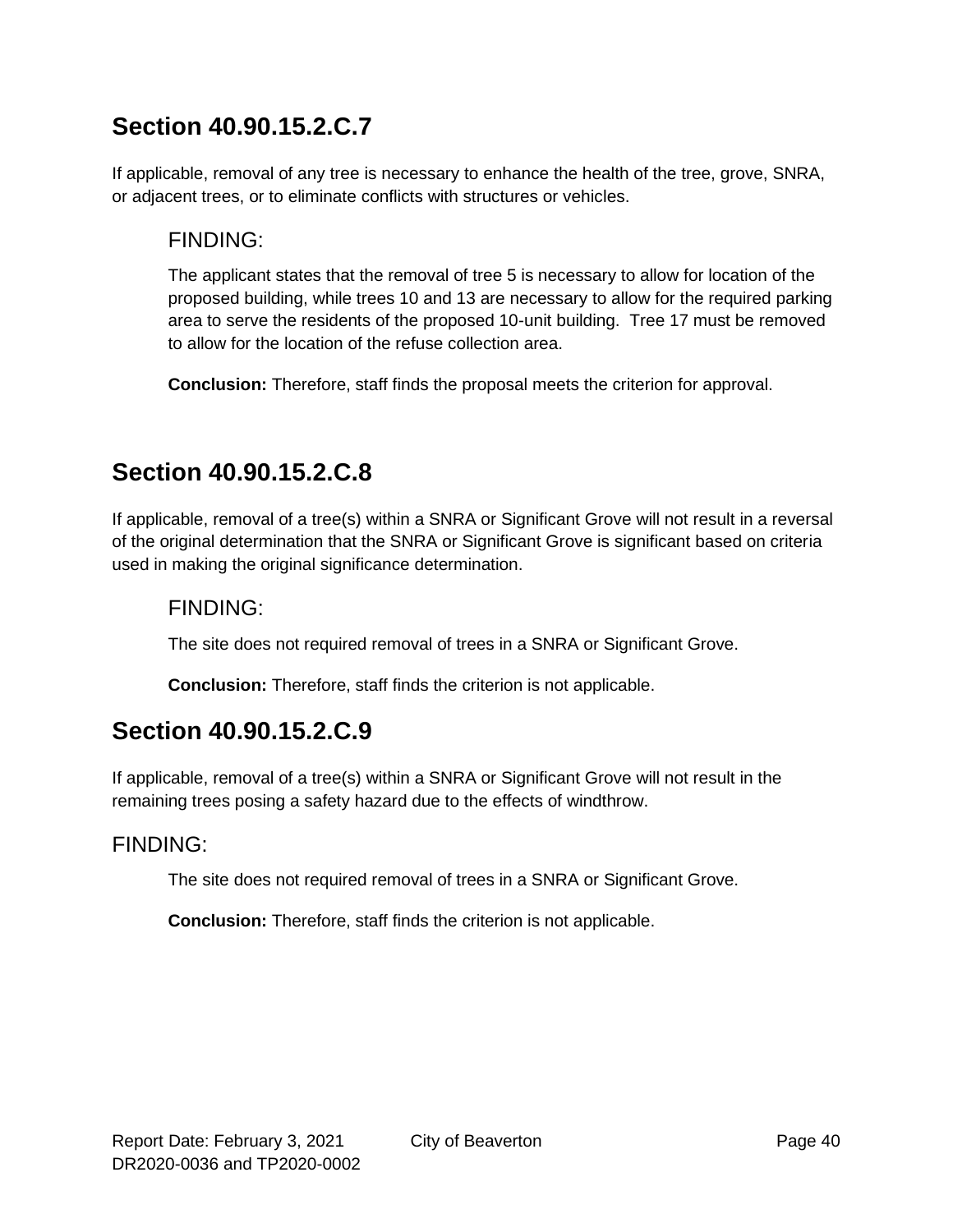### **Section 40.90.15.2.C.10**

The proposal is consistent with all applicable provisions of Section 60.60. (Trees and Vegetation) and Section 60.67. (Significant Natural Resources)

#### FINDING:

The project will meet the requirements for tree protection in Section 60.60 pursuant to a Condition of Approval. Section 60.67 does not apply because there is no designated Significant Natural Resource area on the subject site.

**Conclusion:** Therefore, staff finds the proposal meets the criterion for approval pursuant to a Condition of Approval.

### **Section 40.90.15.2.C.11**

Grading and contouring of the site is designed to accommodate the proposed use and to mitigate adverse effects on neighboring properties, public right-of-way, surface drainage, water storage facilities, and the public storm drainage system.

#### FINDING:

The project meets the grading standards as required in Section 60.05.25.10.A-B and discussed in Table 8. The applicant states while there will be grading within 25 feet of the property lines to prepare the site, existing slopes will not be changed by more than 10% within tree root zones. This should provide protection for the existing trees that will remain, and for new trees to be planted

**Conclusion:** Therefore, staff finds the proposal meets the criterion for approval.

### **Section 40.90.15.2.C.12**

The proposal contains all applicable application submittal requirements as specified in Section 50.25.1. of the Development Code.

#### FINDING:

The application contains all applicable submittal requirements.

**Conclusion:** Therefore, staff finds the proposal meets the criterion for approval.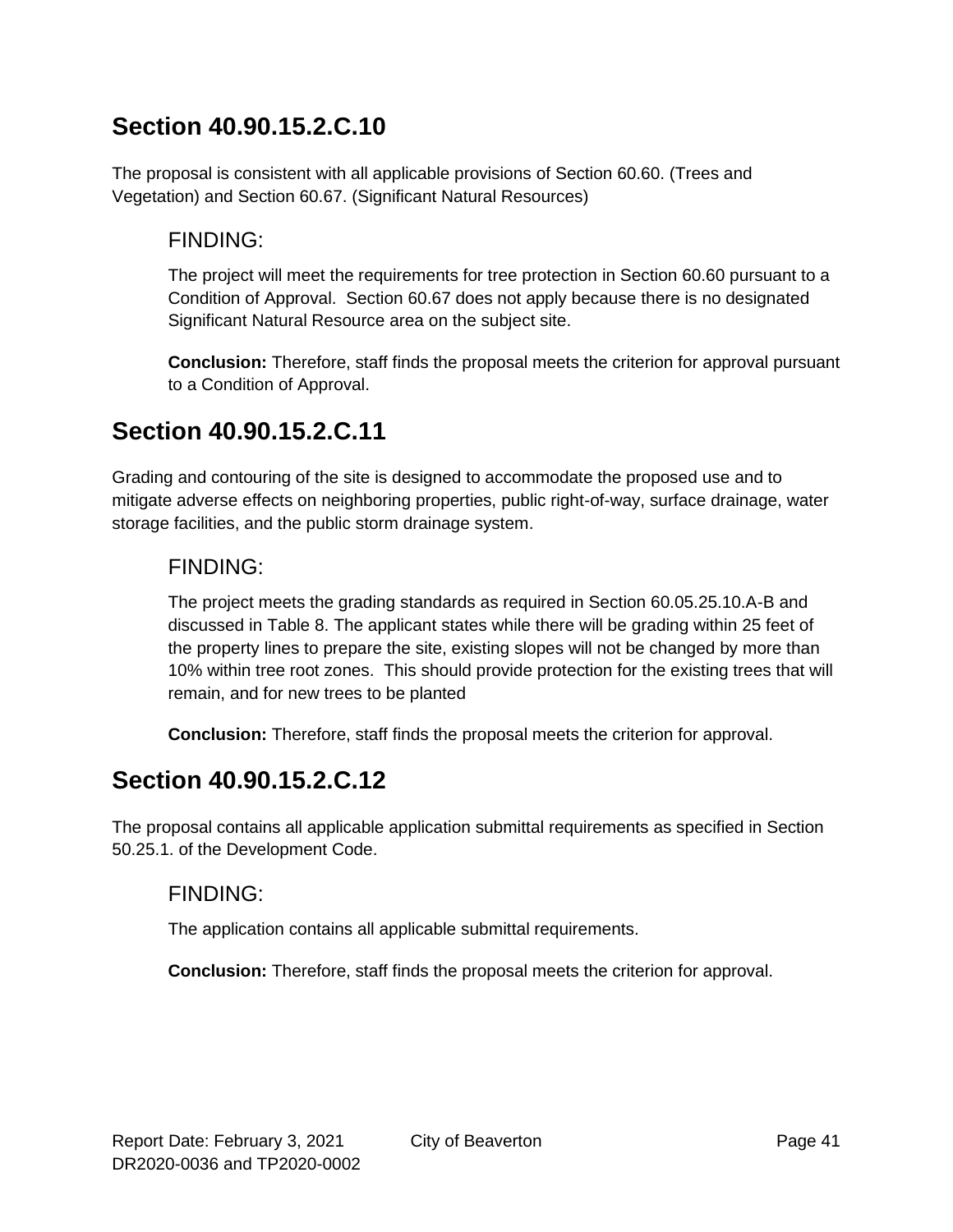## **Section 40.90.15.2.C.13**

Applications and documents related to the request, which will require further City approval, shall be submitted to the City in the proper sequence.

### FINDING:

The applicant has submitted all documents related to this request for Tree Plan Two approval. The project is also subject to a Design Review Two application that is being processed concurrently.

**Conclusion:** Therefore, staff finds the proposal meets the criterion for approval.

## **CONCLUSION & RECOMMENDATION**

Based on the facts and findings presented, staff recommends APPROVAL of TP2020-0002 Hall Boulevard Apartments, subject to the applicable conditions identified in Attachment D.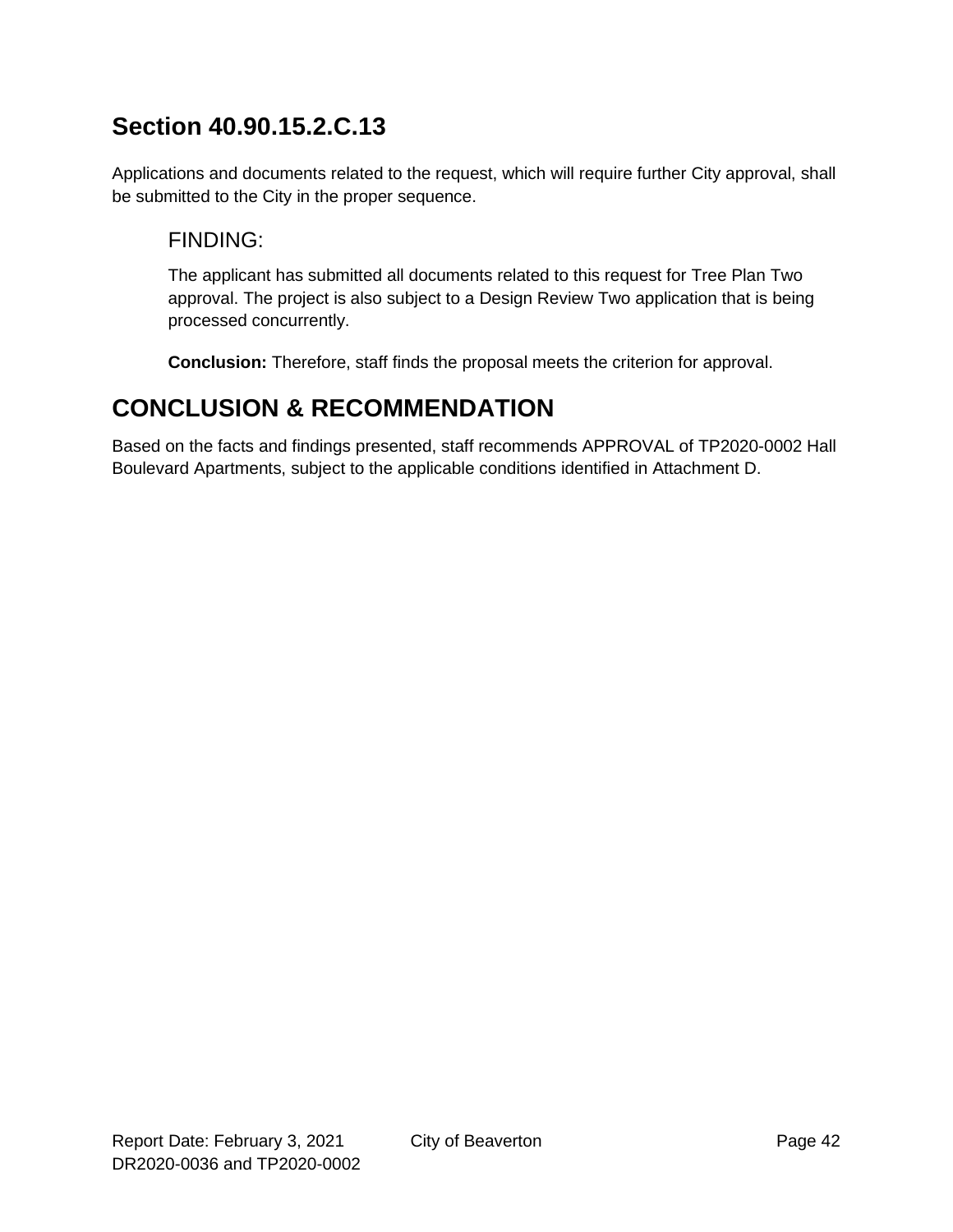# **Attachment D: Conditions of Approval**

## **Design Review Two (DR2020-0036)**

A. General Conditions, the applicant shall:

- 1. Ensure the associated land use application TP2020-0002 has been approved. (Planning/SP)
- B. Prior to issuance of the site development permit, the applicant shall:
	- 2. Submit a lighting plan demonstrating compliance with the Technical Lighting Standards Submit plans demonstrating lighting levels in all vehicle and pedestrian maneuvering areas meet the minimum 0.7 foot candles. Provide a revised photometric lighting plan, architectural elevations and a site plan showing compliance with all applicable lighting levels, as outlined in Section 60.05.30 and Table 60.05-1 Technical Lighting Standards of the Development Code, including the location and placement of light fixtures. (Planning/SP)
	- 3. Provide a 5-foot buffer along the front property line developed to the B1 standard to meet the landscaping buffer standards for an R2 zoned site located across the street from an R7 zoned site. (Planning/SP)
	- 4. Dedicate 5.5' of right of way along the site's frontage to SW Hall Boulevard to accommodate the require sidewalk improvements consistent with the City's adopted street standards for an Arterial. (BDC 60.55.10.1, 2, and 5, and EDM Standard Drawing 200-1) (Transportation/KM)
	- 5. Submit photometric data to demonstrate the covered area providing long term bicycle parking meets the minimum lighting requirements of 0.5 average foot candles per the Engineering Design Manual's Section 450. (BDC 60.30.05.3 and 60.30.10.2.B, and EDM Section 340.5). (Planning/SP)
	- 6. Submit the required plans, application form, fee, and other items needed for a complete site development permit application per the applicable review checklist. (Site Development Div. / TDM)
	- 7. Contract with a professional engineer to design and monitor the construction for any work governed by Beaverton Municipal Code 9.05.020, current standards in place per the City Engineering Design Manual and Standard Drawings, Beaverton Development Code (Ordinance 2050, 4010 +rev.), the current standards in place per the Clean Water Services District, Design and Construction Standards, and the City Standard Agreement to Construct and Retain Design Professionals in Oregon. (Site Development Div. / TDM)
	- 8. Submit a completed and executed City Standard Agreement to Construct Improvements and Retain Design Professional(s) Registered in Oregon. After the site development permit is issued, the City Engineer and the Planning Director must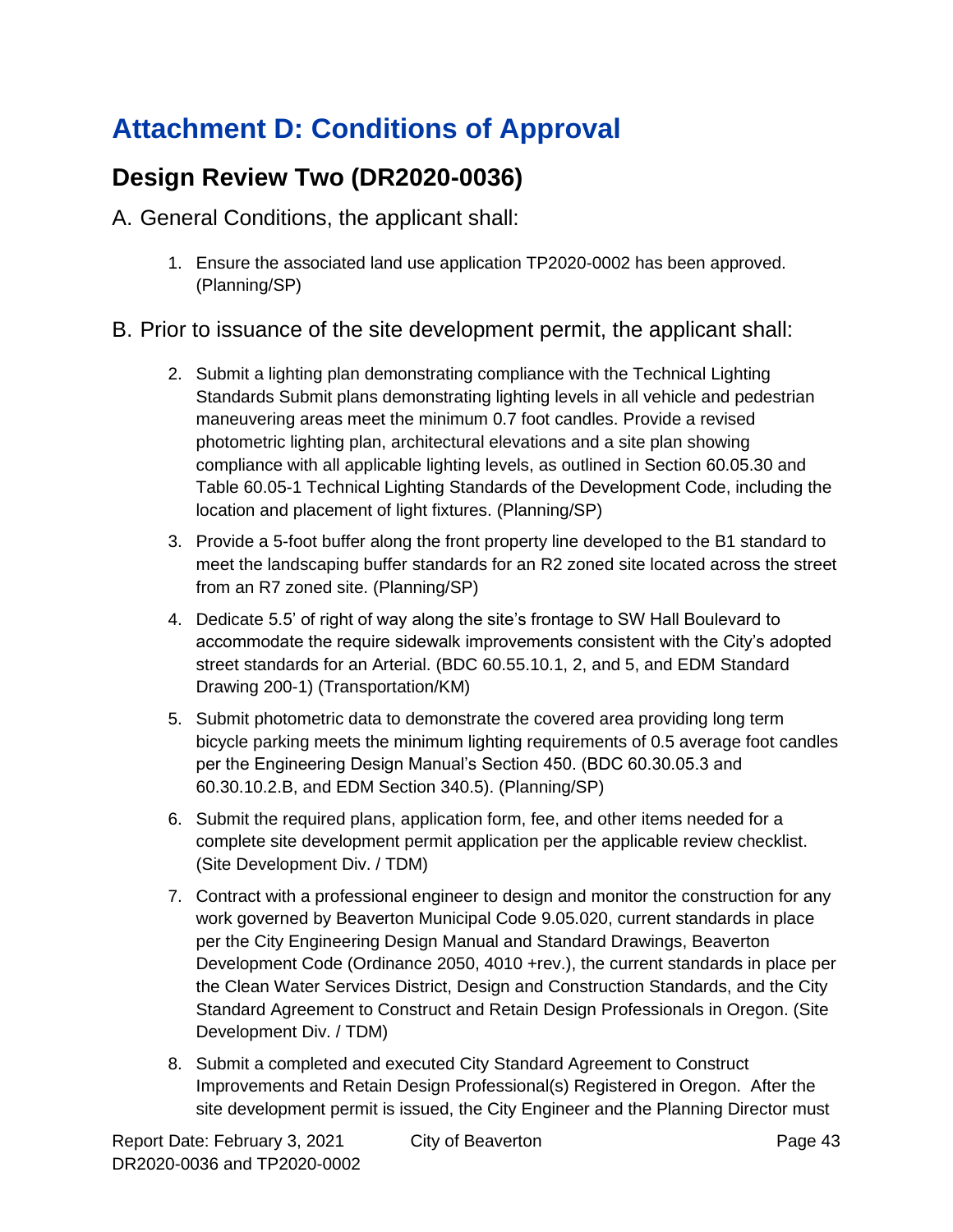approve all revisions utilizing the process set out in the Beaverton Development Code, and the City Engineering Design Manual; however, any required land use action shall be final prior to City staff approval of the engineering plan revision and work commencing as revised. (Site Development Div. / TDM)

- 9. Have the applicant for the subject property guarantee all public improvements, site grading, storm water management facilities, private streets, and common driveway paving by submittal of a City-approved security. The security approval by the City consists of a review by the City Attorney for form and the City Engineer for amount, equivalent to 100 percent or more of estimated construction costs. (Site Development Div. / TDM)
- 10. Submit any required off-site easements and right of way dedication, executed and ready for recording, to the City after approval by the City Engineer for legal description of the area encumbered and City Attorney as to form. (Site Development Div. / TDM)
- 11. If determined to be needed by the City Building Official, submit a detailed water demand analysis (fire flow calculations) in accordance with the requirements of the Fire Code as adopted by the Tualatin Valley Fire and Rescue. This analysis shall be supplemented by an actual flow test and evaluation by a professional engineer meeting the standards set by the City Engineer as specified in the Engineering Design Manual Chapter 6, 610.2. The analysis shall provide the available water volume (GPM) at 20 psi residual pressure from the fire hydrant nearest to the proposed project. (Site Development Div. / TDM)
- 12. Have obtained approvals needed from the Clean Water Services District for storm system connections as a part of the City's plan review process. (Site Development Div. / TDM)
- 13. Provide an erosion control plan showing best management practices needed per Clean Water Services Standard Drawing #945. Make provisions for installation of all mandated erosion control measures prior to site disturbance of 500 square feet or more. These shall be maintained and replaced as necessary during the duration of the project to prevent sediment laden run-off from leaving the site. (Site Development Div. / TDM)
- 14. Provide construction plans and a drainage report demonstrating compliance with City surface water management requirements per City 2019 Engineering Design Manual, Resolution 4542, Section 530; and with CWS Resolution and Order 2019-22 for quantity control for conveyance capacity, hydromodification and quality treatment. Fee-in-lieu can be requested if development meets criteria set forth in City EDM Sections 190, table 530.1, and 530.1.A.4 and CWS Design & Construction Standards Section 4.03.7.a and 4.04.2.a. (Site Development Div. / TDM)
- 15. Provide a drainage analysis of the subject site prepared by a professional engineer meeting the standards set by the City Engineer. The analysis shall identify all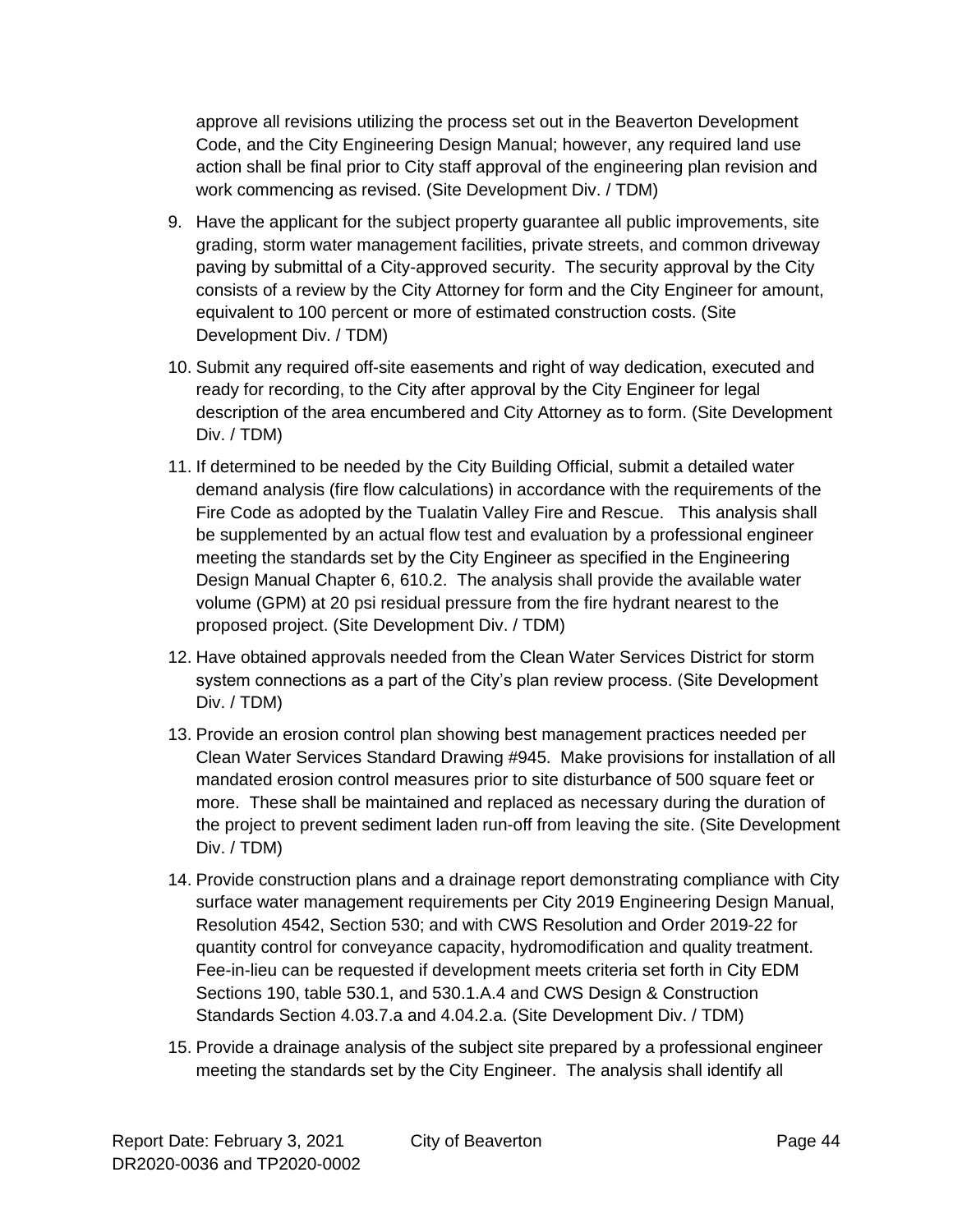contributing drainage areas and plumbing systems on and adjacent to the site with the site development permit application. (Site Development Div. / TDM)

- 16. Submit a grading plan showing building pad elevation and minimum finished floor elevation (FFE). Any changes to approved grading must meet provisions of Beaverton Code 9.05.110 and 9.05.115, no grading can occur within 10 feet of a property line or half the height of the vertical embankment created, whichever is greater. This applies to all exterior property boundaries of the proposed project. (Site Development Div. / TDM)
- 17. Provide plans showing a Stormfilter system for treatment of the site's piped surface water runoff. Plans shall also show a trash capture water quality pre-treatment unit located directly upstream from any Stormfilter vaults or manholes. Plans shall also show a high flow bypass system to bypass surface water runoff high flows. (Site Development Div. / TDM)
- 18. Pay any required storm water system development charges (storm water quality, quantity, hydromodification and overall system conveyance) for the new impervious area proposed. (Site Development Div. / TDM)
- 19. Submit an owner-executed, notarized, City/CWS standard private stormwater facilities maintenance agreement, with maintenance plan and all standard exhibits, ready for recording with Washington County Records. (Site Development Div. / TDM)
- 20. Submit to the City a Stormwater Management Worksheet for the proposed project's net new impervious area proposed for any common areas and private streets prepared by the applicant's engineer, architect, or surveyor. Any home demolition is credited at one equivalent surface unit (2640 square feet). The certification shall consist of an analysis and calculations determining the square footage of all impervious surfaces as a total for the common areas and private streets. In addition, specific types of impervious area totals, in square feet, shall be given for parking areas and driveways, sidewalk and pedestrian areas, and any gravel surfaces. Calculations shall also indicate the square footage of pre-existing impervious surface, the new impervious surface area created, and total final impervious surface area on the entire site. (Site Development Div. / TDM)
- 21. If required by OAR 918-780-0040, submit proposed private plumbing plans to the City Building Division for review. Drainage within covered areas shall be piped as approved by the City Building Division. (Site Development Div. / TDM)
- C. Prior to building permit issuance, the applicant shall:
	- 22. All Design Review Development Standards of Beaverton Development Chapter 60 shall be met and shown on the Building application plan set, including but not limited to building setbacks, building height, required parking, required bicycle parking, and screening. (Planning/SP)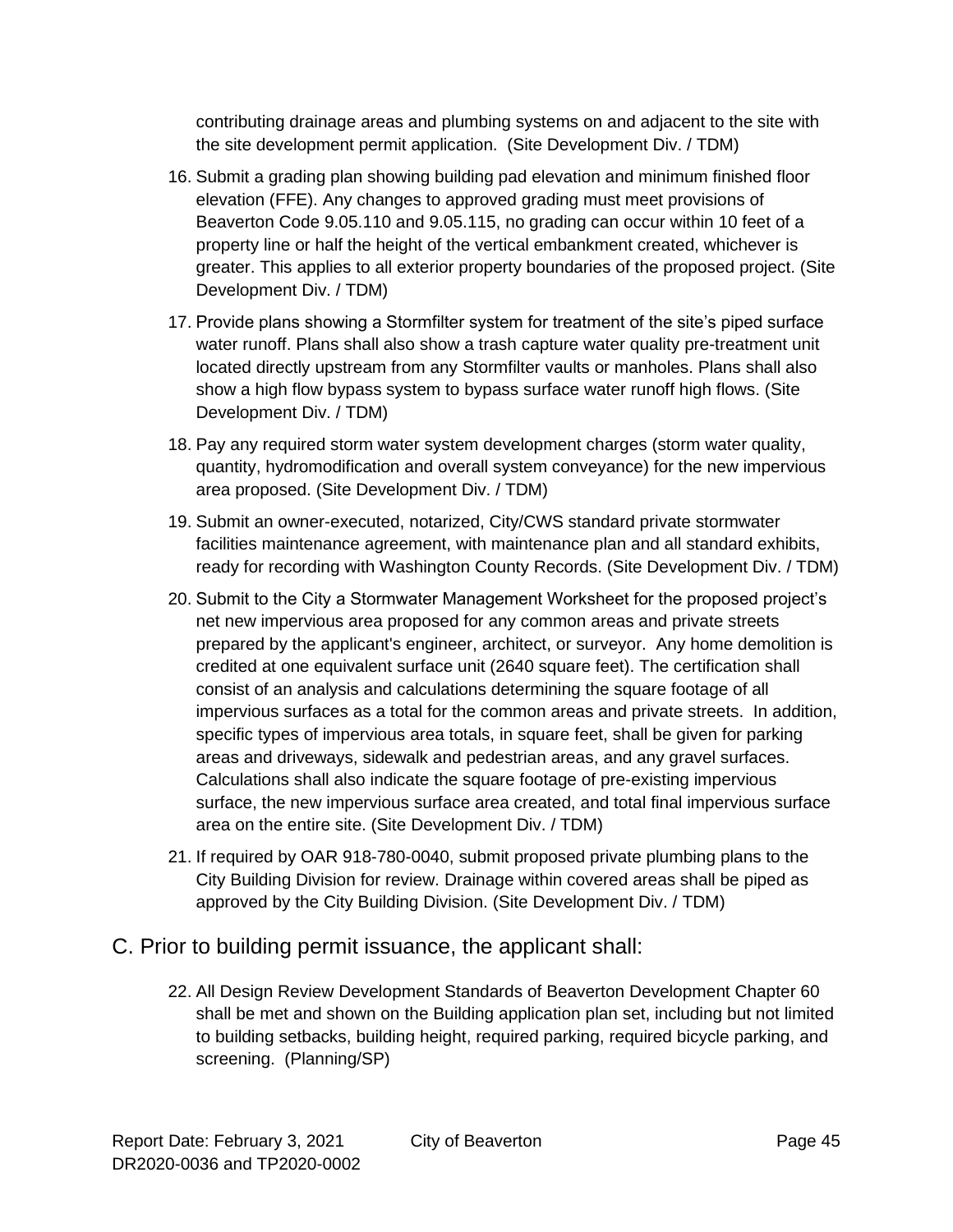- 23. Submit a complete site development permit application and obtain the issuance of site development permit from the Site Development Division. (Site Development Div. / TDM)
- 24. Make provisions for installation of all mandated erosion control measures to achieve City inspector approval at least 24 hours prior to call for foundation footing form inspection from the Building Division. (Site Development Div. / TDM)
- D. Prior to final inspection/occupancy of any building permit issuance, the applicant shall:
	- 25. Ensure all site improvements, including grading and landscaping are completed in accordance with plans marked "Exhibit A", except as modified and approved by the decision-making authority. (On file at City Hall). (Planning/SP)
	- 26. Ensure all construction is completed in accordance with the Materials and Finishes form and Materials Board, both marked "Exhibit B", except as modified by the decision-making authority in conditions of approval. (On file at City Hall). (Planning/SP)
	- 27. Ensure all landscape areas are served by an underground landscape irrigation system. For approved xeriscape (drought-tolerant) landscape designs and for the installation of native or riparian plantings, underground irrigation is not required provided that temporary above-ground irrigation is provided for the establishment period. (Planning/SP)
	- 28. Construct sidewalk improvements along the site's frontage to SW Hall Boulevard consistent with the Engineering Design Manual's Standard Drawing 200-1 for a street with a functional classification of Arterial. Sidewalk improvements must include: 6' wide sidewalk and 7.5' planter (BDC60.55.10.1 and 2). (Transportation/KM)
	- 29. Have the landscaping completely installed or provide for erosion control measures around any disturbed or exposed areas per Clean Water Services standards. (Site Development Div. / TDM)
	- 30. Have substantially completed the site development improvements as determined by the City Engineer. (Site Development Div. / TDM)
	- 31. Install or replace, to City specifications, all sidewalks which are missing, damaged, deteriorated, or removed by construction. (Site Development Div. / TDM)

#### E. Prior to release of performance security, the applicant shall:

32. Have completed the site development improvements as determined by the City Engineer and met all outstanding conditions of approval as determined by the City Engineer and Planning Director. Additionally, the applicant and professional(s) of record shall have met all obligations under the City Standard Agreement to Construct